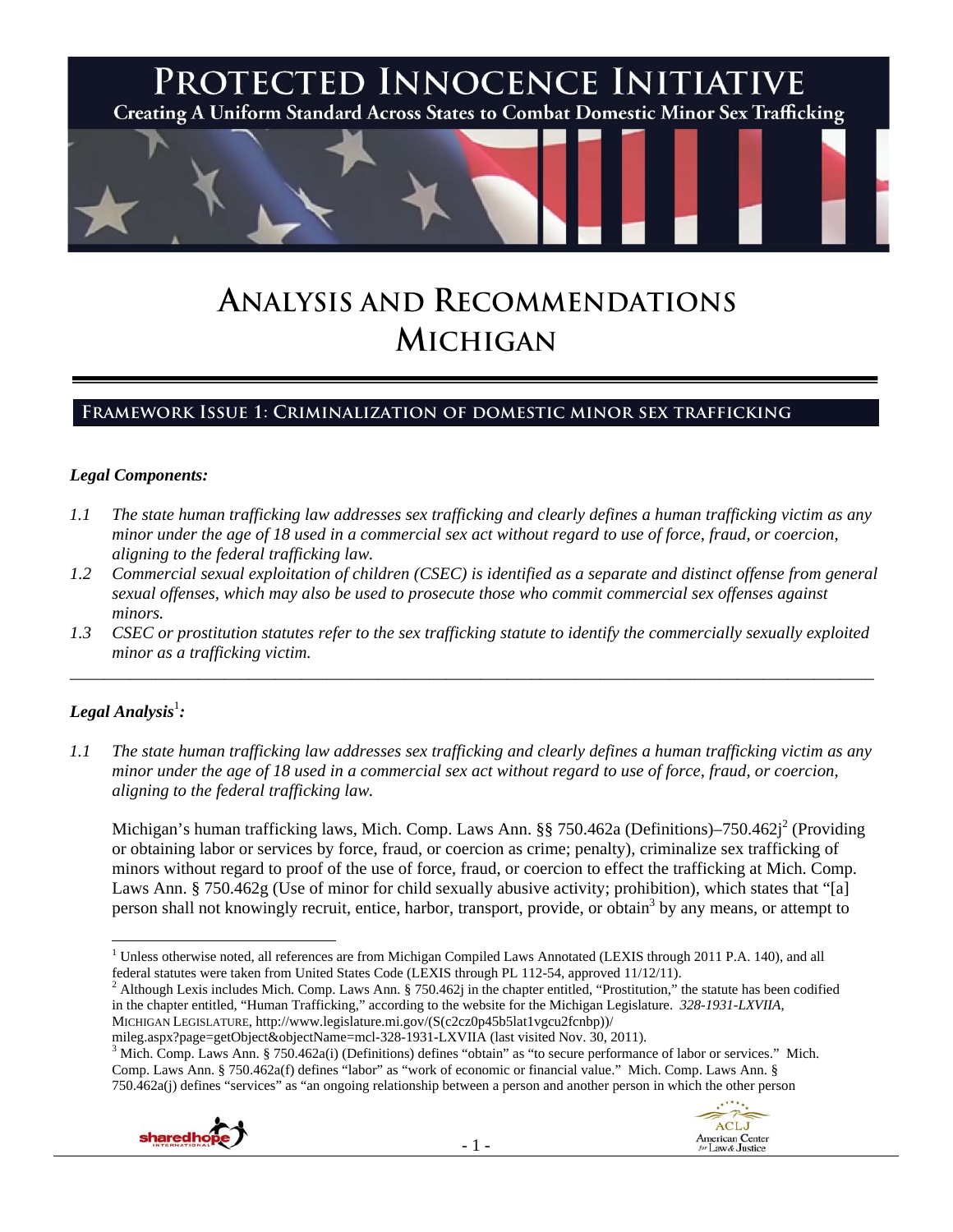recruit, entice, harbor, provide, or obtain by any means, a minor knowing that the minor will be used for child sexually abusive activity."<sup>4</sup> A violation of Mich. Comp. Laws Ann. § 750.462g is a felony punishable by imprisonment up to 20 years.<sup>5</sup> Mich. Comp. Laws Ann. § 750.462g. Mich. Comp. Laws Ann. § 750.462a(h) (Definitions) defines a "minor" as "a person under 18 years of age."

Also applicable to domestic minor sex trafficking crimes, Mich. Comp. Laws Ann. § 750.462j (Providing or obtaining labor or services by force, fraud, or coercion as crime; penalty) requires proof of force. Mich. Comp. Laws Ann. § 750.462j(1) makes it a crime to "knowingly provide or obtain the labor or services of another person by force,<sup>6</sup> fraud,<sup>7</sup> or coercion,"<sup>8</sup> and "[i]f the violation involves the forced labor of a minor or a commercial sex act, . . . the person is guilty of a felony punishable by imprisonment for not more than 20 years or a fine of not more than \$20,000.00, or both." Mich. Comp. Laws Ann. § 750.462j(1)(b). Mich. Comp. Laws Ann. § 750.462j(2) also makes it a crime to "knowingly recruit, harbor, transport, provide, or obtain a person for labor or services for the purpose of holding that person in involuntary servitude<sup>9</sup> or debt bondage.... If the violation involves the trafficking of a minor or a commercial sex act, . . . the person is guilty of a felony punishable by imprisonment for not more than 20 years or a fine of not more than \$20,000.00, or both." Mich. Comp. Laws Ann. § 750.462 $i(2)(b)$ . Mich. Comp. Laws Ann. § 750.462 $i(6)(b)$  states,

performs activities under the supervision of or for the benefit of the person, including, but not limited to, commercial sexual activity and sexually explicit performances."

4 "Child sexually abusive activity" is defined in Mich. Comp. Laws Ann. § 750.462a(a) (Definitions) as "that phrase as defined in section 145c." Mich. Comp. Laws Ann. § 750.145c(1)(l) (Definitions; child sexually abusive activity or material) defines "child sexually abusive activity" as "a child engaging in a listed sexual act," and Mich. Comp. Laws Ann. § 750.145c(1)(h) defines "listed sexual act" as "sexual intercourse, erotic fondling, sadomasochistic abuse, masturbation, passive sexual involvement, sexual excitement, or erotic nudity." Mich. Comp. Laws Ann. § 750.145c(1) provides the definitions for these acts as follows:

<u> 1989 - Johann Stoff, fransk politik (d. 1989)</u>

(f) "Erotic fondling" means touching a person's clothed or unclothed genitals, pubic area, buttocks, or, if the person is female, breasts, or if the person is a child, the developing or undeveloped breast area, for the purpose of real or simulated overt sexual gratification or stimulation of 1 or more of the persons involved. Erotic fondling does not include physical contact, even if affectionate, that is not for the purpose of real or simulated overt sexual gratification or stimulation of 1 or more of the persons involved.

(g) "Erotic nudity" means the lascivious exhibition of the genital, pubic, or rectal area of any person. As used in this subdivision, "lascivious" means wanton, lewd, and lustful and tending to produce voluptuous or lewd emotions. . . . .

(j) "Passive sexual involvement" means an act, real or simulated, that exposes another person to or draws another person's attention to an act of sexual intercourse, erotic fondling, sadomasochistic abuse, masturbation, sexual excitement, or erotic nudity because of viewing any of these acts or because of the proximity of the act to that person, for the purpose of real or simulated overt sexual gratification or stimulation of 1 or more of the persons involved. . . . .

(o) "Sexual excitement" means the condition, real or simulated, of human male or female genitals in a state of real or simulated overt sexual stimulation or arousal.

(p) "Sexual intercourse" means intercourse, real or simulated, whether genital-genital, oral-genital, anal-genital, or oralanal, whether between persons of the same or opposite sex or between a human and an animal, or with an artificial

genital.<br><sup>5</sup> *See infra* Appendix A for further discussion of sentencing guidelines.

 $6$  Mich. Comp. Laws Ann. § 750.462j(6)(d) states, "Force' includes, but is not limited to, physical violence or actual physical restraint or confinement, but injury is not required."

<sup>7</sup> Mich. Comp. Laws Ann. § 750.462j(6)(e) states, "'Fraud' includes, but is not limited to, a false or deceptive offer of employment or marriage."

 $8$  Mich. Comp. Laws Ann. § 750.462 $j(6)(a)$  states,

"Coercion" includes, but is not limited to, any of the following:

(i) A threat to harm or physically restrain any person or the creation of any scheme, plan, or pattern intended to cause a person to believe that failure to perform an act would result in harm to or physical restraint against any person.

(ii) The confiscation of documents without regard to whether the documents are fraudulent or fraudulently obtained; and the abuse or threatened abuse of the legal system, including threats of arrest or deportation without regard to whether the person being threatened is subject to arrest or deportation under the laws of this state or the

United States.<br><sup>9</sup> Mich. Comp. Laws Ann. § 750.462j(6)(f) states, "'Involuntary servitude' includes, but is not limited to, a state of providing labor or services entered into or maintained by means of force, fraud, or coercion."



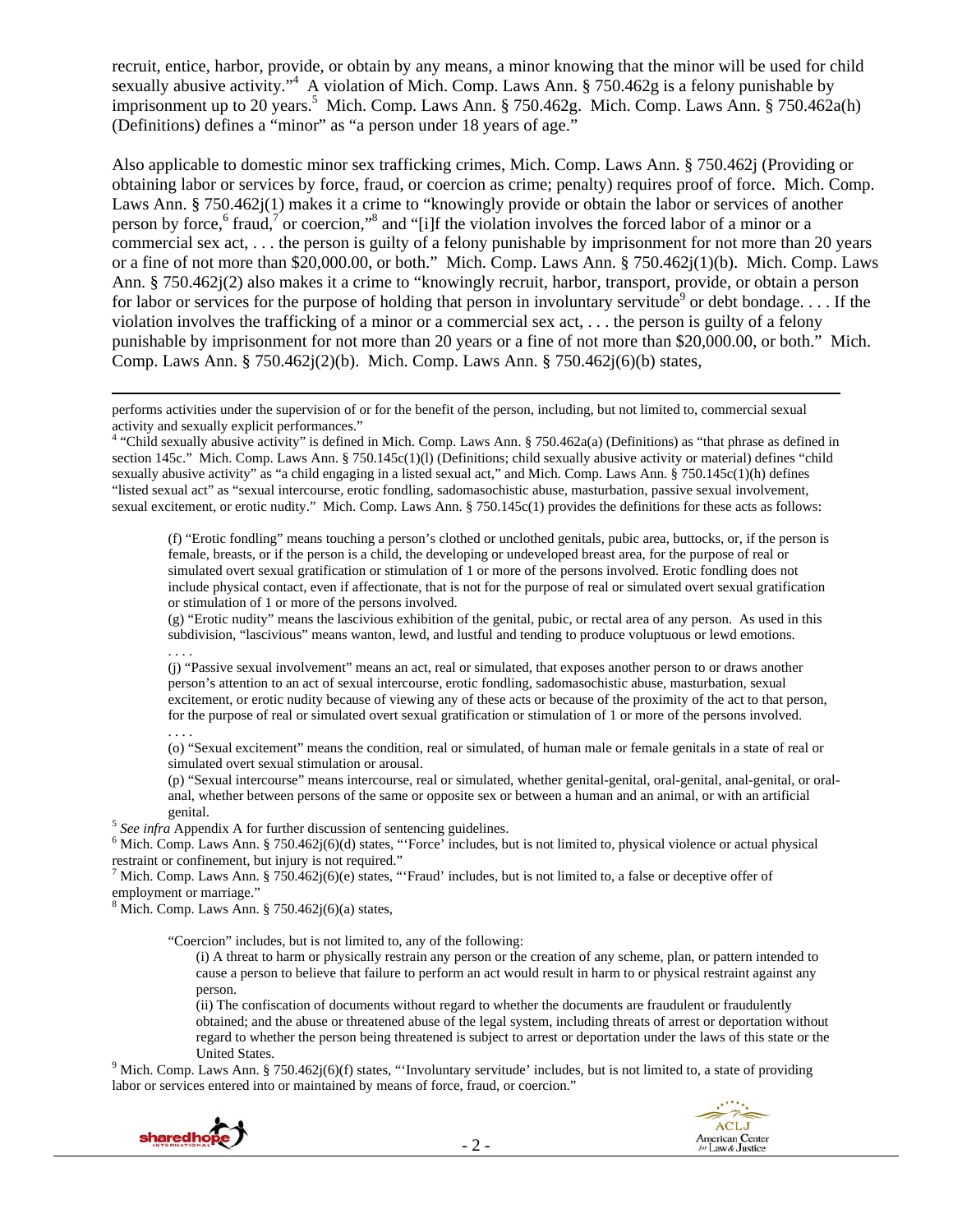"Commercial sex act" means either of the following:

(i) Any act of sexual penetration or sexual contact as defined in section 520a [Definitions]<sup>10</sup> for which anything of value is given to, or is received by, any person. (ii) Any sexually explicit performance as defined in section 3 of 1978 PA 33, MCL 722.673 [Definitions], $<sup>11</sup>$  for which anything of value is given to, or is received by, any person.</sup>

(iii) A violation of section  $145c(2)$  or  $(3)^{12}$  involving any child sexually abusive activity or material.

If a conviction under Mich. Comp. Laws Ann. § 750.462j(1) or (2) "involves the death of any person, the person is guilty of a felony punishable by imprisonment for life or any term of years or a fine of not more than \$50,000, or both." Mich. Comp. Laws Ann. § 750.462j(1)(c), (2)(c).

Mich. Comp. Laws Ann. § 750.462i (Kidnapping, criminal sexual conduct, or attempt to kill; penalty) provides a penalty enhancement for an offense committed under Chapter LXVIIA (Human Trafficking), including Mich. Comp. Laws Ann. § 750.462g and § 750.462j, that "involves kidnapping<sup>13</sup> or an attempt to kidnap, criminal sexual conduct<sup>14</sup> or an attempt to commit criminal sexual conduct, or an attempt to kill." If found guilty of violating Mich. Comp. Laws Ann. § 750.462i, "the defendant shall be imprisoned for life or any term of years." Mich. Comp. Laws Ann. § 750.462i.

1.1.1 Recommendation: Amend Mich. Comp. Laws Ann. § 750.462j (Providing or obtaining labor or services by force, fraud, or coercion as crime; penalty) to eliminate the requirement for force, fraud or coercion when the offense involves sex trafficking of a minor.<sup>15</sup>

(i) Revenge.

- (ii) To inflict humiliation.
- 

activity or material; penalties).

13 Mich. Comp. Laws Ann. § 750.349(1) (Kidnapping) provides that

A person commits the crime of kidnapping if he or she knowingly restrains another person with the intent to do 1 or more of the following:

- (a) Hold that person for ransom or reward.
- (b) Use that person as a shield or hostage.
- (c) Engage in criminal sexual penetration or criminal sexual contact with that person.
- (d) Take that person outside of this state.
- 

(e) Hold that person in involuntary servitude.<br><sup>14</sup> Criminal sexual conduct is a crime under Mich. Comp. Laws Ann. §§ 750.520b (Criminal sexual conduct in the first degree)–<br>750.520g (Assault with intent to commit criminal

<sup>15</sup> Subsequent recommendations in this report referring to the state human trafficking law(s) are predicated upon the recommendations contained in Section 1.1 being previously or simultaneously implemented.



<sup>&</sup>lt;sup>10</sup> Mich. Comp. Laws Ann. § 750.520a(r) (Definitions) states, "'Sexual penetration' means sexual intercourse, cunnilingus, fellatio, anal intercourse, or any other intrusion, however slight, of any part of a person's body or of any object into the genital or anal openings of another person's body, but emission of semen is not required." Under Mich. Comp. Laws Ann. § 750.520a(q), "sexual contact" is defined as

the intentional touching of the victim's or actor's intimate parts or the intentional touching of the clothing covering the immediate area of the victim's or actor's intimate parts, if that intentional touching can reasonably be construed as being for the purpose of sexual arousal or gratification, done for a sexual purpose, or in a sexual manner for:

<sup>(</sup>iii) Out of anger.<br><sup>11</sup> Mich. Comp. Laws Ann. § 722.673(g) (Definitions) defines "sexually explicit performance" as "a motion picture, video game, exhibition, show, representation, or other presentation that, in whole or in part, depicts nudity, sexual excitement, erotic fondling, sexual intercourse, or sadomasochistic abuse."<br><sup>12</sup> *See infra* Section 1.2 for the substantive provisions of Mich. Comp. Laws Ann. § 750.145c (Definitions; child sexually abusive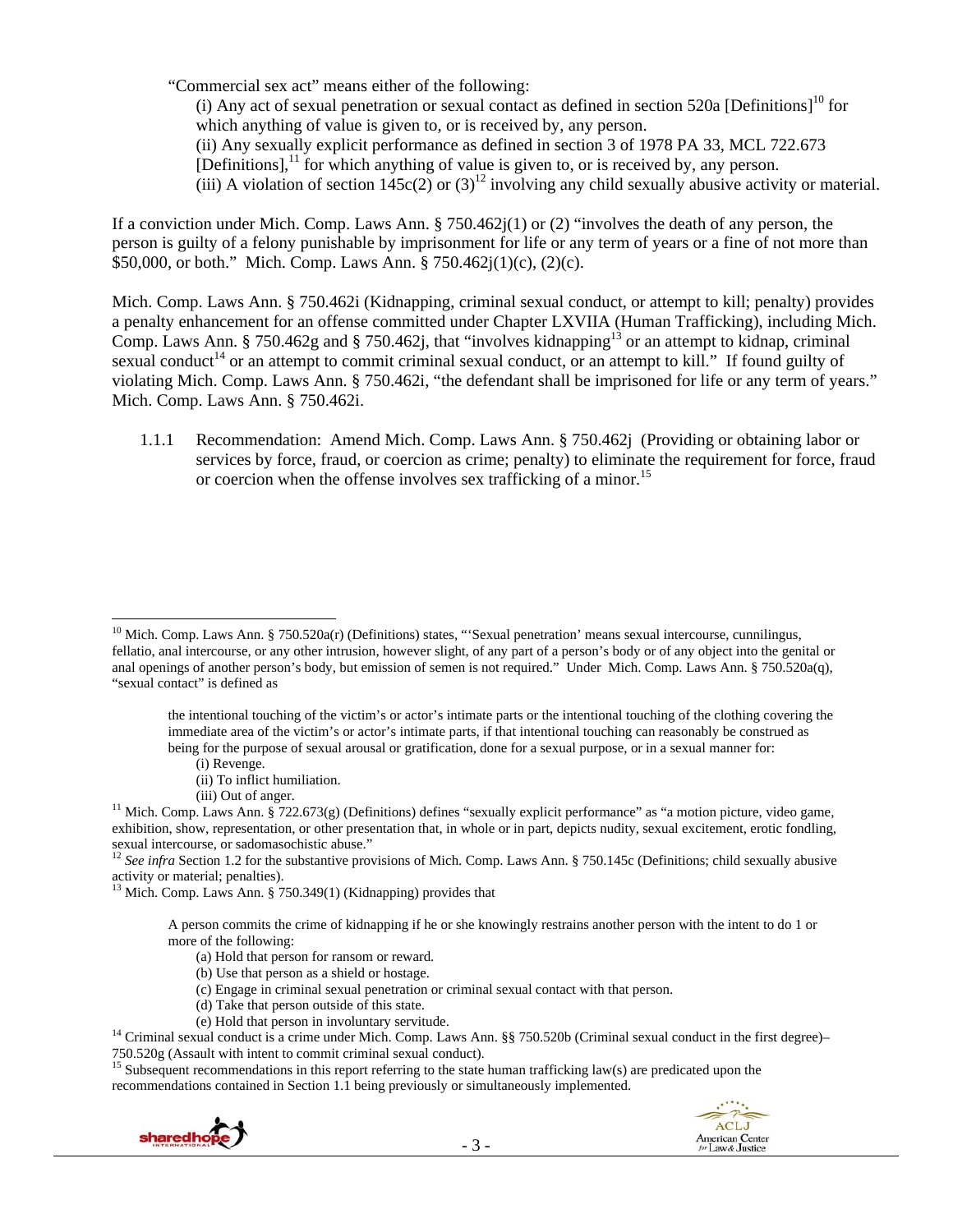*1.2 Commercial sexual exploitation of children (CSEC) is identified as a separate and distinct offense from general sexual offenses, which may also be used to prosecute those who commit commercial sex offenses against minors.* 

The following laws make CSEC a crime in Michigan:

- 1. Mich. Comp. Laws Ann. § 750.13 (Enticing away female under sixteen; felony, penalty) makes it a crime to "take or entice away any female under the age of 16 years, from her father, mother, guardian, or other person having the legal charge of her person, without their consent, either for the purpose of prostitution, concubinage, sexual intercourse or marriage." A conviction for violating Mich. Comp. Laws Ann. § 750.13 is punishable as a felony by imprisonment up to 10 years. Mich. Comp. Laws Ann. § 750.13.
- 2. Mich. Comp. Laws Ann. § 750.145c(2) (Definitions; child sexually abusive activity or material; penalties) states,

A person who persuades, induces, entices, coerces, causes, or knowingly allows a child<sup>16</sup> to engage in a child sexually abusive activity<sup>17</sup> for the purpose of producing any child sexually abusive material,<sup>18</sup> or a person who arranges for, produces, makes, or finances, or a person who attempts or prepares or conspires to arrange for, produce, make, or finance any child sexually abusive activity or child sexually abusive material is guilty of a felony, punishable by imprisonment for not more than 20 years, or a fine of not more than \$100,000.00, or both, if that person knows, has reason to know, or should reasonably be expected to know that the child is a child or that the child sexually abusive material includes a child or that the depiction constituting the child sexually abusive material appears to include a child, or that person has not taken reasonable precautions to determine the age of the child.

The following laws may also apply to commercial sexual exploitation of children crimes in Michigan, although they do not refer specifically to commercial transactions:

1. Mich. Comp. Laws Ann. § 750.145a (Accosting, enticing or soliciting child for immoral purpose) states,

A person who accosts, entices, or solicits a child less than 16 years of age, regardless of whether the person knows the individual is a child or knows the actual age of the child, or an individual whom he or she believes is a child less than 16 years of age with the intent to induce or force that child or individual to commit an immoral act, to submit to an act of sexual intercourse or an act of gross indecency, or to any other act of depravity or delinquency, or who encourages a child less than 16 years of age, regardless of whether the person knows the individual is a child or knows the actual age of the child, or an individual whom he or she believes is a child less than 16 years of age to engage in any of those acts is guilty of a felony . . . .

A first time conviction for violating this statute is punishable by imprisonment up to 4 years, a fine up to \$4,000, or both. Mich. Comp. Laws Ann. § 750.145a. Subsequent convictions are punishable by imprisonment up to 10 years, a fine up to \$10,000, or both. Mich. Comp. Laws Ann. § 750.145b(1).

produced by electronic, mechanical, or other means, including a developed or undeveloped photograph, picture, film, slide, video, electronic visual image, computer diskette, computer or computer-generated image, or picture, or sound recording which is of a child or appears to include a child engaging in a listed sexual act; a book, magazine, computer, computer storage device, or other visual or print or printable medium containing such a photograph, picture, film, slide, video, electronic visual image, computer, or computer-generated image, or picture, or sound recording; or any reproduction, copy, or print of such a photograph, picture, film, slide, video, electronic visual image, book, magazine, computer, or computer-generated image, or picture, other visual or print or printable medium, or sound recording."



 <sup>16</sup> Mich. Comp. Laws Ann. § 750.145c(1)(b) defines "child" as "a person who is less than 18 years of age, subject to the affirmative defense created in subsection (6) regarding persons emancipated by operation of law."<br><sup>17</sup> See supra note 4.<br><sup>18</sup> Mich. Comp. Laws Ann. § 750.145c(1)(m) defines "child sexually abusive material" as "any depict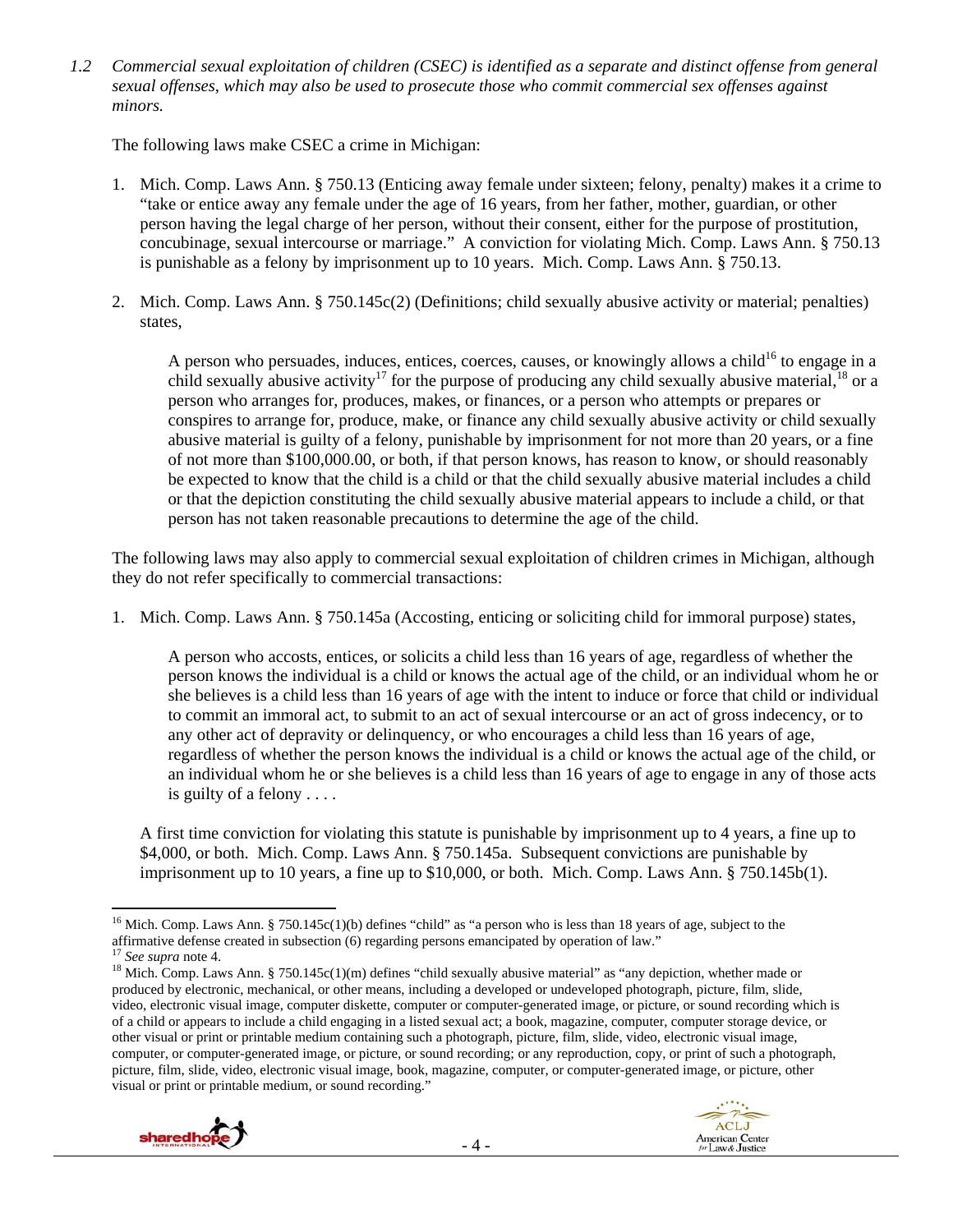- 2. Mich. Comp. Laws Ann. § 750.520b(1) (Criminal sexual conduct in the first degree; felony) provides that "[a] person is guilty of criminal sexual conduct in the first degree if he or she engages in sexual penetration with," among others, a victim "under 13 years of age," or "under circumstances involving the commission of any other felony." Mich. Comp. Laws Ann. § 750.520b(1)(a), (c). A conviction under this statute is generally punishable by "imprisonment for life or for any term of years." Mich. Comp. Laws Ann.  $§ 750.520b(2)(a)$ . However, if the defendant is at least 17 and the victim is less than 13, the minimum sentence is imprisonment for 25 years. Mich. Comp. Laws Ann. § 750.520b(2)(b). In addition to penalties under subsections (2)(a) and (2)(b), "the court shall sentence the defendant to lifetime electronic monitoring under section 520n." Mich. Comp. Laws Ann. § 750.520b(2)(d). If the offender is 17 or older and the victim is less than 13 and "if the person was previously convicted of a violation of this section or section 520c [Criminal sexual conduct in the second degree], 520d [Criminal sexual conduct in the third degree], 520e [Criminal sexual conduct in the fourth degree], or 520g [Assault with intent to commit criminal sexual conduct]," a violation is punishable by life imprisonment without parole. Mich. Comp. Laws Ann. § 750.520b(2)(c). An additional mandatory minimum of at least 5 years is imposed for all violations under the statute for subsequent offenders of first, second, or third degree criminal sexual conduct. Mich. Comp. Laws Ann. § 750.520f(1).
- 3. Mich. Comp. Laws Ann. § 750.520c(1) (Criminal sexual conduct in the second degree; felony) states that "[a] person is guilty of criminal sexual conduct in the second degree if the person engages in sexual contact with," among others, a victim "under 13 years of age," or "under circumstances involving the commission of any other felony." Mich. Comp. Laws Ann. § 750.520c(1)(a), (c). A conviction for violating Mich. Comp. Laws Ann.  $\S 750.520c(1)$  is punishable as a felony by a maximum imprisonment of 15 years and lifetime electronic monitoring if committed by a person at least 17 against a child under 13 for a first offense, enhanced by a mandatory minimum sentence of at least 5 years for subsequent offenses. Mich. Comp. Laws Ann. §§ 750.520c(2)(a), (b), 750.520f(1).
- 4. Mich. Comp. Laws Ann. § 750.520d(1) (Criminal sexual conduct in the third degree; felony) states that "[a] person is guilty of criminal sexual conduct in the third degree if the person engages in sexual penetration with," among others, a victim aged 13–15. A conviction under Mich. Comp. Laws Ann. § 750.520d(1) is punishable as a felony by imprisonment up to 15 years for a first offense and a mandatory minimum of at least 5 years for subsequent offenses. Mich. Comp. Laws Ann. §§ 750.520d(2), 750.520f(1).
- 5. Mich. Comp. Laws Ann. § 750.520e(1) (Criminal sexual conduct in the fourth degree; misdemeanor) makes it a crime to, among other things, engage in sexual contact with a child aged 13–15 when the offender is at least 5 years older than the victim. A conviction under Mich. Comp. Laws Ann. § 750.520e(1) is punishable as a misdemeanor by imprisonment up to 2 years, a fine up to \$500, or both. Mich. Comp. Laws Ann. § 750.520e(2).
- *1.3 CSEC or prostitution statutes refer to the sex trafficking statute to identify the commercially sexually exploited minor as a trafficking victim.*

Michigan's CSEC laws, Mich. Comp. Laws Ann. § 750.13 (Enticing away female under sixteen) and § 750.145c(2) (Definitions; child sexually abusive activity or material; penalties), do not refer to the state human trafficking laws, Mich. Comp. Laws Ann. §§ 750.462a–750.462j.

1.3.1 Recommendation: Amend Mich. Comp. Laws Ann. § 750.13 (Enticing away female under sixteen) and § 750.145c(2) (Definitions; child sexually abusive activity or material; penalties) to refer to Mich. Comp. Laws Ann. § 750.462g (Use of minor for child sexually abusive activity; prohibition) and § 750.462j (Providing or obtaining labor or services by force, fraud, or coercion as crime; penalty) to ensure CSEC victims are identified as trafficking victims.



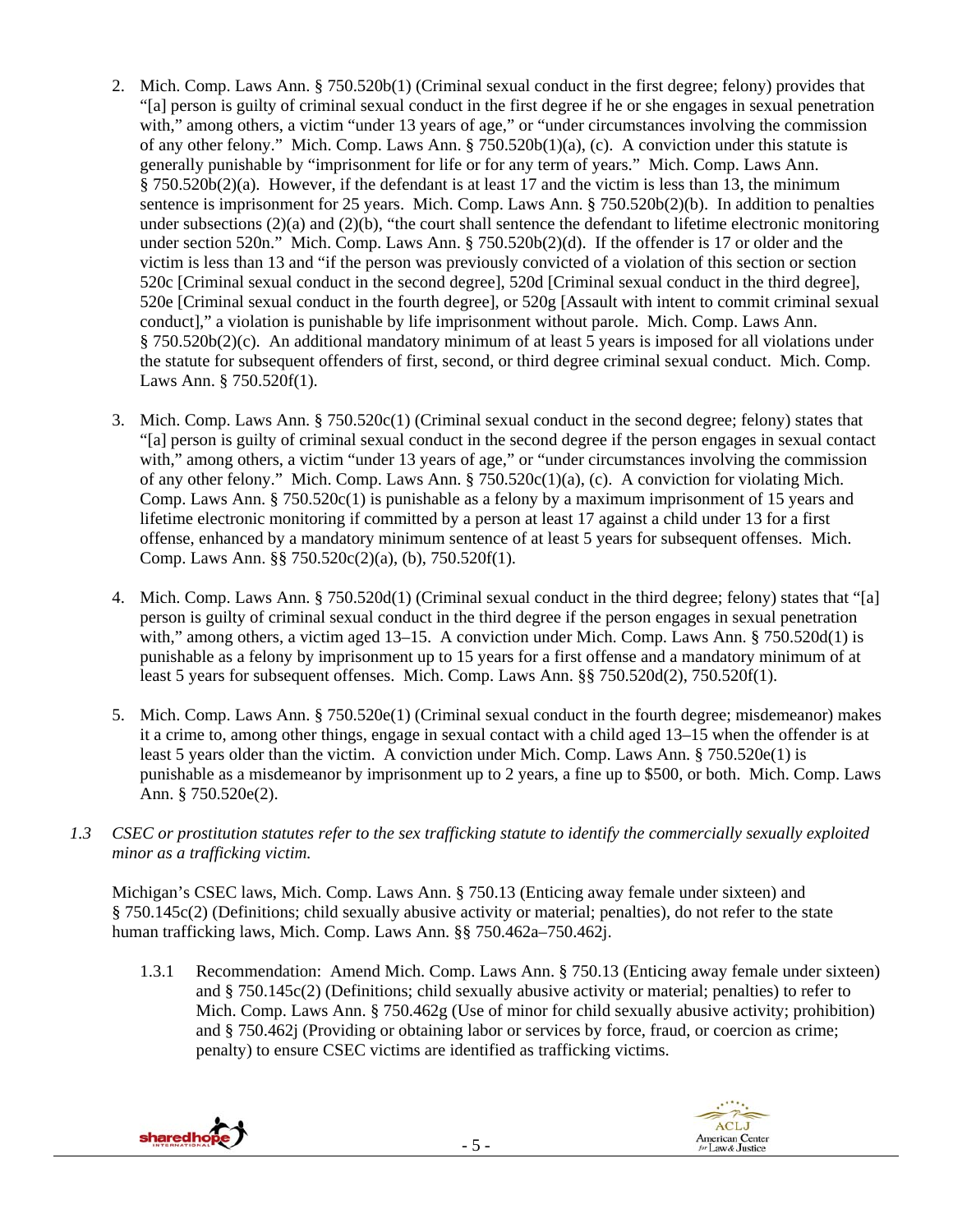### **Framework Issue 2: Criminal provisions for demand**

### *Legal Components:*

- *2.1 The state sex trafficking law can be applied to the buyers of commercial sex acts with a victim of domestic minor sex trafficking.*
- *2.2 Buyers of commercial sex acts with a minor can be prosecuted under CSEC laws.*
- *2.3 Solicitation laws differentiate buying sex acts with an adult and buying sex acts with a minor under 18.*
- *2.4 Penalties for buyers of commercial sex acts with minors are as high as federal penalties.*
- *2.5 Using the Internet to lure, entice, or purchase, or attempt to lure, entice, or purchase commercial sex acts with a minor is a separate crime or results in an enhanced penalty for buyers.*
- *2.6 No age mistake defense is permitted for a buyer of commercial sex acts with any minor under 18.*
- 2.7 Base penalties for buying sex acts with a minor are sufficiently high for all minors under 18 and not reduced for *older minors.*
- *2.8 Financial penalties for buyers of commercial sex acts with minors are sufficiently high to make it difficult for buyers to hide the crime.*
- *2.9 Buying and possessing child pornography carries penalties as high as similar federal offenses.*
- *2.10 Convicted buyers of commercial sex acts with minors and child pornography are required to register as sex offenders.*

\_\_\_\_\_\_\_\_\_\_\_\_\_\_\_\_\_\_\_\_\_\_\_\_\_\_\_\_\_\_\_\_\_\_\_\_\_\_\_\_\_\_\_\_\_\_\_\_\_\_\_\_\_\_\_\_\_\_\_\_\_\_\_\_\_\_\_\_\_\_\_\_\_\_\_\_\_\_\_\_\_\_\_\_\_\_\_\_\_\_\_\_\_\_

## *Legal Analysis:*

*2.1 The state sex trafficking law can be applied to the buyers of commercial sex acts with a victim of domestic minor sex trafficking.* 

Mich. Comp. Laws Ann. § 750.462g (Use of minor for child sexually abusive activity; prohibition) makes it a crime to "knowingly recruit, entice, harbor, transport, provide, or obtain by any means, or attempt to recruit, entice, harbor, provide, or obtain by any means, a minor knowing that the minor will be used for child sexually abusive activity,"19 while Mich. Comp. Laws Ann. § 750.462j (Providing or obtaining labor or services by force, fraud, or coercion as crime; penalty) makes it illegal for a person to "knowingly provide or obtain the labor or services of another person by force, fraud, or coercion," and provides enhanced penalties where "the violation involves the forced labor of a minor or a commercial sex act." Federal prosecutors, under the Trafficking Victims Protection Act (TVPA),<sup>20</sup> have applied the crime of human trafficking to attempted buyers of commercial sex with minors by charging that the buyers attempted to "obtain"21 a person under 18 to engage in commercial sex.<sup>22</sup> It is unsettled whether the courts will uphold this interpretation of the TVPA. However, it is unlikely that Mich. Comp. Laws Ann. § 750.462g and § 750.462j apply to buyers under the definition of the word "obtain" provided in Mich. Comp. Laws Ann. § 750.462a(i) (Definitions).

"Obtain" is defined in Mich. Comp. Laws Ann. § 750.462a(i) (Definitions) as "to secure performance of labor or services." "Labor" is defined as "work of economic or financial value," and "services" is defined as "an ongoing relationship between a person and another person in which the other person performs activities under the supervision of or for the benefit of the person, including, but not limited to, commercial sexual activity and sexually explicit performances." Mich. Comp. Laws Ann. § 750.462a(f), (j). Under these definitions, the

<sup>22</sup> *See, e.g*., Indictment at 1, United States v. Oflyng, No. 09-00084-01-CR-W-SOW (W.D. Mo. Mar. 10, 2009); *see also* News Release, U.S. Department of Justice, Office of the Unites States Attorney for the Western District of Missouri, Human Trafficking Rescue Project, Operation Guardian Angel, Final Defendant Pleads Guilty to Sex Trafficking of a Child, (Dec. 18, 2009), http://www.justice.gov/usao/mow/news2009/mikoloyck.ple.htm.



<sup>&</sup>lt;sup>19</sup> *See supra* note 4.<br><sup>20</sup> Trafficking Victims Protection Act (TVPA) of 2000, Pub. L. No. 106-386, 114 Stat. 1464, 1466 (codified in scattered sections of 18 and 22 U.S.C.).

 $^{21}$  18 U.S.C. § 1591(a).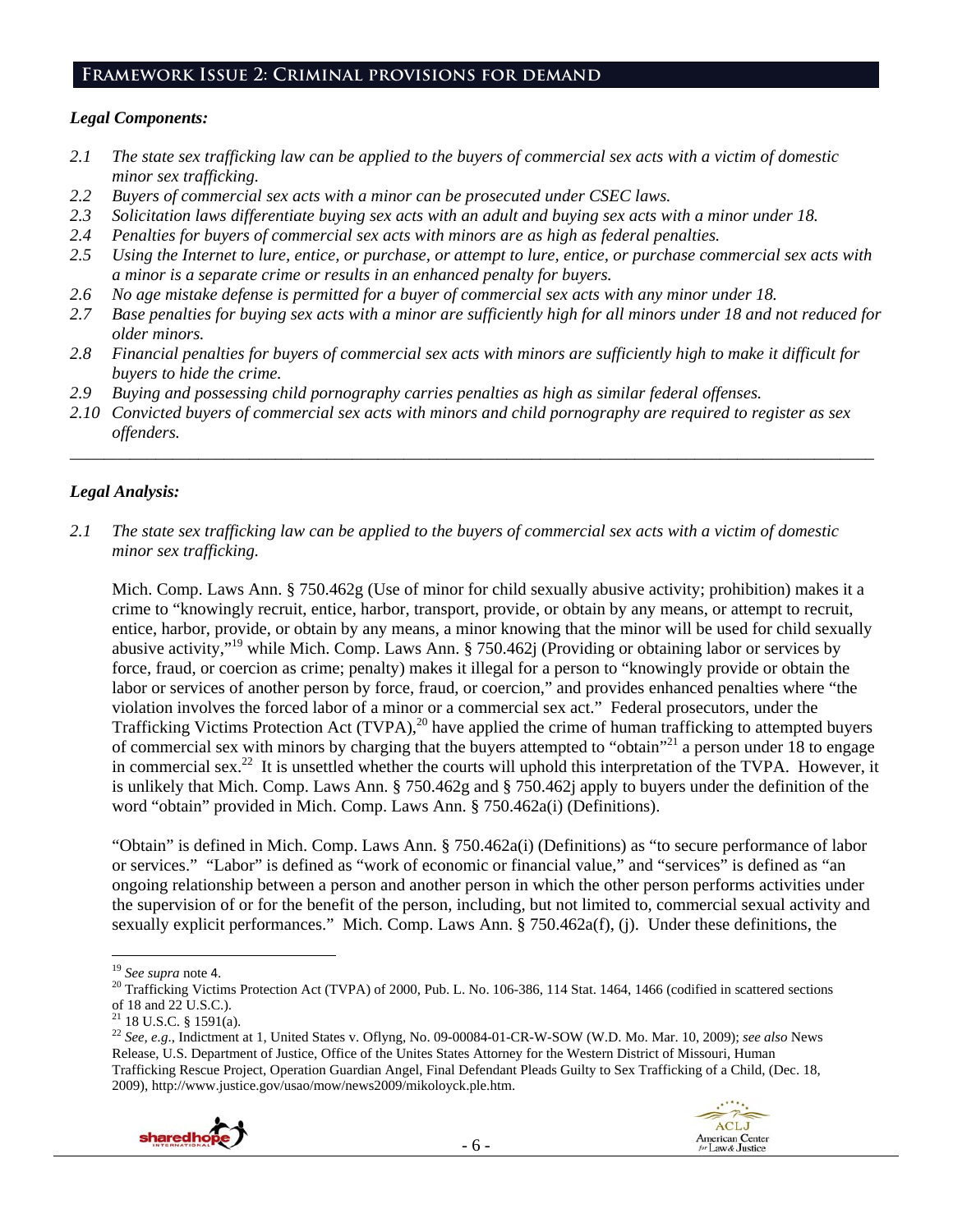requirement of an "ongoing relationship" appears specifically tailored to the conduct of traffickers and renders application to buyers unlikely.

2.1.1 Recommendation: Amend Mich. Comp. Laws Ann. § 750.462g (Use of minor for child sexually abusive activity; prohibition) and § 750.462j (Providing or obtaining labor or services by force, fraud, or coercion as crime; penalty) to expressly apply to buyers of commercial sex with minors.

### *2.2 Buyers of commercial sex acts with a minor can be prosecuted under CSEC laws.*

Michigan's CSEC laws do not expressly criminalize the buying of sex with minors. Although not expressly commercial, Mich. Comp. Laws Ann. § 750.145a (Accosting, enticing or soliciting child for immoral purpose) may apply to a buyer who "solicits" a minor under 16 for the purposes of a sexual act.<sup>23</sup> A violation of Mich. Comp. Laws Ann. § 750.145a is a felony punishable by imprisonment up to 4 years, a fine up to \$4,000, or both, for a first offense, while subsequent convictions are punishable by imprisonment up to 10 years, a fine up to \$10,000, or both.<sup>24</sup> Mich. Comp. Laws Ann. §§ 750.145a, 750.145b(1).

Several sexual offenses might also apply to buyers of sex acts with a minor.<sup>25</sup>

2.2.1 Recommendation: Enact a law making it a crime to purchase sex acts with a child and to refer to Mich. Comp. Laws Ann. § 750.462g (Use of minor for child sexually abusive activity; prohibition) and § 750.462j (Providing or obtaining labor or services by force, fraud, or coercion as crime; penalty) for prosecution.

### *2.3 Solicitation laws differentiate buying sex acts with an adult and buying sex acts with a minor under 18.*

Solicitation and patronization of prostitution under Michigan's general prostitution law, Mich. Comp. Laws Ann. § 750.449a (Engaging services for purpose of prostitution, lewdness, or assignation, offer to engage; penalty), is age neutral but gender-specific, providing that "[a]ny male person who engages or offers to engage the services of a female person, not his wife, for the purpose of prostitution, lewdness or assignation, by the payment in money or other forms of consideration, is guilty of a misdemeanor."

Buyers who are convicted under Mich. Comp. Laws Ann. § 750.449a will be punished for a misdemeanor in accordance with the provisions of Mich. Comp. Laws Ann. § 750.451 (Violation of §§ 750.448, 750.449, 750.449a, 750.450, or 750.462; prior convictions; penalty; definition) and receive up to 93 days' imprisonment, a fine up to \$500, or both, for a first conviction; up to 1 year imprisonment, a fine up to \$1,000, or both, if the person has 1 prior conviction;<sup>26</sup> and imprisonment up to 2 years, a fine up to \$2,000, or both, if the person has 2 prior convictions. Mich. Comp. Laws Ann. §§ 750.449a, 750.451(1)–(3).

2.3.1 Recommendation: Enact a law that makes buying or attempting to buy sex with a minor a separate crime from solicitation of an adult for prostitution and that refers cases of buying sex with a minor to Mich. Comp. Laws Ann. § 750.462g (Use of minor for child sexually abusive activity; prohibition) and § 750.462j (Providing or obtaining labor or services by force, fraud, or coercion as crime; penalty) for prosecution.

<sup>&</sup>lt;sup>24</sup> See infra Appendix A for further discussion of sentencing guidelines.<br><sup>25</sup> See supra Section 1.2 for discussion of the sexual offenses that may apply to some buyers.<br><sup>25</sup> See supra Section 1.2 for discussion of the s or 462 or a violation of a law of another state or of a political subdivision of this state or another state substantially corresponding to section 448, 449, 449a, 450, or 462."



<sup>&</sup>lt;sup>23</sup> See supra Section 1.2 for the substantive provisions of Mich. Comp. Laws Ann. § 750.145a.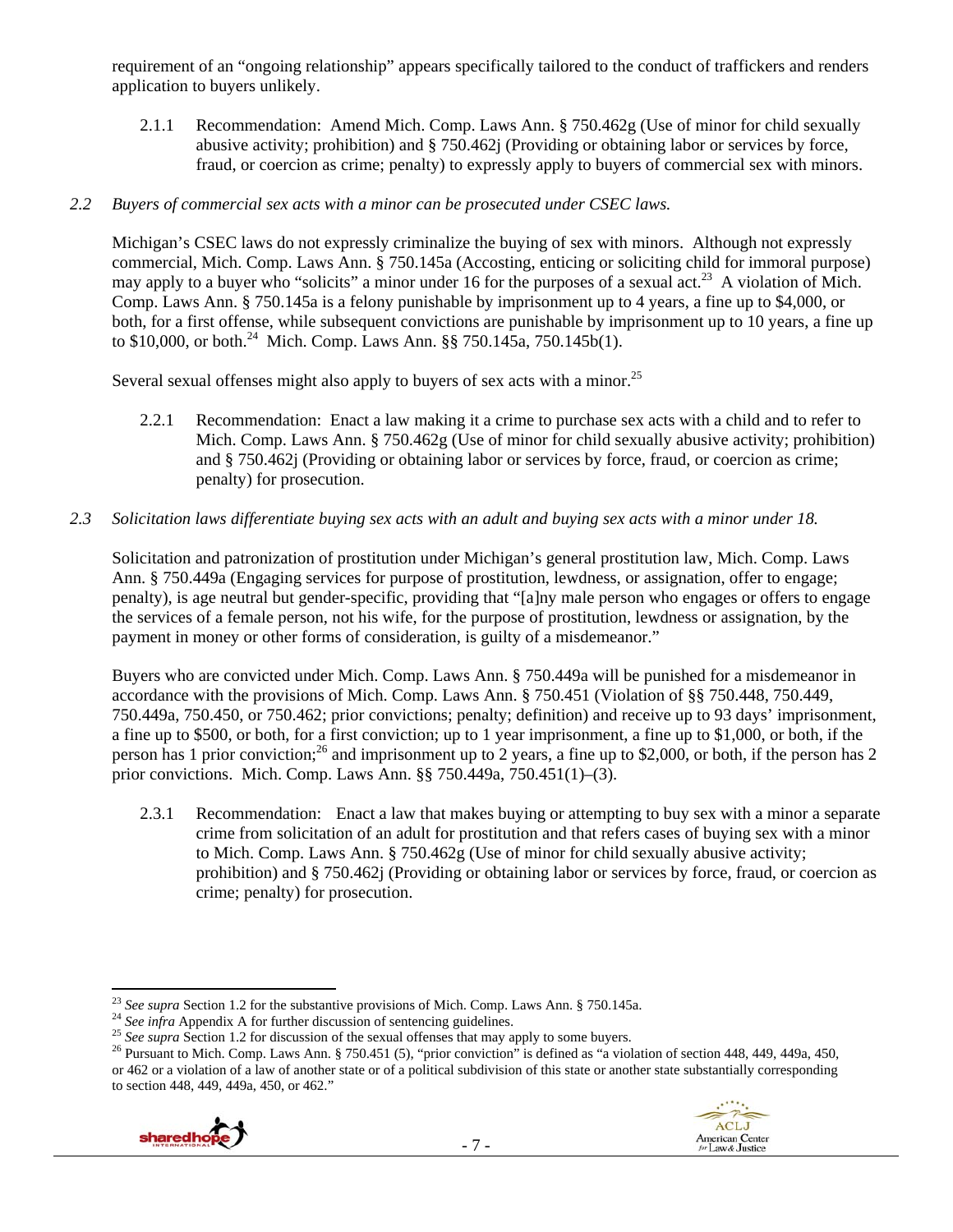### *2.4 Penalties for buyers of commercial sex acts with minors are as high as federal penalties.*

Since a buyer may not be prosecuted under Mich. Comp. Laws Ann. § 750.462g (Use of minor for child sexually abusive activity; prohibition) or § 750.462j (Providing or obtaining labor or services by force, fraud, or coercion as crime; penalty), or the CSEC laws, the only penalties applicable to buyers are under the sex offenses described in detail in Section 1.2.

In comparison, if the victim is under the age of 14, a conviction under the TVPA for child sex trafficking is punishable by 15 years to life imprisonment and a fine not to exceed \$250,000. 18 U.S.C. §§ 1591(b)(1),  $3559(a)(1)$ ,  $3571(b)(3)$ . If the victim is between the ages of  $14-17$ , a conviction is punishable by 10 years to life imprisonment and a fine not to exceed \$250,000. 18 U.S.C. §§ 1591(b)(2), 3559(a)(1), 3571(b)(3). A conviction is punishable by mandatory life imprisonment, however, if the buyer has a prior conviction for a federal sex offense<sup>27</sup> against a minor. To the extent buyers can be prosecuted under other federal CSEC laws.<sup>28</sup> a conviction is punishable by penalties ranging from a fine not to exceed \$250,000 to life imprisonment and a fine not to exceed  $$250,000.<sup>2</sup>$ 

### *2.5 Using the Internet to lure, entice, or purchase, or attempt to lure, entice, or purchase commercial sex acts with a minor is a separate crime or results in an enhanced penalty for buyers.*

Michigan does not expressly criminalize the use of the Internet to purchase commercial sex acts with a minor; however, the using the Internet to communicate with a minor with the intent to commit, or attempt to commit, a violation of specified sexual offense laws is illegal under Mich. Comp. Laws Ann. § 750.145d(1)(a) (Use of internet or computer system; prohibited communication). Specifically, Mich. Comp. Laws Ann.  $§ 750.145d(1)(a) states,$ 

A person shall not use the internet or a computer,  $30$  computer program,  $31$  computer network,  $32$  or computer system $33$  to communicate with any person for the purpose of doing any of the following:

 $32$  Mich. Comp. Laws Ann. § 750.145d(9)(b) defines "computer network" as "the interconnection of hardwire or wireless communication lines with a computer through remote terminals, or a complex consisting of 2 or more int  $33$  Mich. Comp. Laws Ann. § 750.145d(9)(d) defines "computer system" as "a set of related, connected or unconnected, computer equipment, devices, software, or hardware."



 <sup>27</sup> Pursuant to 18 U.S.C. § 3559 $(e)(2)$ , "federal sex offense" is defined as

an offense under section 1591 [18 USCS § 1591] (relating to sex trafficking of children), 2241 [18 USCS § 2241] (relating to aggravated sexual abuse), 2242 [18 USCS § 2242] (relating to sexual abuse), 2244(a)(1) [18 USCS § 2244(a)(1)] (relating to abusive sexual contact), 2245 [18 USCS § 2245] (relating to sexual abuse resulting in death), 2251 [18 USCS § 2251] (relating to sexual exploitation of children), 2251A [18 USCS § 2251A] (relating to selling or buying of children), 2422(b) [18 USCS § 2422(b)] (relating to coercion and enticement of a minor into prostitution), or

<sup>2423(</sup>a) [18 USCS § 2423(a)] (relating to transportation of minors). 28 18 U.S.C. §§ 2251A(b) (Selling or buying of children), 2251(a) (Sexual exploitation of children), 2423(a) (Transportation of a minor with intent for minor to engage in criminal sexual activity), 2422(a) (Coercion and enticement), 2252(a)(2), (a)(4) (Certain activities relating to material involving the sexual exploitation of minors).

<sup>&</sup>lt;sup>29</sup> 18 U.S.C. §§ 2251A(b) (conviction punishable by imprisonment for 30 years to life and a fine), 2251(e) (conviction punishable by imprisonment for 15–30 years and a fine), 2423(a) (conviction punishable by imprisonment for 10 years to life and a fine),  $2422(a)$  (conviction punishable by a fine, imprisonment up to 20 years, or both),  $2252(a)(2)$ , (4) (stating that a conviction under subsection (a)(2) is punishable by imprisonment for  $5-20$  years and a fine, while a conviction under subsection (a)(4) is punishable by imprisonment up to 10 years, a fine, or both); *see also* 18 U.S.C. §§ 3559(a)(1) (classifying all of the above listed

offenses as felonies),  $3571(b)(3)$  (providing a fine up to \$250,000 for any felony conviction).<br><sup>30</sup> Mich. Comp. Laws Ann. § 750.145d(9)(a) defines "computer" as "any connected, directly interoperable or interactive device equipment, or facility that uses a computer program or other instructions to perform specific operations including logical, arithmetic, or memory functions with or on computer data or a computer program and that can store, retrieve, alter, or communicate the results of the operations to a person, computer program, computer, computer system, or computer network." <sup>31</sup> Mich. Comp. Laws Ann. § 750.145d(9)(c) defines "computer program" as "a series of internal or external instructions communicated in a form acceptable to a computer that directs the functioning of a computer, computer system, or computer network in a manner designed to provide or produce products or results from the computer, computer system, or computer network."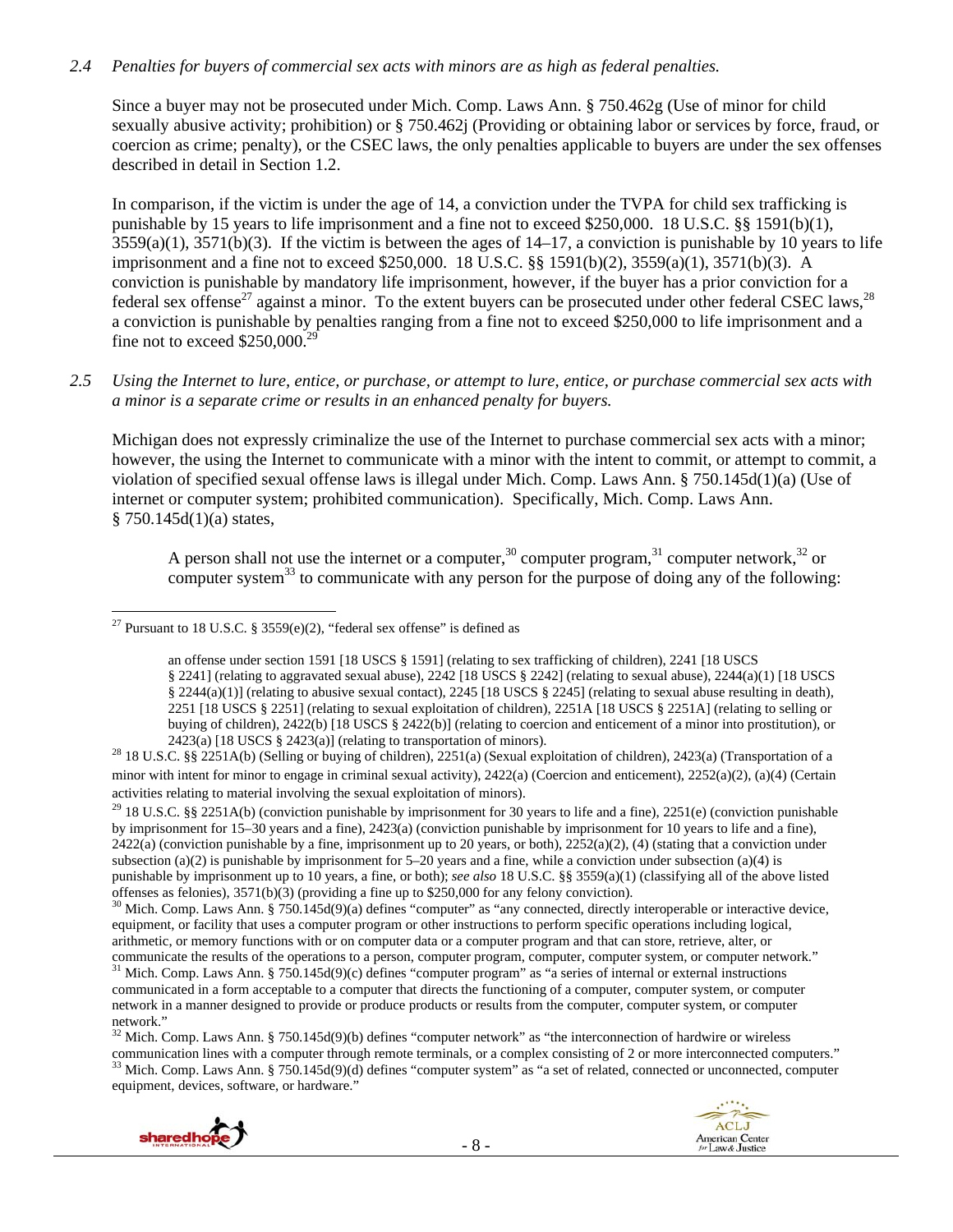(a) Committing, attempting to commit, conspiring to commit, or soliciting another person to commit conduct proscribed under section 145a [Accosting, enticing or soliciting child for immoral purpose], . . . 520b [Criminal sexual conduct in the first degree; felony; consecutive terms], 520c [Criminal sexual conduct in the second degree; felony], 520d [Criminal sexual conduct in the third degree; felony], 520e [Criminal sexual conduct in the fourth degree; misdemeanor], or 520g [Assault with intent to commit criminal sexual conduct; felony] . . . in which the victim or intended victim is a minor or is believed by that person to be a minor.

The penalty for violating Mich. Comp. Laws Ann. § 750.145d(1)(a) depends on the penalty applicable to the underlying offense for purposes of which the defendant solicited a minor.<sup>34</sup>

### *2.6 No age mistake defense is permitted for a buyer of commercial sex acts with any minor under 18.*

Mich. Comp. Laws Ann. § 750.449a (Engaging services for purpose of prostitution, lewdness, or assignation, offer to engage; penalty) is age neutral, making the mistake of age defense irrelevant. Mich. Comp. Laws Ann. § 750.145d(1)(a) (Use of internet or computer system; prohibited communication) does not expressly provide that the mistake of age defense is unavailable to buyers of commercial sex with minor. However, Mich. Comp. Laws Ann. § 750.145a (Accosting, enticing or soliciting child for immoral purposes) expressly applies "regardless of whether the person knows the individual is a child or knows the actual age of the child, or an individual whom he or she believes is a child less than 16 years of age." Conversely, Mich. Comp. Laws Ann. § 750.145c(4) (Definitions; child sexually abusive activity or material; penalties) only applies where a defendant possessing child pornography "knows, has reason to know, or should reasonably be expected to know the child is a child or that the child sexually abusive material includes a child or that the depiction constituting the child sexually abusive material appears to include a child, $35$  or that person has not taken reasonable precautions to determine the age of the child."

\$20,000.00, or both.<br><sup>35</sup> Pursuant to Mich. Comp. Laws Ann. § 750.145c(1)(a),

(i) It was created using a depiction of any part of an actual person under the age of 18.

(ii) It was not created using a depiction of any part of an actual person under the age of 18, but all of the following apply to that depiction:

(A) The average individual, applying contemporary community standards, would find the depiction, taken as a whole, appeals to the prurient interest.

(B) The reasonable person would find the depiction, taken as a whole, lacks serious literary, artistic, political, or scientific value.



 $34$  A conviction under Mich. Comp. Laws Ann. § 750.145d(1)(a) is subject to the following penalty scheme pursuant to Mich. Comp. Laws Ann. § 750.145d(2):

<sup>(</sup>a) If the underlying crime is a misdemeanor or a felony with a maximum term of imprisonment of less than 1 year, the person is guilty of a misdemeanor punishable by imprisonment for not more than 1 year or a fine of not more than \$5,000.00, or both.

<sup>(</sup>b) If the underlying crime is a misdemeanor or a felony with a maximum term of imprisonment of 1 year or more but less than 2 years, the person is guilty of a felony punishable by imprisonment for not more than 2 years or a fine of not more than \$5,000.00, or both.

<sup>(</sup>c) If the underlying crime is a misdemeanor or a felony with a maximum term of imprisonment of 2 years or more but less than 4 years, the person is guilty of a felony punishable by imprisonment for not more than 4 years or a fine of not more than \$5,000.00, or both.

<sup>(</sup>d) If the underlying crime is a felony with a maximum term of imprisonment of 4 years or more but less than 10 years, the person is guilty of a felony punishable by imprisonment for not more than 10 years or a fine of not more than \$5,000.00, or both.

<sup>(</sup>e) If the underlying crime is a felony punishable by a maximum term of imprisonment of 10 years or more but less than 15 years, the person is guilty of a felony punishable by imprisonment for not more than 15 years or a fine of not more than \$10,000.00, or both.

<sup>(</sup>f) If the underlying crime is a felony punishable by a maximum term of imprisonment of 15 years or more or for life, the person is guilty of a felony punishable by imprisonment for not more than 20 years or a fine of not more than

<sup>&</sup>quot;Appears to include a child" means that the depiction appears to include, or conveys the impression that it includes, a person who is less than 18 years of age, and the depiction meets either of the following conditions: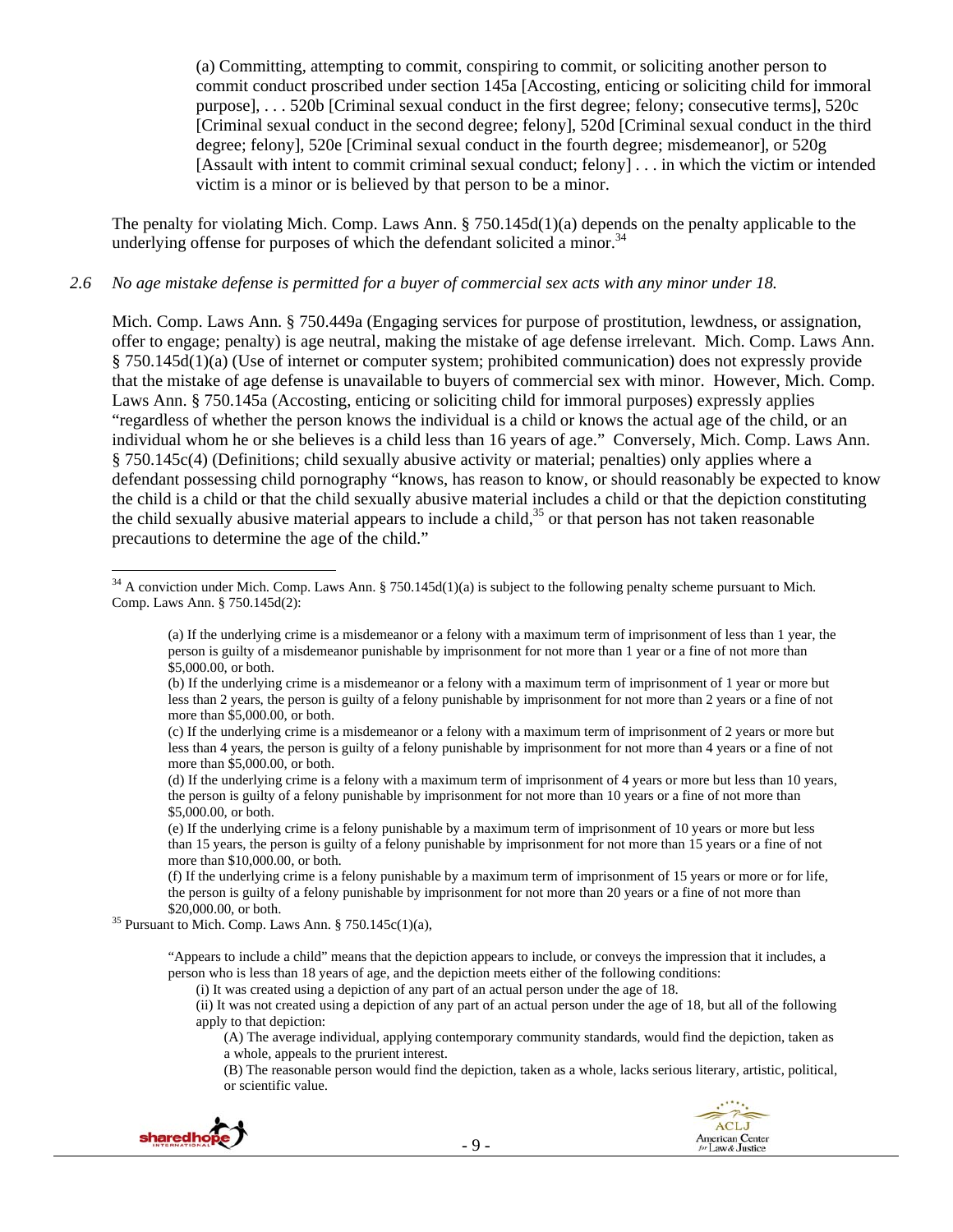- 2.6.1 Recommendation: Upon enacting a CSEC law applicable to buying sex with minors, expressly prohibit the use of a mistake of age defense in relation to this crime.
- *2.7 Base penalties for buying sex acts with a minor are sufficiently high for all minors under 18 and not reduced for older minors.*

Because Mich. Comp. Laws Ann. § 750.449a (Engaging services for purpose of prostitution, lewdness, or assignation, offer to engage; penalty) is age neutral, the same penalties apply regardless of the age of the person solicited. Mich. Comp. Laws Ann. §§ 750.449a, 750.451.

In contrast, Mich. Comp. Laws Ann. § 750.145a (Accosting, enticing or soliciting child for immoral purpose) applies only where the victim is a minor under 16. Similarly, the penalties provided under Mich. Comp. Laws Ann. §§ 750.520b (Criminal sexual conduct in the first degree; felony)–750.520e (Criminal sexual conduct in the fourth degree; misdemeanor) are staggered according to the age of the minor, with under 16 and under 13 being the relevant ages, although the age of the minor is not an element when a violation of Mich. Comp. Laws Ann. § 750.520b or § 750.520c "occurs under circumstances involving the commission of any other felony."<sup>36</sup>

*2.8 Financial penalties for buyers of commercial sex acts with minors are sufficiently high to make it difficult for buyers to hide the crime.* 

Buyers of sex with minors may face fines in the following amounts: \$500 for a violation of Mich. Comp. Laws Ann. § 750.520e (Criminal sexual conduct in the fourth degree; misdemeanor) and \$5,000–\$20,000 for a violation of Mich. Comp. Laws Ann. § 750.145d (Use of internet or computer system; prohibited communication), depending on the underlying crime. Mich. Comp. Laws Ann.  $\S$ § 750.520e(2), 750.145d(2)(a)–(f). Buyers convicted of Mich. Comp. Laws Ann. § 750.449a (Engaging services for purpose of prostitution, lewdness, or assignation, offer to engage; penalty) may be required to pay fines up to \$500 for a first conviction, up to \$1,000 if they have 1 prior conviction, and up to \$2,000 if they have 2 prior convictions. Mich. Comp. Laws Ann. §§ 750.449a, 750.451. A buyer convicted of violating Mich. Comp. Laws Ann. § 750.145a (Accosting, enticing or soliciting child for immoral purpose) may be ordered to pay a fine of up to \$4,000 for a first offense and up to \$10,000 for each subsequent offense. Mich. Comp. Laws Ann. §§ 750.145a, 750.145b(1).

A buyer may be required to make restitution as ordered by the court under Mich. Comp. Laws Ann. § 780.766(2) ("Victim" defined; order of restitution generally), which states in part,

Except as provided in subsection  $(8)$ ,  $37$  when sentencing a defendant convicted of a crime, the court shall order, in addition to or in lieu of any other penalty authorized by law or in addition to any other

The court shall order restitution to the crime victim services commission or to any individuals, partnerships, corporations, associations, governmental entities, or other legal entities that have compensated the victim or the victim's estate for a loss incurred by the victim to the extent of the compensation paid for that loss. The court shall also order restitution for the costs of services provided to persons or entities that have provided services to the victim as a result of the crime. Services that are subject to restitution under this subsection include, but are not limited to, shelter, food, clothing, and transportation. However, an order of restitution shall require that all restitution to a victim or victim's estate under the order be made before any restitution to any other person or entity under that order is made. The court shall not order restitution to be paid to a victim or victim's estate if the victim or victim's estate has received or is to receive compensation for that loss, and the court shall state on the record with specificity the reasons for its action.



<sup>(</sup>C) The depiction depicts or describes a listed sexual act in a patently offensive way. 36 *See supra* Section 1.2 for a full description of the substantive provisions and penalties applicable under Michigan's sexual offense laws.

 $37$  Mich. Comp. Laws Ann. § 780.766(8) states,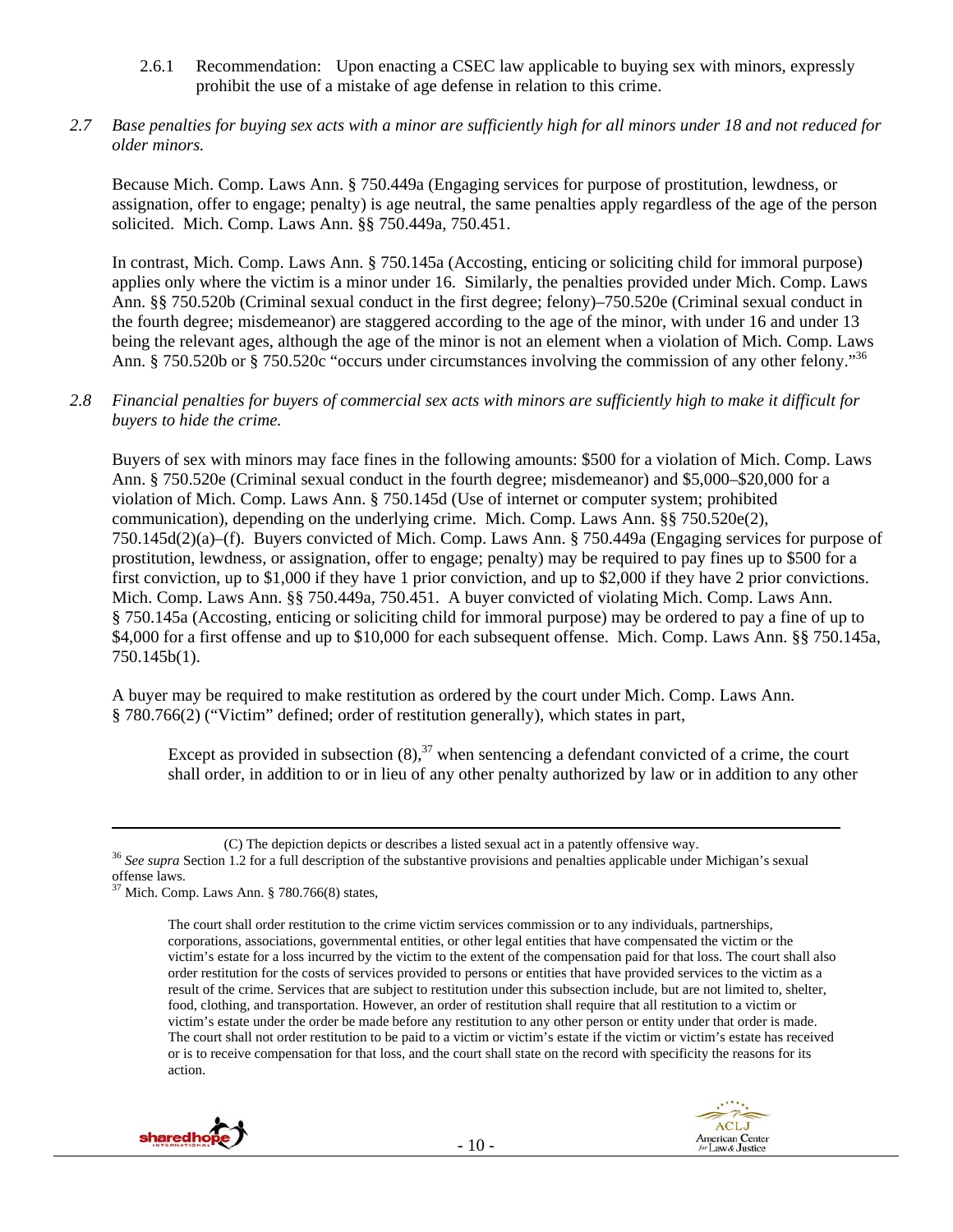penalty required by law, that the defendant make full restitution to any victim of the defendant's course of conduct that gives rise to the conviction or to the victim's estate. . . .

2.8.1 Recommendation: Amend the human trafficking laws, Mich. Comp. Laws Ann. §§ 750.462a (Definitions)–750.462j (Providing or obtaining labor or services by force, fraud, or coercion as crime; penalty) to provide fines, an asset forfeiture scheme, and a civil remedy for victims to bring against buyers for injuries arising from violations of this provision.

#### *2.9 Buying and possessing child pornography carries penalties as high as similar federal offenses.*

Mich. Comp. Laws Ann. § 750.145c(4) (Definitions; child sexually abusive activity or material; penalties) states, with certain exceptions,

A person who knowingly possesses any child sexually abusive material is guilty of a felony punishable by imprisonment for not more than 4 years or a fine of not more than \$10,000.00, or both, if that person knows, has reason to know, or should reasonably be expected to know the child is a child or that the child sexually abusive material includes a child or that the depiction constituting the child sexually abusive material appears to include a child, or that person has not taken reasonable precautions to determine the age of the child. . . .

. . . .

In comparison, a federal conviction for possession of child pornography<sup>38</sup> is generally punishable by imprisonment for 5–20 years and a fine not to exceed \$250,000.<sup>39</sup> Subsequent convictions, however, are punishable by imprisonment up to 40 years and a fine not to exceed \$250,000.<sup>40</sup>

### *2.10 Convicted buyers of commercial sex acts with minors and child pornography are required to register as sex offenders.*

Mich. Comp. Laws Ann. § 28.723 (Individuals required to be registered) provides that, among others, persons convicted of a listed offense "who are domiciled or temporarily reside in this state or who work with or without compensation or are students in this state are required to be registered under this act." Mich. Comp. Laws Ann. § 28.723(1). "Listed offense" is defined as "a tier I, tier II, or tier III offense." Mich. Comp. Laws Ann. § 28.722(k) (Definitions). Under Mich. Comp. Laws Ann. § 28.722(s), a "Tier I offense" is defined as

1 or more of the following:

<u> 1989 - Johann Stoff, fransk politik (d. 1989)</u>

 $40\,18\,$  U.S.C. §§ 2252(b) (stating if a person has a prior conviction under subsection (a)(2), or a list of other statutes, a conviction is punishable by a fine and imprisonment for 15–40 years, but if a person has a prior conviction under subsection (a)(4), or a list of other statutes, a conviction is punishable by a fine and imprisonment for  $10-20$  years),  $2252A(b)(1)$  (stating if a person has a prior conviction under subsection (a)(2), (a)(3), or a list of other statutes, a conviction is punishable by a fine and imprisonment for 15–40 years), 1466A(a), (b) (stating that the penalty scheme for section 2252A(b) applies); *see also* 18 U.S.C. §§ 3559(a)(1) (classifying all of the above listed offenses as felonies), 3571(b)(3) (providing a fine up to \$250,000 for any felony conviction).





Additionally, under subsection (9), "[a]ny amount paid to a victim or victim's estate under an order of restitution shall be set off against any amount later recovered as compensatory damages by the victim or the victim's estate in any federal or state civil proceeding and shall reduce the amount payable to a victim or a victim's estate by an award from the crime victim services commission made after an order of restitution under this section." Mich. Comp. Laws Ann. § 780.766(9).  $38 \text{ } 18 \text{ U.S.C. }$  §§ 2252(a)(2), (a)(4) (Certain activities relating to material involving the sexual exploitation o

<sup>2252</sup>A(a)(2)–(3) (Certain activities relating to material constituting or containing child pornography), 1466A(a), (b) (Obscene visual representations of the sexual abuse of children).

 $39$  18 U.S.C. §§ 2252(b) (stating that a conviction under subsection (a)(2) is punishable by imprisonment for 5–20 years and a fine, while a conviction under subsection (a)(4) is punishable by imprisonment up to 10 years, a fine, or both),  $2252A(b)(1)$  (a conviction is punishable by imprisonment for  $5-20$  years and a fine),  $1466A(a)$ , (b) (stating that a conviction under subsection (a) is "subject to the penalties provided in section 2252A(b)(1)," imprisonment for 5–20 years and a fine, while a conviction under subsection (b) is "subject to the penalties provided in section 2252A(b)(2)," imprisonment up to 10 years, a fine, or both); *see also* 18 U.S.C. §§ 3559(a)(1) (classifying all of the above listed offenses as felonies), 3571(b)(3) (providing a fine up to \$250,000 for any felony conviction).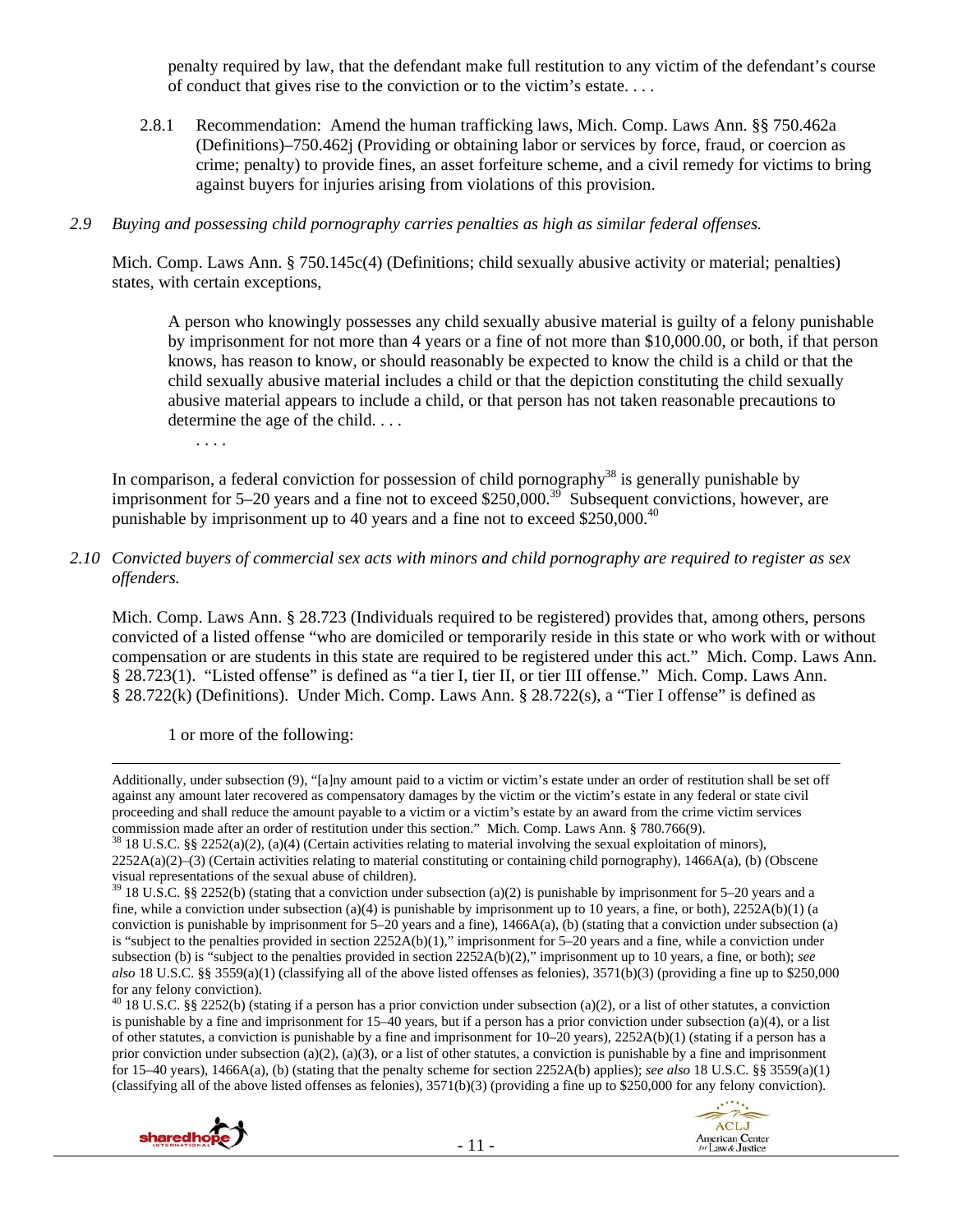(i) A violation of section 145c(4) [Definitions; child sexually abusive activity or material; penalties] of the Michigan penal code, 1931 PA 328, MCL 750.145c.

. . . .

(vi) Any other violation of a law of this state or a local ordinance of a municipality, other than a tier II or tier III offense, that by its nature constitutes a sexual offense against an individual who is a minor.

. . . .

(viii) An attempt or conspiracy to commit an offense described in subparagraphs (i) to (vii). (ix) An offense substantially similar to an offense described in subparagraphs (i) to (viii) under a law of the United States that is specifically enumerated in 42 USC 16911, under a law of any state or any country, or under tribal or military law.

Mich. Comp. Laws Ann. § 28.722(u) provides that Tier II offenses include

1 or more of the following:

(i) A violation of section 145a [Accosting, enticing or soliciting child for immoral purpose] of the Michigan penal code, 1931 PA 328, MCL 750.145a.

(ii) A violation of section 145b [Accosting, enticing or soliciting child for immoral purpose; prior conviction; penalty] of the Michigan penal code, 1931 PA 328, MCL 750.145b.

. . . .

 $(iv)$  A violation of section  $145d(1)(a)$  [Use of Internet or computer system; prohibited communication] of the Michigan penal code, 1931 PA 328, MCL 750.145d, except for a violation arising out of a violation of section 157c of the Michigan penal code, 1931 PA 328, MCL 750.157c. . . . .

(vii) A violation of section 448 [Soliciting, accosting, or inviting to commit prostitution or immoral act; crime] of the Michigan penal code, 1931 PA 328, MCL 750.448, if the victim is a minor.

(ix) A violation of section 520c [Criminal sexual conduct in the second degree; felony], [or] 520e [Criminal sexual conduct in the fourth degree; misdemeanor] . . . of the Michigan penal code, 1931 PA 328, MCL 750.520c, 750.520e . . . committed against an individual 13 years of age or older but less than 18 years of age.

. . . .

. . . .

(xi) An attempt or conspiracy to commit an offense described in subparagraphs (i) to  $(x)$ . (xii) An offense substantially similar to an offense described in subparagraphs (i) to (xi) under a law of the United States that is specifically enumerated in 42 USC 16911, under a law of any state or any country, or under tribal or military law.

Lastly Mich. Comp. Laws Ann. § 28.722(w) defines a "Tier III offense" as

1 or more of the following:

. . . .

(iv) A violation of section 520b [Criminal sexual conduct in the first degree; felony], [or] 520d [Criminal sexual conduct in the third degree; felony] . . . of the Michigan penal code, 1931 PA 328, MCL 750.520b, 750.520d . . . . This subparagraph does not apply if the court determines that the victim consented to the conduct constituting the violation, that the victim was at least 13 years of age but less than 16 years of age at the time of the offense, and that the individual is not more than 4 years older than the victim.

(v) A violation of section 520c [Criminal sexual conduct in the second degree; felony] . . . of the Michigan penal code, 1931 PA 328, MCL 750.520c . . . , committed against an individual less than 13 years of age.

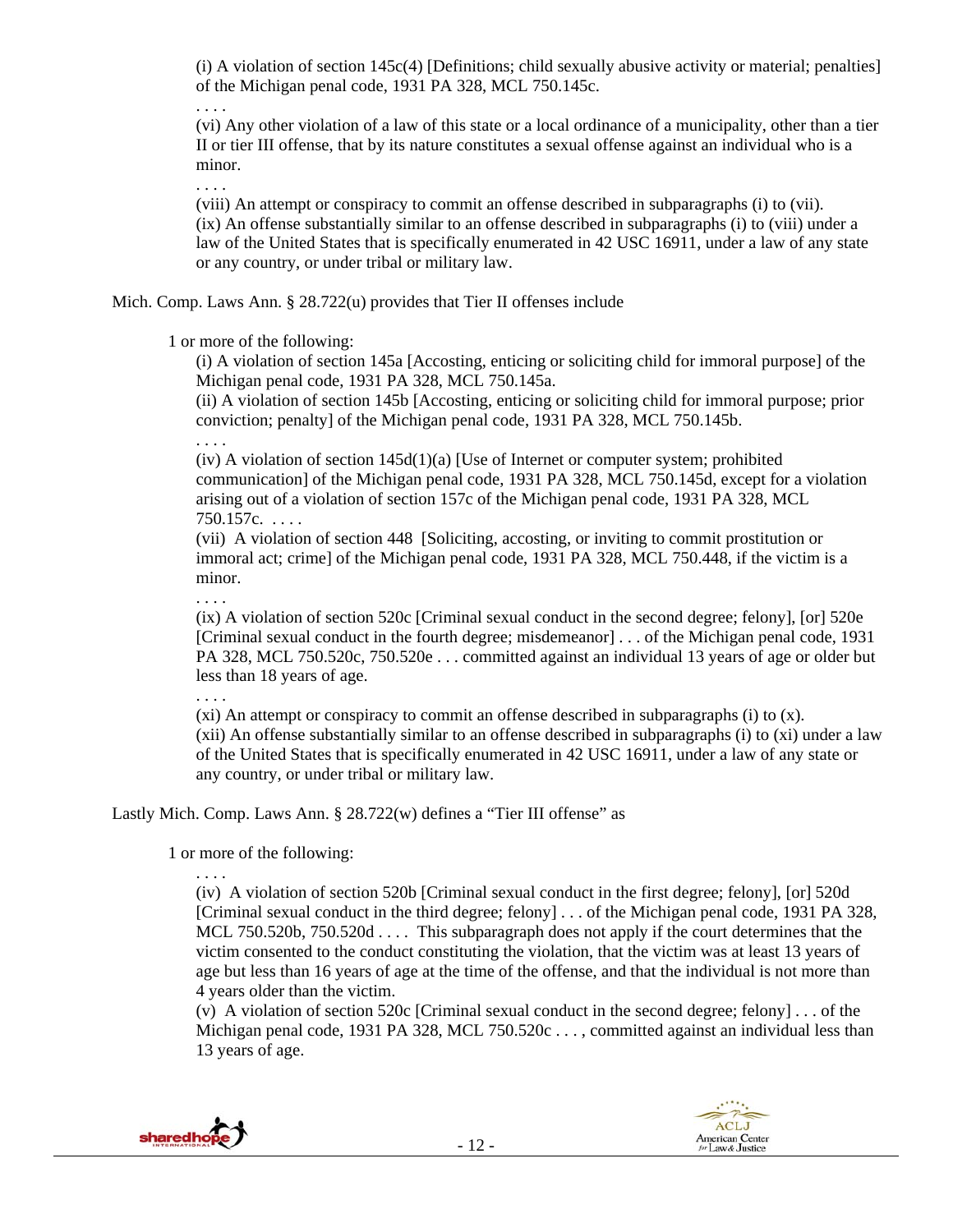(vi) A violation of section 520e [Criminal sexual conduct in the fourth degree; misdemeanor] of the Michigan penal code, 1931 PA 328, MCL 750.520e, committed by an individual 17 years of age or older against an individual less than 13 years of age.

(vii) An attempt or conspiracy to commit an offense described in subparagraphs (i) to (vi).

(viii) An offense substantially similar to an offense described in subparagraphs (i) to (vii) under a law of the United States that is specifically enumerated in 42 USC 16911, under a law of any state or any country, or under tribal or military law.

2.10.1 Recommendation: Amend Mich. Comp. Laws Ann. § 28.722(k) (Definitions) to require buyers convicted of violating Mich. Comp. Laws Ann. § 750.449a (Engaging services for purpose of prostitution, lewdness, or assignation, offer to engage; penalty), where a buyer purchases sex with a minor, to register as sex offenders.

# **Framework Issue 3: Criminal provisions for traffickers**

# *Legal Components:*

- *3.1 Penalties for trafficking a child for sexual exploitation are as high as federal penalties.*
- *3.2 Creating and distributing child pornography carries penalties as high as similar federal offenses.*
- *3.3 Using the Internet to lure, entice, recruit or sell commercial sex acts with a minor is a separate crime or results in an enhanced penalty for traffickers.*
- *3.4 Financial penalties for traffickers, including asset forfeiture, are sufficiently high.*
- *3.5 Convicted traffickers are required to register as sex offenders.*
- *3.6 Laws relating to termination of parental rights for certain offenses include sex trafficking or CSEC offenses in order to remove the children of traffickers from their control and potential exploitation. \_\_\_\_\_\_\_\_\_\_\_\_\_\_\_\_\_\_\_\_\_\_\_\_\_\_\_\_\_\_\_\_\_\_\_\_\_\_\_\_\_\_\_\_\_\_\_\_\_\_\_\_\_\_\_\_\_\_\_\_\_\_\_\_\_\_\_\_\_\_\_\_\_\_\_\_\_\_\_\_\_\_\_\_\_\_\_\_\_\_\_\_\_\_*

# *Legal Analysis:*

*3.1 Penalties for trafficking a child for sexual exploitation are as high as federal penalties.* 

Michigan's human trafficking laws applicable to traffickers carry significant penalties. A violation of Mich. Comp. Laws Ann. § 750.462g (Use of minor for child sexually abusive activity; prohibition) is a felony punishable by a sentence of imprisonment up to 20 years.<sup>41</sup> Mich. Comp. Laws Ann. § 750.462g. A violation of Mich. Comp. Laws Ann. § 750.462j(1)(b) (Providing or obtaining labor or services by force, fraud, or coercion as crime; penalty) is a felony punishable by imprisonment up to 20 years, a fine of up to \$20,000, or both, enhanced to a maximum of life in prison, a fine up to \$50,000, or both, if the crime involves the death of any person. Mich. Comp. Laws Ann. § 750.462j(1)(b), (c). To the extent that a violation of Mich. Comp. Laws Ann. § 750.462g or § 750.462j(1)(b) "involves kidnapping or an attempt to kidnap," Mich. Comp. Laws Ann. § 750.462i (Kidnapping, criminal sexual conduct, or attempt to kill; penalty) provides that a trafficker may receive a sentence of imprisonment "for life or any term of years."

Traffickers also may be prosecuted under Michigan's CSEC laws. A trafficker convicted of violating Mich. Comp. Laws Ann. § 750.13 (Enticing away female under sixteen; felony, penalty) is guilty of a felony punishable by imprisonment up to 10 years.42 Mich. Comp. Laws Ann. § 750.13.

<sup>42</sup> *See supra* Section 1.2 for the substantive provisions of Mich. Comp. Laws Ann. § 750.13.



 <sup>41</sup> *See supra* Section 1.1 for the substantive provisions of Mich. Comp. Laws Ann. § 750.462g; *see infra* Appendix A for further discussion of sentencing guidelines.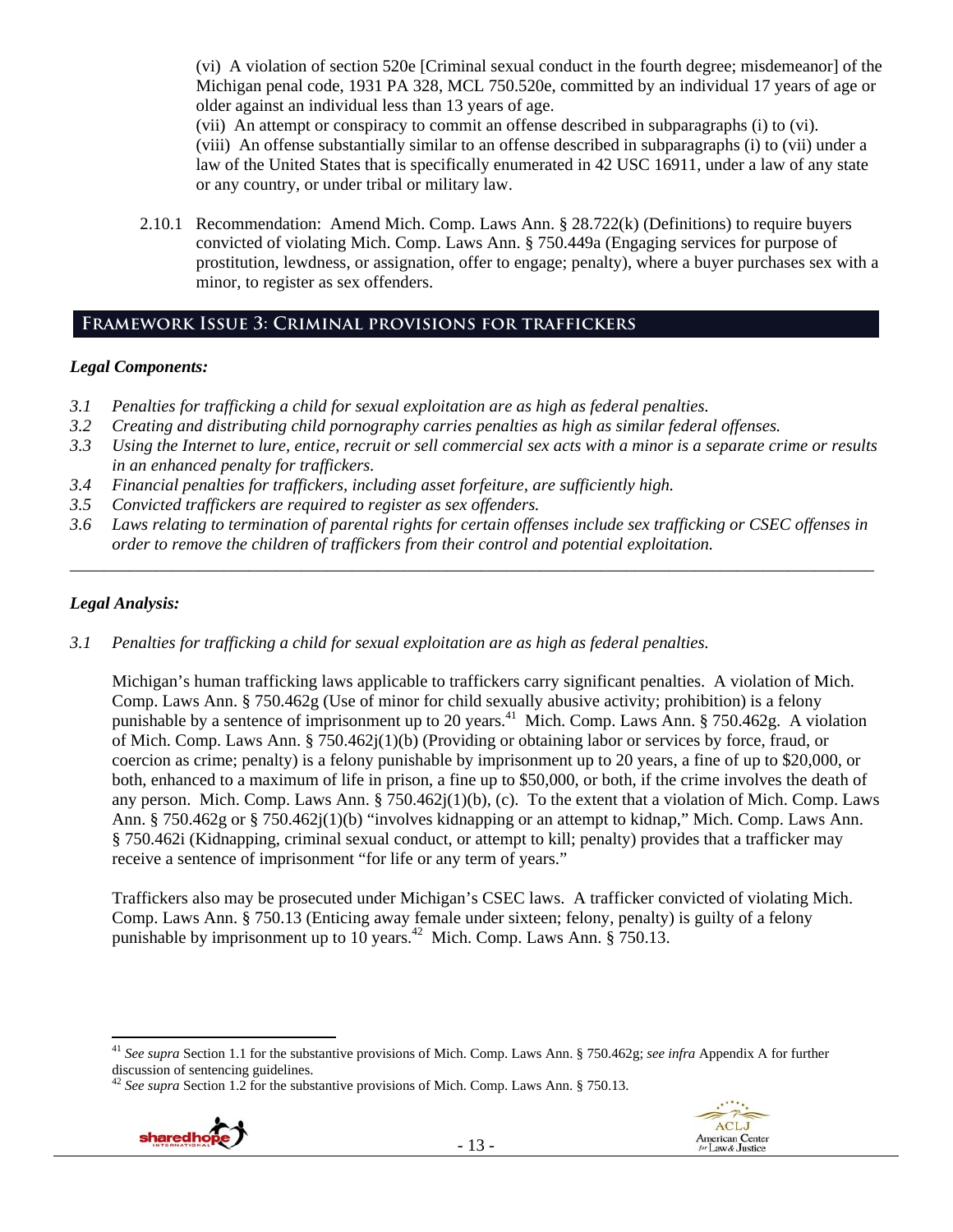A trafficker convicted of violating Mich. Comp. Laws Ann. § 750.145c(2) (Definitions; child sexually abusive activity or material; penalties) will receive a sentence of imprisonment up to 20 years, a fine up to \$100,000, or both.<sup>43</sup> Mich. Comp. Laws Ann.  $8750.145c(2)$ .

Traffickers may also be prosecuted under Mich. Comp. Laws Ann. § 750.159i (Prohibited conduct), which states,

(1) A person employed by, or associated with, an enterprise shall not knowingly conduct or participate in the affairs of the enterprise directly or indirectly through a pattern of racketeering activity. (2) A person shall not knowingly acquire or maintain an interest in or control of an enterprise or real or personal property used or intended for use in the operation of an enterprise, directly or indirectly, through a pattern of racketeering activity.

(3) A person who has knowingly received any proceeds derived directly or indirectly from a pattern of racketeering activity shall not directly or indirectly use or invest any part of those proceeds, or any proceeds derived from the use or investment of any of those proceeds, in the establishment or operation of an enterprise, or the acquisition of any title to, or a right, interest, or equity in, real or personal property used or intended for use in the operation of an enterprise.

(4) A person shall not conspire or attempt to violate subsection (1), (2), or (3).

Mich. Comp. Laws Ann. § 750.159g defines "racketeering" to include, among other things,

committing, attempting to commit, conspiring to commit, or aiding or abetting, soliciting, coercing, or intimidating a person to commit an offense for financial gain, involving any of the following:

. . . . (n) A violation of section 145c, concerning child sexually abusive activity or material.

(o) A violation of section 145d, concerning internet or computer crimes.

. . . .

(ff) A violation of section 452 [House of ill-fame; keeping, maintaining or operating], 455 [Pandering; felony], 457 [Earnings of prostitute, accepting], 458 [Detaining female in house of prostitution for debt], or 459 [Transporting female for prostitution; felony], concerning prostitution. (gg) A violation of chapter LXVIIA, concerning human trafficking. . . . .

Mich. Comp. Laws Ann. § 750.159f(c) defines a "pattern of racketeering activity" as

not less than 2 incidents of racketeering to which all of the following characteristics apply: (i) The incidents have the same or a substantially similar purpose, result, participant, victim, or method of commission, or are otherwise interrelated by distinguishing characteristics and are not isolated acts.

(ii) The incidents amount to or pose a threat of continued criminal activity.

(iii) At least 1 of the incidents occurred within this state on or after the effective date of the amendatory act that added this section, and the last of the incidents occurred within 10 years after the commission of any prior incident, excluding any period of imprisonment served by a person engaging in the racketeering activity.

A conviction for violating Mich. Comp. Laws Ann. § 750.159i is punishable as a felony by imprisonment up to 20 years, a fine up to \$100,000, or both. Mich. Comp. Laws Ann. § 750.159j(1).

A trafficker could be charged with money laundering under Mich. Comp. Laws Ann. § 750.411k (Proceeds of criminal offense), which states,

 <sup>43</sup> *See supra* Section 1.2 for the substantive provisions of Mich. Comp. Laws Ann. § 750.145c.



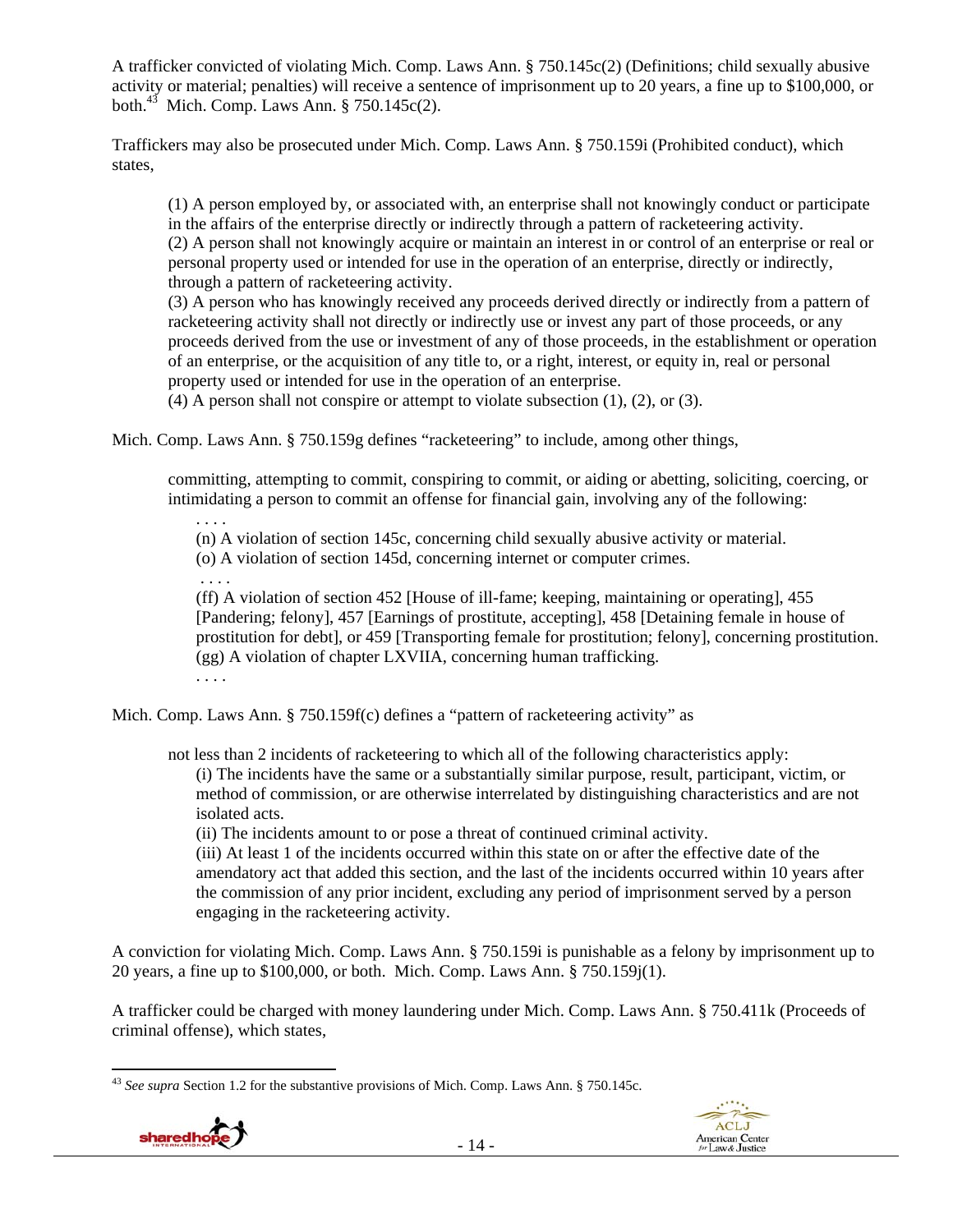(1) A person shall not knowingly receive or acquire a monetary instrument or other property that constitutes the proceeds or substituted proceeds of a specified criminal offense with prior actual knowledge of both of the following:

(a) The monetary instrument or other property represents the proceeds or substituted proceeds of a criminal offense.

(b) The receipt or acquisition of the proceeds or substituted proceeds meets 1 or more of the following criteria:

(i) It will aid that person or another person in promoting or carrying on the criminal offense from which the proceeds or substituted proceeds were derived or any other criminal offense. (ii) It is designed, in whole or in part, to conceal or disguise the nature, location, source, ownership, or control of the proceeds or substituted proceeds of the specified criminal offense or to avoid a transaction reporting requirement under state or federal law.

(2) A person shall not knowingly conduct, attempt to conduct, or participate in conducting or attempting to conduct a financial transaction involving a monetary instrument or other property that constitutes the proceeds or substituted proceeds of a specified criminal offense with prior actual knowledge of both of the following:

(a) The monetary instrument or other property represents the proceeds or substituted proceeds of a criminal offense.

(b) The financial transaction meets 1 or more of the following criteria:

(i) It will aid that person or another person in promoting or carrying on the criminal offense from which the proceeds or substituted proceeds were derived or any other criminal offense. (ii) It is designed, in whole or in part, to conceal or disguise the nature, location, source, ownership, or control of the proceeds or substituted proceeds of the specified criminal offense, or to avoid a transaction reporting requirement under state or federal law.

First-degree money laundering is a felony punishable by imprisonment up to 20 years, a fine up to \$500,000 "or twice the value of the proceeds or substituted proceeds of the specified criminal offense involved in the violation, whichever is greater," or both imprisonment and a fine. Mich. Comp. Laws Ann. § 750.411o(2). First-degree money laundering occurs, pursuant to Mich. Comp. Laws Ann. § 750.411o(1), if all of the following circumstances exist:

(a) The value of the proceeds or substituted proceeds of the specified criminal offense involved in the violation is  $$10,000.00$  or more.<sup>44</sup>

(b) The specified criminal offense involved in the violation is a controlled substance offense, or an attempt, solicitation, or conspiracy to commit a controlled substance offense.

(c) The violation is committed with the intent to do 1 or more of the following:

(i) Promote the commission of the criminal offense from which the proceeds or substituted proceeds were derived or any other criminal offense.

(ii) Conceal or disguise the nature, location, source, ownership, or control of the proceeds or substituted proceeds of the specified criminal offense or avoid a transaction reporting requirement under state or federal law.

Second-degree money laundering is a felony punishable by imprisonment up to 10 years, a fine up to \$100,000 "or twice the value of the proceeds or substituted proceeds of the specified criminal offense involved in the violation, whichever is greater," or both imprisonment and a fine. Mich. Comp. Laws Ann.  $\S 750.411n(2)$ . Second-degree money laundering occurs, pursuant to Mich. Comp. Laws Ann. § 750.411n(1), if the amount involved is greater than \$10,000 and one of the following circumstances exists:

 <sup>44</sup> The \$10,000 threshold for the entire money laundering section can be aggregated over 30 calendar days. Mich. Comp. Laws Ann. §§ 750.411o(3), 750.411n(3), 750.411m(3).

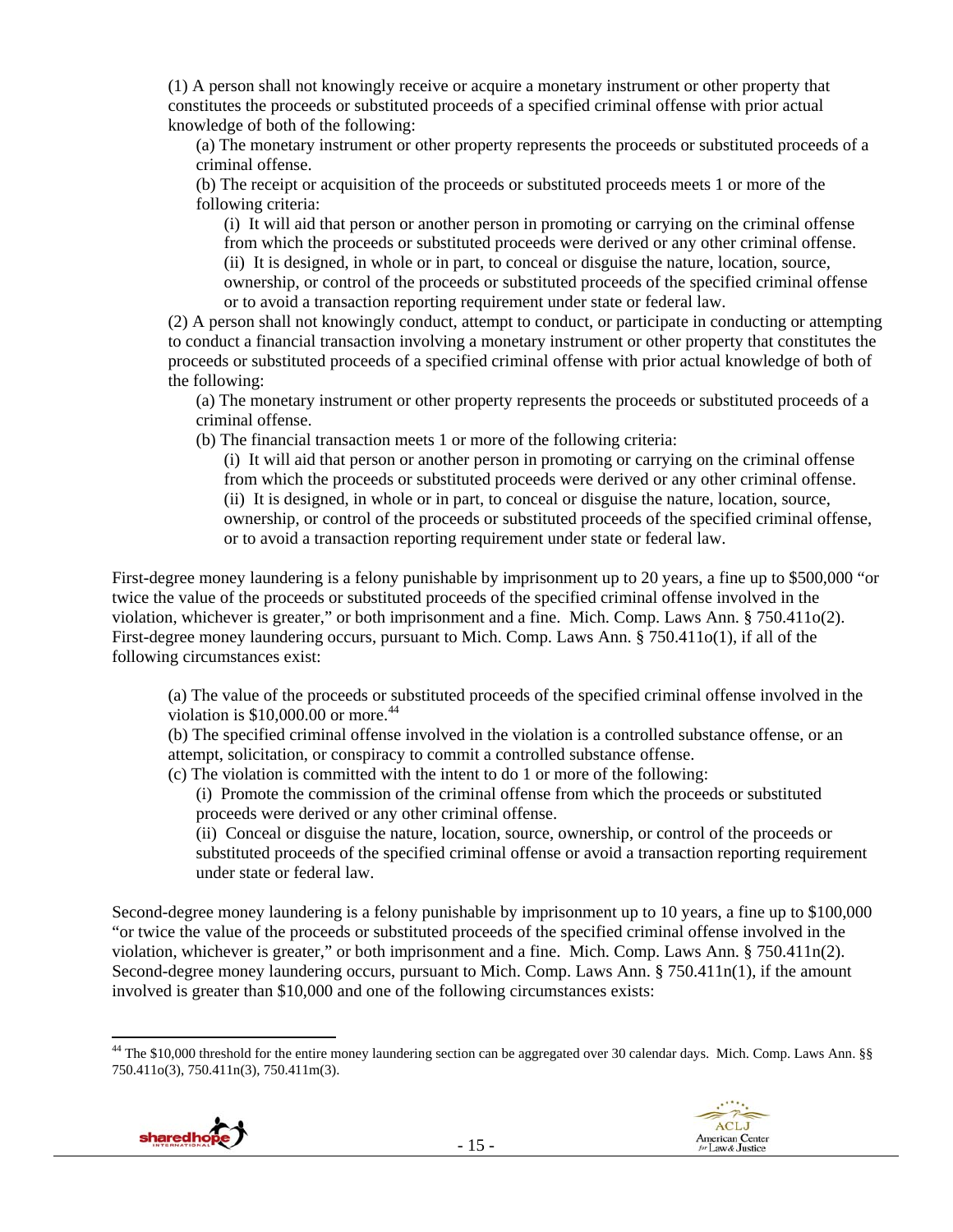(a) The specified criminal offense involved in the violation is a controlled substance offense, or an attempt, solicitation, or conspiracy to commit a controlled substance offense.

(b) The violation is committed with the intent to do 1 or more of the following:

(i) Promote the commission of the criminal offense from which the proceeds or substituted proceeds were derived or any other criminal offense.

(ii) Conceal or disguise the nature, location, source, ownership, or control of the proceeds or substituted proceeds of the specified criminal offense or avoid a transaction reporting requirement under state or federal law.

Third-degree money laundering is a felony punishable by imprisonment up to 5 years, a fine up to \$50,000 "or twice the value of the proceeds or substituted proceeds of the specified criminal offense involved in the violation, whichever is greater," or both imprisonment and a fine. Mich. Comp. Laws Ann. § 750.411m(2). Third-degree money laundering occurs, pursuant to Mich. Comp. Laws Ann. § 750.411m(1), if one of the following circumstances exists:

(a) The value of the proceeds or substituted proceeds of the specified criminal offense involved in the violation is \$10,000.00 or more.

(b) The specified criminal offense involved in the violation is a controlled substance offense, or an attempt, solicitation, or conspiracy to commit a controlled substance offense.

(c) The violation is committed with the intent to do 1 or more of the following:

(i) Promote the commission of the criminal offense from which the proceeds or substituted proceeds were derived or any other criminal offense.

(ii) Conceal or disguise the nature, location, source, ownership, or control of the proceeds or substituted proceeds of the specified criminal offense or avoid a transaction reporting requirement under state or federal law.

Fourth-degree money laundering is a misdemeanor punishable by imprisonment up to 2 years, a fine up to \$10,000 "or twice the value of the proceeds or substituted proceeds of the specified criminal offense involved in the violation, whichever is greater," or both imprisonment and a fine. Mich. Comp. Laws Ann. § 750.411l.

In comparison, if the victim is under the age of 14, a conviction under the Trafficking Victims Protection Act  $(TVPA)<sup>45</sup>$  for child sex trafficking is punishable by 15 years to life imprisonment and a fine not to exceed \$250,000. 18 U.S.C. §§ 1591(b)(1), 3559(a)(1), 3571(b)(3). If the victim is between the ages of 14–17, a conviction is punishable by 10 years to life imprisonment and a fine not to exceed \$250,000. 18 U.S.C. §§ 1591(b)(2), 3559(a)(1), 3571(b)(3). A conviction is punishable by mandatory life imprisonment, however, if the trafficker has a prior conviction for a federal sex offense<sup>46</sup> against a minor.

*3.2 Creating and distributing child pornography carries penalties as high as similar federal offenses.* 

Mich. Comp. Laws Ann. § 750.145c(2), (3) (Definitions; child sexually abusive activity or material; penalties) make the creation and distribution of child pornography illegal.<sup>47</sup> A trafficker who is convicted of violating Mich. Comp. Laws Ann. § 750.145c(2) by creating child pornography may receive imprisonment up to 20 years, a fine up to \$100,000, or both, if the trafficker "knows, has reason to know, or should reasonably be expected to know that the child is a child or that the child sexually abusive material includes a child or that the depiction constituting the child sexually abusive material appears to include a child, or that person has not taken reasonable precautions to determine the age of the child." Mich. Comp. Laws Ann. § 750.145c(2) A trafficker convicted of violating Mich. Comp. Laws Ann. § 750.145c(3) for distributing child pornography is guilty of a felony punishable by imprisonment up to 7 years, a fine not to exceed \$50,000, or both. Mich. Comp. Laws Ann. § 750.145c(3).

<sup>&</sup>lt;sup>46</sup> See supra note 27. <sup>47</sup> See supra **note 27.** 47 See supra Section 1.2 for the substantive provisions of Mich. Comp. Laws Ann. § 750.145c(2), (3).



<sup>&</sup>lt;sup>45</sup> See supra note 20.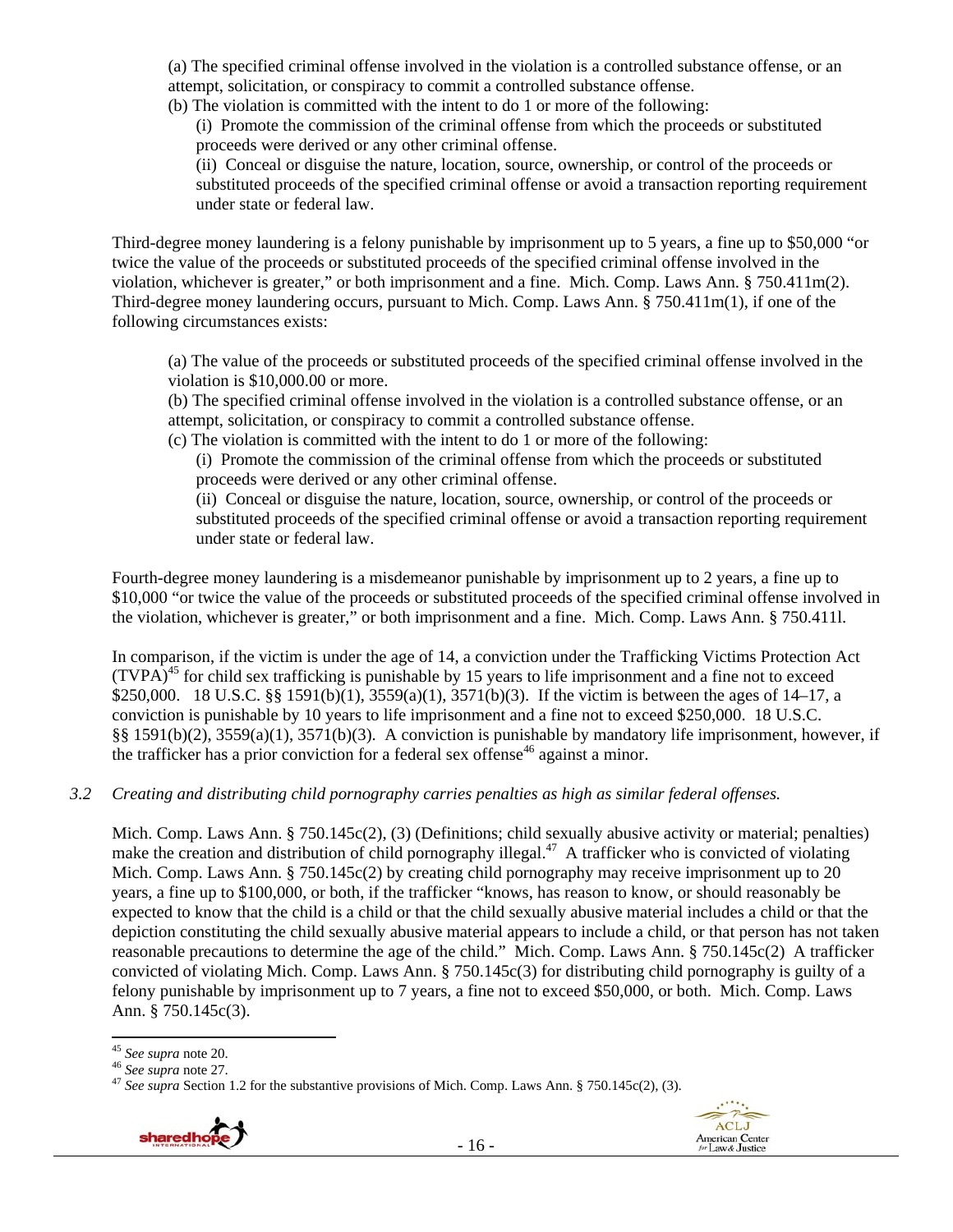In comparison, if the victim is under the age of 14, a conviction under the TVPA for child sex trafficking is punishable by 15 years to life imprisonment and a fine not to exceed \$250,000. 18 U.S.C. §§ 1591(b)(1),  $3559(a)(1)$ ,  $3571(b)(3)$ . If the victim is between the ages of  $14-17$ , a conviction is punishable by 10 years to life imprisonment and a fine not to exceed \$250,000. 18 U.S.C. §§ 1591(b)(2), 3559(a)(1), 3571(b)(3). A conviction is punishable by mandatory life imprisonment, however, if the trafficker has a prior conviction for a federal sex offense<sup>48</sup> against a minor. Additionally, a federal conviction for distribution of child pornography<sup>49</sup> is generally punishable by imprisonment for  $5-20$  years and a fine not to exceed \$250,000.<sup>50</sup> Subsequent convictions, however, are punishable by imprisonment up to 40 years and a fine not to exceed \$250,000.<sup>51</sup>

*3.3 Using the Internet to lure, entice, recruit or sell commercial sex acts with a minor is a separate crime or results in an enhanced penalty for traffickers.* 

Michigan does not expressly criminalize the use of the Internet to lure, entice, recruit, or purchase commercial sex acts with a minor; however, the use of the Internet to communicate with a minor while intending to commit, or attempting to commit, a violation of specified sexual offense laws is illegal under Mich. Comp. Laws Ann. § 750.145d(1)(a) (Use of Internet or computer system; prohibited communication), which states,

A person shall not use the internet or a computer,<sup>52</sup> computer program,<sup>53</sup> computer network,<sup>54</sup> or computer system<sup>55</sup> to communicate with any person for the purpose of doing any of the following: (a) Committing, attempting to commit, conspiring to commit, or soliciting another person to commit conduct proscribed under section 145a [Accosting, enticing or soliciting child for immoral purpose], 145c [Definitions; child sexually abusive activity or material; penalties] . . . 520b [Criminal sexual conduct in the first degree; felony], 520c [Criminal sexual conduct in the second degree; felony], 520d [Criminal sexual conduct in the third degree; felony], [or] 520e [Criminal sexual conduct in the fourth degree; misdemeanor] . . . in which the victim or intended victim is a minor or is believed by that person to be a minor.

The penalty for violating Mich. Comp. Laws Ann. § 750.145d(1)(a) depends on the penalty applicable to the underlying offense, the purpose for which the defendant solicited the minor. Mich. Comp. Laws Ann.  $§ 750.145d(2).^{56}$ 

3.3.1 Recommendation: Amend Mich. Comp. Laws Ann. § 750.145d (Use of internet or computer system; prohibited communication) to include Mich. Comp. Laws Ann. § 750.462g (Use of minor for child sexually abusive activity; prohibition) and § 750.462j (Providing or obtaining





<sup>&</sup>lt;sup>48</sup> *See supra* note 27.<br><sup>49</sup> 18 U.S.C. §§ 2252(a)(1), (a)(2), (a)(3) (Certain activities relating to material involving the sexual exploitation of minors),  $2252A(a)(2)$ , (a)(3) (Certain activities relating to material constituting or containing child pornography), 1466A(a) (Obscene visual representations of the sexual abuse of children).

<sup>&</sup>lt;sup>50</sup> 18 U.S.C. §§ 2252(b) (stating that a conviction under subsection (a)(1), (a)(2), or (a)(3) is punishable by imprisonment for 5– 20 years and a fine), 2252A(b)(1) (a conviction is punishable by imprisonment for 5–20 years and a fine), 1466A(a), (b) (stating that a conviction under subsection (a) is "subject to the penalties provided in section 2252A(b)(1)," imprisonment for 5–20 years and a fine, while a conviction under subsection (b) is "subject to the penalties provided in section  $2252A(b)(2)$ ," imprisonment up to 10 years, a fine, or both); *see also* 18 U.S.C. §§ 3559(a)(1) (classifying all of the above listed offenses as felonies), 3571(b)(3) (providing a fine up to \$250,000 for any felony conviction).

<sup>18</sup> U.S.C. §§ 2252(b) (stating if a person has a prior conviction under subsection (a)(1), (a)(2), or (a)(3) or a list of other statutes, a conviction is punishable by a fine and imprisonment for  $15-40$  years),  $2252A(b)(1)$  (stating if a person has a prior conviction under subsection (a)(2), (a)(3), or a list of other statutes, a conviction is punishable by a fine and imprisonment for  $15-$ 40 years), 1466A(a), (b) (stating that the penalty scheme for section 2252A(b) applies); *see also* 18 U.S.C. §§ 3559(a)(1) (classifying all of the above listed offenses as felonies), 3571(b)(3) (providing a fine up to \$250,000 for any felony conviction).<br>
<sup>52</sup> See supra note 30 for the definition of "computer program."<br>
<sup>54</sup> See supra note 32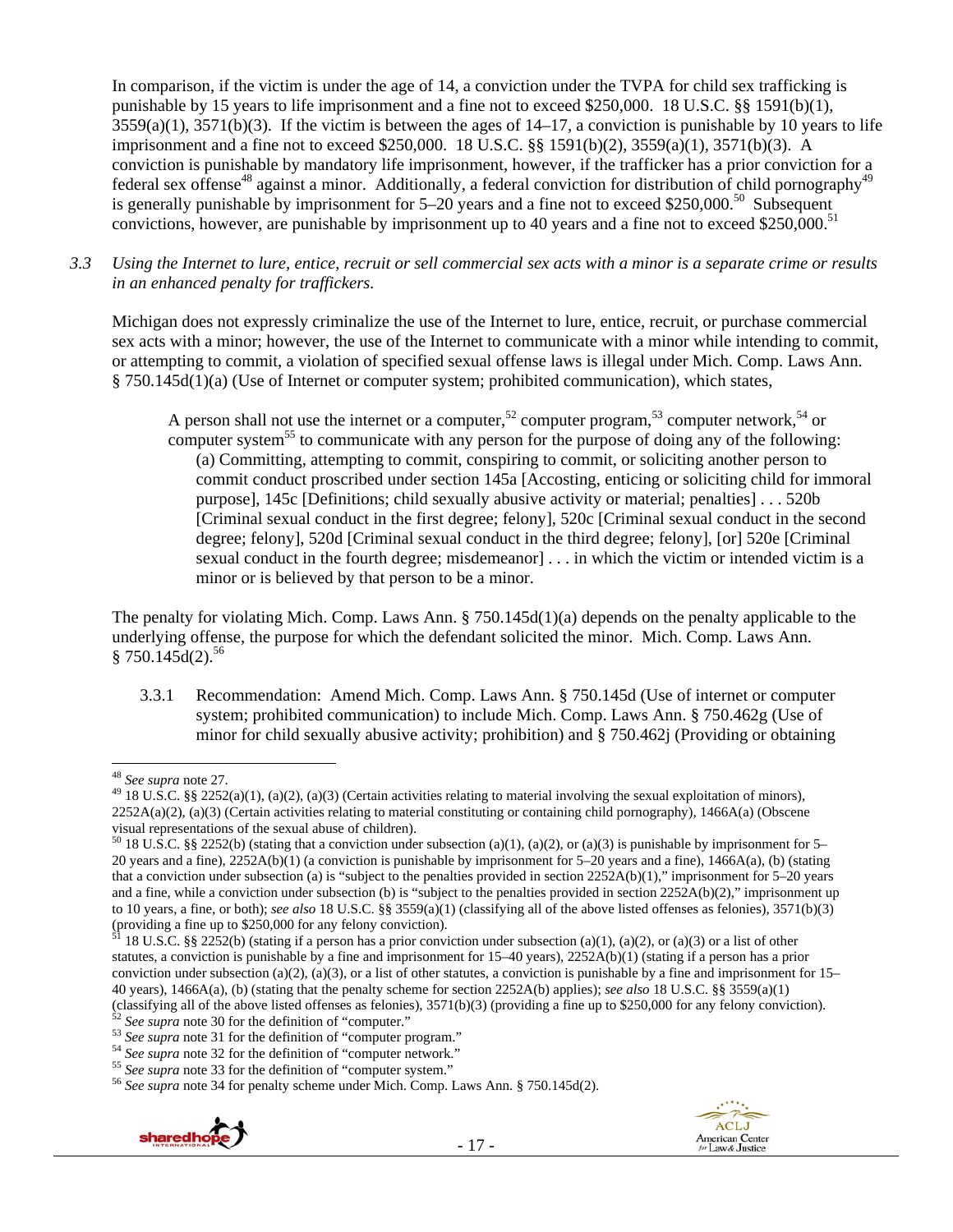labor or services by force, fraud, or coercion as crime; penalty) to ensure availability of enhanced penalties when the Internet is used to commit trafficking offenses.

## *3.4 Financial penalties for traffickers, including asset forfeiture, are sufficiently high.*

Traffickers may receive fines in the following amounts: up to \$4,000 for a first violation of Mich. Comp. Laws Ann. § 750.145a (Accosting, enticing or soliciting child for immoral purpose), up to \$10,000 for a second violation under Mich. Comp. Laws Ann. § 750.145b (Accosting, enticing or soliciting child for immoral purpose; prior conviction; penalty), up to \$100,000 for violating subsection (2) and up to \$50,000 for violating subsection (3) of Mich. Comp. Laws Ann. § 750.145c (Definitions; child sexually abusive activity or material; penalties), or up to \$100,000 for violating Mich. Comp. Laws Ann. § 750.159i (Prohibited conduct). Mich. Comp. Laws Ann. §§ 750.145a, 750.145b(1), 750.145c(2), 750.145c(3), 750.159j(1). Additionally, traffickers may receive fines up to \$5,000–\$20,000 for violations of Mich. Comp. Laws Ann. § 750.145d (Use of internet or computer system; prohibited communication), and up to \$20,000 for violations of Mich. Comp. Laws Ann. § 750.462j (Providing or obtaining labor or services by force, fraud, or coercion as crime; penalty). Mich. Comp. Laws Ann. §§ 750.145d(2)(a)–(f), 750.462j(1)(b). However, traffickers convicted of Mich. Comp. Laws Ann. § 750.463g (Use of minor for child sexually abusive activity; prohibition) are not subject to a fine.

Mich. Comp. Laws Ann. § 780.766b (Conviction of offense described in MCL 750.462a to 750.462i; restitution) states, "When sentencing a defendant convicted of an offense described in chapter LXVIIA [Human trafficking] . . . the court shall order restitution for the full amount of loss suffered by the victim." Mich. Comp. Laws Ann. § 750.462j(5) (Providing or obtaining labor or services by force, fraud, or coercion as crime; penalty), enacted subsequent to Mich. Comp. Laws Ann. § 780.766b and § 750.462g (Use of minor for child sexually abusive activity; prohibition), specifically provides that "[t]he court shall order a person convicted of violating this section to pay restitution to the victim in the manner provided in section 16b of the William Van Regenmorter crime victim's rights act, 1985 PA 87, MCL 780.766b, and to reimburse any governmental entity for its expenses incurred as a result of the violation, in the manner provided in section 1f of chapter IX of the code of criminal procedure, 1927 PA 175, MCL 769.1f."

Traffickers convicted of other crimes also may be ordered to make restitution pursuant to Mich. Comp. Laws Ann. § 780.766 ("Victim" defined; order of restitution generally; order of restitution as condition of probation or parole). Mich. Comp. Laws Ann. § 780.766(2) states,

Except as provided in subsection  $(8)$ ,<sup>57</sup> when sentencing a defendant convicted of a crime, the court shall order, in addition to or in lieu of any other penalty authorized by law or in addition to any other penalty required by law, that the defendant make full restitution to any victim of the defendant's course of conduct that gives rise to the conviction or to the victim's estate. . . .

Under Mich. Comp. Laws Ann. § 780.766(24),

If the victim is a minor, the order of restitution shall require the defendant to pay to a parent of the victim an amount that is determined to be reasonable for any of the following that are actually incurred or reasonably expected to be incurred by the parent as a result of the crime:

- (a) Homemaking and child care expenses.
- (b) Income loss not ordered to be paid under subsection (4)(h).
- (c) Mileage.
- (d) Lodging or housing.
- (e) Meals.
- (f) Any other cost incurred in exercising the rights of the victim or a parent under this act."

 <sup>57</sup> *See supra* note 37.



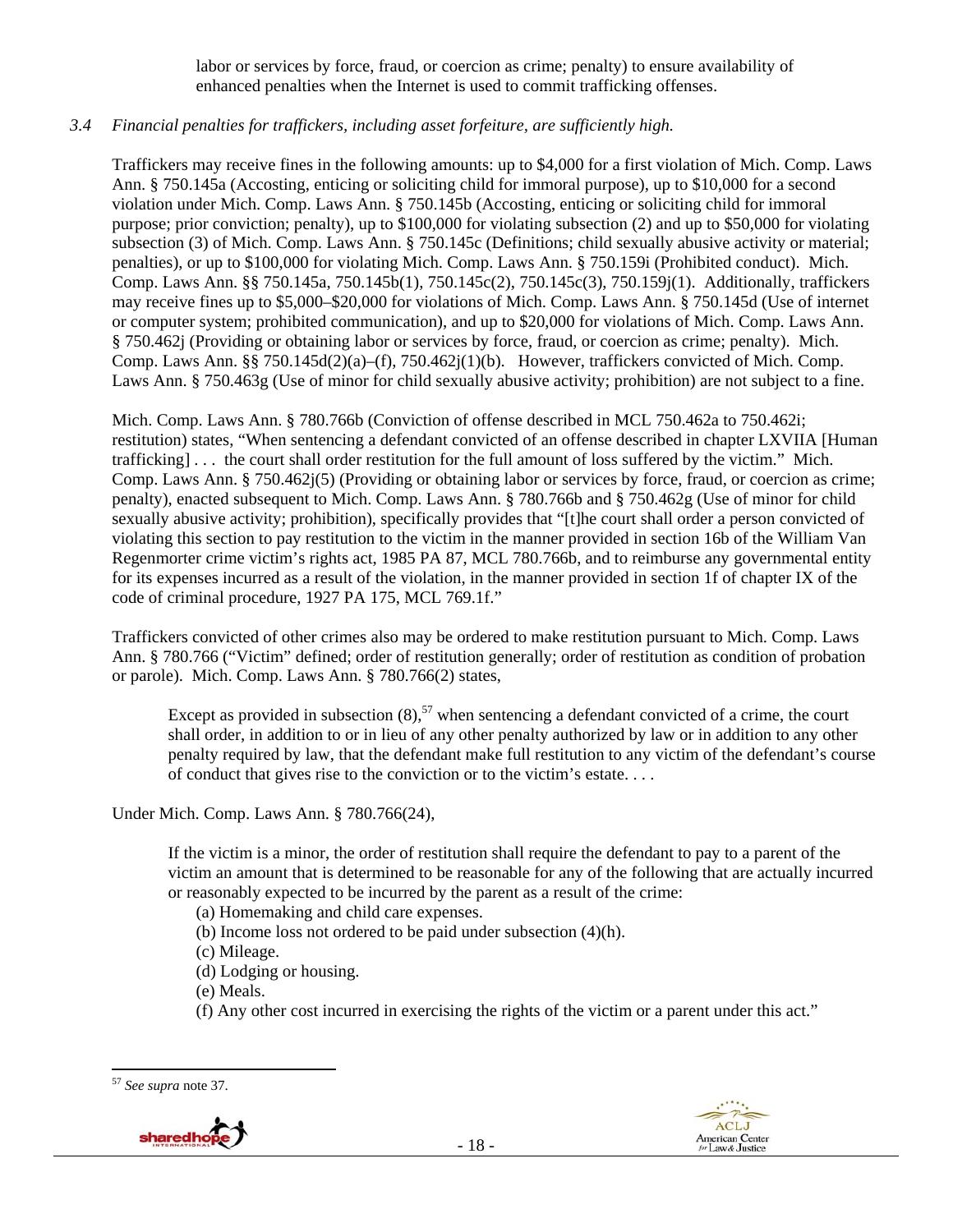While asset forfeiture is not expressly required of traffickers convicted under Mich. Comp. Laws Ann. § 750.462g or § 750.462j(1)(b), asset forfeiture may be available under Michigan's law related to criminal enterprises. Mich. Comp. Laws Ann. § 750.159j(4) (Violation as felony; penalties; imposition of costs; order to criminally forfeit property) states,

The court shall order a person convicted of a violation of section 159i [Prohibited conduct] to criminally forfeit to the state any real, personal, or intangible property in which he or she has an interest and that was used in the course of, intended for use in the course of, derived from, or realized through conduct in violation of section 159i, including any property constituting an interest in, means of control over, or influence over the enterprise involved in the violation and any property constituting proceeds derived from the violation. . . .

A conviction for money laundering under Mich. Comp. Laws Ann. § 750.411k can result in fines from up to \$10,000–\$500,000, "or twice the value of the proceeds or substituted proceeds of the specified criminal offense involved in the violation, whichever is greater," depending on the degree of the violation.<sup>58</sup> Mich. Comp. Laws Ann. §§ 750.411l, 750.411m(2), 750.411n(2), 750.411o(2).

3.4.1 Recommendation: Amend Mich. Comp. Laws Ann. § 750.462g (Use of minor for child sexually abusive activity; prohibition) to expressly provide fines, an asset forfeiture scheme, and a civil remedy for victims to bring against traffickers for injuries arising from violations of this provision.

## *3.5 Convicted traffickers are required to register as sex offenders.*

A trafficker convicted under Mich. Comp. Laws Ann. § 750.462g (Use of minor for child sexually abusive activity; prohibition) or § 750.462j (Providing or obtaining labor or services by force, fraud, or coercion as crime; penalty), would not be required to register as a sex offender under Mich. Comp. Laws Ann. § 28.723 (Individuals required to be registered). Instead, Mich. Comp. Laws Ann. § 28.723 only requires registration when an offender is convicted of violating a "listed offense," which is defined as "a tier I, tier II, or tier III offense." Mich. Comp. Laws Ann. §§ 28.723(1)(a), 28.722(k). Neither Mich. Comp. Laws Ann. § 750.462g nor § 750.462j is included in the definitions of tier I, II, or III offenses. Mich. Comp. Laws Ann. § 28.722(r)–(w). However, traffickers convicted of violating Mich. Comp. Laws Ann. § 750.145a (Accosting, enticing or soliciting child for immoral purpose), § 750.145b (Accosting, enticing or soliciting child for immoral purpose; prior conviction; penalty), § 750.145c (Definitions; child sexually abusive activity or material; penalties), § 750.145d(1)(a) (Use of internet or computer system; prohibited communication) (except when the underlying violation is of Mich. Comp. Laws Ann. § 750.157c), and § 750.455 (Pandering; felony) are required to register as sex offenders. Mich. Comp. Laws Ann.  $8\,28.722(u)(i)$ –(iv), (viii).

- 3.5.1 Recommendation: Amend Mich. Comp. Laws Ann.  $\S 28.722(r)$ –(w) to require traffickers convicted of violating Mich. Comp. Laws Ann. § 750.462g (Use of minor for child sexually abusive activity; prohibition) and § 750.462j (Providing or obtaining labor or services by force, fraud, or coercion as crime; penalty) to register as a sex offender under Mich. Comp. Laws Ann. § 28.723 (Individuals required to be registered) when the victim is a minor.
- *3.6 Laws relating to termination of parental rights for certain offenses include sex trafficking or CSEC offenses in order to remove the children of traffickers from their control and potential exploitation.*

Mich. Comp. Laws Ann. § 712A.19b(3) (Termination of parental rights to child) does not provide that a violation of Mich. Comp. Laws Ann. § 750.462g (Use of minor for child sexually abusive activity; prohibition), § 750.462j (Providing or obtaining labor or services by force, fraud, or coercion as crime; penalty), or any of Michigan's CSEC laws constitute grounds for the termination of parental rights. However, under Mich. Comp.

 <sup>58</sup> *See supra* Section 3.1 for discussion of the substantive provisions of the money laundering statutes.



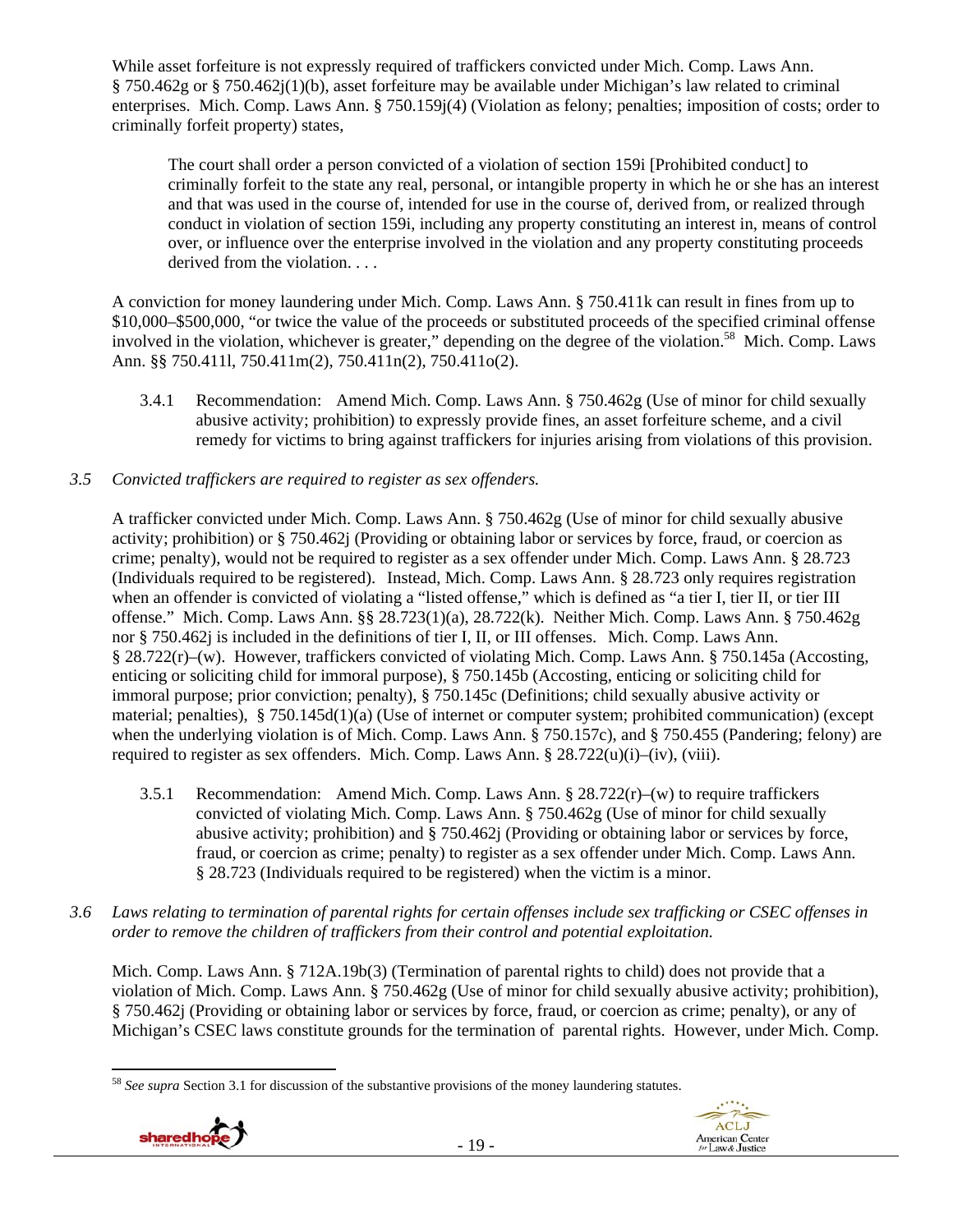Laws Ann. § 712A.19b(3) the court may terminate parental rights when a parent is convicted of other crimes, as well as in specified situations, including when a parent or nonparent adult subjects a child to sexual abuse. Specifically, Mich. Comp. Laws Ann. § 712A.19b(3) states,

The court may terminate a parent's parental rights to a child if the court finds, by clear and convincing evidence, 1 or more of the following:

(b) The child or a sibling of the child has suffered physical injury or physical or sexual abuse under 1 or more of the following circumstances:

(i) The parent's act caused the physical injury or physical or sexual abuse and the court finds that there is a reasonable likelihood that the child will suffer from injury or abuse in the foreseeable future if placed in the parent's home.

(ii) The parent who had the opportunity to prevent the physical injury or physical or sexual abuse failed to do so and the court finds that there is a reasonable likelihood that the child will suffer injury or abuse in the foreseeable future if placed in the parent's home.

(iii) A nonparent adult's act caused the physical injury or physical or sexual abuse and the court finds that there is a reasonable likelihood that the child will suffer from injury or abuse by the nonparent adult in the foreseeable future if placed in the parent's home.

. . . . (j) There is a reasonable likelihood, based on the conduct or capacity of the child's parent, that the child will be harmed if he or she is returned to the home of the parent.

(k) The parent abused the child or a sibling of the child and the abuse included 1 or more of the following:

(ii) Criminal sexual conduct involving penetration, attempted penetration, or assault with intent to penetrate.

. . . .

. . . .

. . . .

. . . .

(n) The parent is convicted of 1 or more of the following, and the court determines that termination is in the child's best interests because continuing the parent-child relationship with the parent would be harmful to the child:

. . . .

(ii) A violation of a criminal statute that includes as an element the use of force or the threat of force and that subjects the parent to sentencing under section 10, 11, or 12 of chapter IX of the code of criminal procedure, 1927 PA 175, MCL 769.10 [Punishment for subsequent felony], 769.11 [Punishment for subsequent felony following conviction of 2 or more felonies], and 769.12 [Punishment for subsequent felony following conviction of 3 or more felonies]. (iii) A federal law or law of another state with provisions substantially similar to a crime or procedure listed or described in subparagraph (i) or (ii).

3.6.1 Recommendation: Amend Mich. Comp. Laws Ann. § 712A.19b(3)(n) (Termination of parental rights to child) to include Mich. Comp. Laws Ann. § 750.462g (Use of minor for child sexually abusive activity; prohibition), § 750.462j (Providing or obtaining labor or services by force, fraud, or coercion as crime; penalty), § 750.145a (Accosting, enticing or soliciting child for immoral purpose), § 750.145b (Accosting, enticing or soliciting child for immoral purpose; prior conviction; penalty), § 750.145c (Definitions; child sexually abusive activity or material; penalties) and § 750.145d (Use of internet or computer system; prohibited communication) as grounds for termination of parental rights.



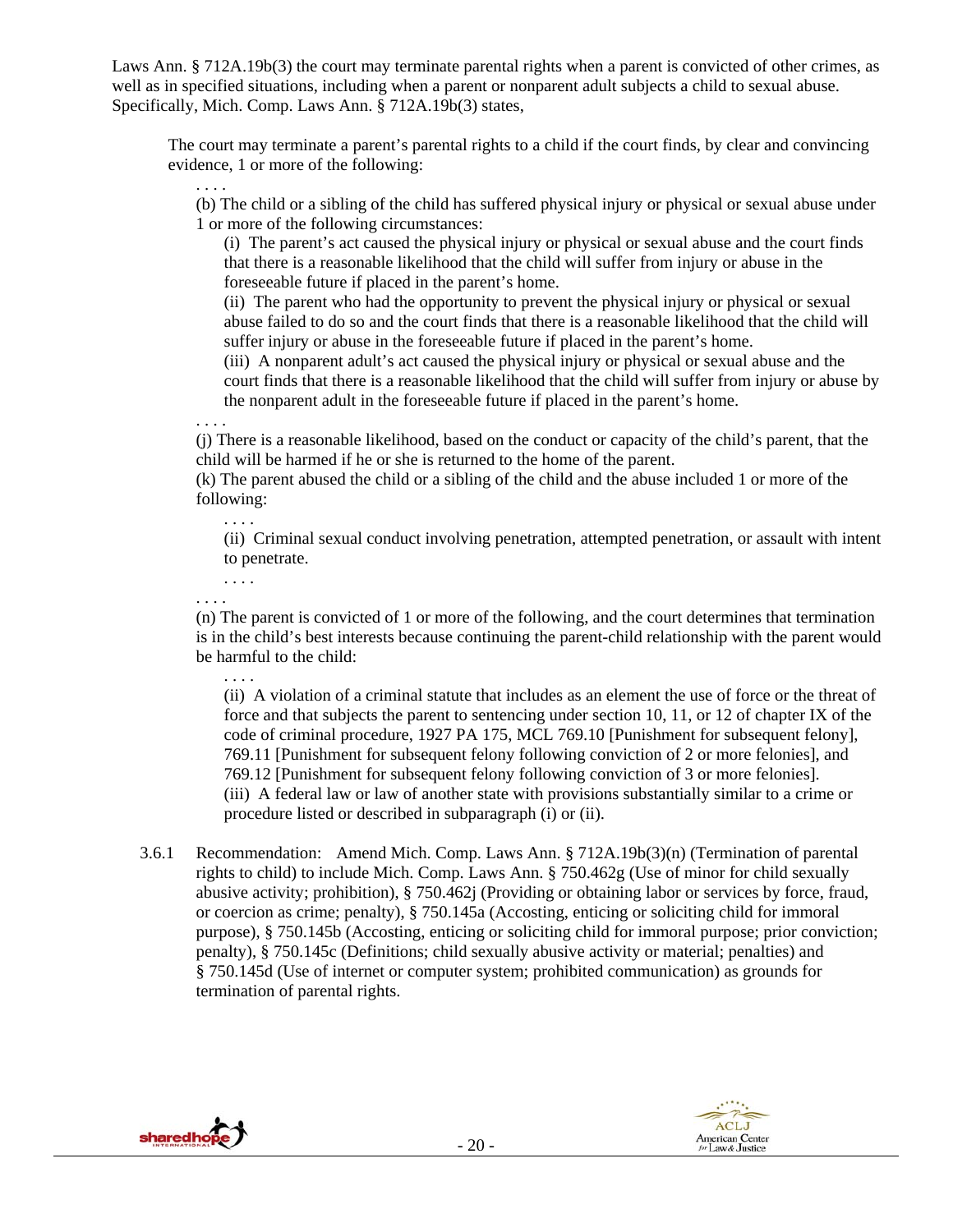### **Framework Issue 4: Criminal provisions for facilitators**

### *Legal Components:*

- *4.1 The acts of assisting, enabling, or financially benefitting from child sex trafficking are included as criminal offenses in the state sex trafficking statute.*
- *4.2 Financial penalties, including asset forfeiture laws, are in place for those who benefit financially from or aid and assist in committing domestic minor sex trafficking.*

*\_\_\_\_\_\_\_\_\_\_\_\_\_\_\_\_\_\_\_\_\_\_\_\_\_\_\_\_\_\_\_\_\_\_\_\_\_\_\_\_\_\_\_\_\_\_\_\_\_\_\_\_\_\_\_\_\_\_\_\_\_\_\_\_\_\_\_\_\_\_\_\_\_\_\_\_\_\_\_\_\_\_\_\_\_\_\_\_\_\_\_\_\_\_* 

- *4.3 Promoting and selling child sex tourism is illegal.*
- *4.4 Promoting and selling child pornography is illegal.*

### *Legal Analysis:*

*4.1 The acts of assisting, enabling, or financially benefitting from child sex trafficking are included as criminal offenses in the state sex trafficking statute.* 

Mich. Comp. Laws Ann. § 750.462h(1) (Prohibited acts; violation as felony; penalty) states,

A person shall not knowingly do 1 or both of the following:

- (a) Recruit, entice, harbor, transport, provide, or obtain by any means, or attempt to recruit, entice, harbor, transport, provide, or obtain by any means, another person, intending or knowing that the person will be subjected to forced labor or services.
- (b) Benefit financially or receive anything of value from participation in a venture that has engaged in an act described in this chapter.

A conviction is punishable by imprisonment up to 10 years, enhanced to 15 years when injury results and to life in prison if death results.<sup>59</sup> Mich. Comp. Laws Ann. § 750.462h(2)–(4). Additionally, facilitators could fall under Mich. Comp. Laws Ann. § 750.462j(2) (Providing or obtaining labor or services by force, fraud, or coercion as crime; penalty), which includes those who "harbor [or] transport . . . a person for labor or services for the purpose of holding that person in involuntary servitude or debt bondage."<sup>60</sup> Where the violation of Mich. Comp. Laws Ann. § 750.462j(2) involves a minor victim or a commercial sex act, a facilitator will receive a sentence of imprisonment up to 20 years, a fine up to \$20,000, or both, unless the violation involves a death, in which case the facilitator may receive a sentence up to life imprisonment, a fine up to \$50,000, or both. Mich. Comp. Laws Ann. § 750.462j(2)(b), (c).

Facilitators may also be prosecuted under Mich. Comp. Laws Ann. § 750.159i (Prohibited conduct), which is a felony under Mich. Comp. Laws Ann. § 750.159j(1) (Violation as felony; penalties) and is punishable by a sentence of imprisonment up to 20 years, a fine of up to  $$100,000$ , or both.<sup>61</sup>

A facilitator could also be prosecuted under Michigan's money laundering statues and face punishments from imprisonment up to 2–20 imprisonment, fines from up to \$10,000–\$500,000, "or twice the value of the proceeds or substituted proceeds of the specified criminal offense involved in the violation, whichever is greater," or imprisonment and a fine, depending on the degree of the violation.<sup>62</sup> Mich. Comp. Laws Ann. §§ 750.411l, 750.411m(2), 750.411n(2), 750.411o(2).





 $59$  See infra Appendix A for further discussion of sentencing guidelines.

<sup>&</sup>lt;sup>60</sup> See supra Section 1.1 for the substantive provisions of Mich. Comp. Laws Ann. § 750.462j(2).<br><sup>61</sup> See supra Section 3.1 for the substantive provisions of Mich. Comp. Laws Ann. § 750.159i.<br><sup>62</sup> See supra Section 3.1 f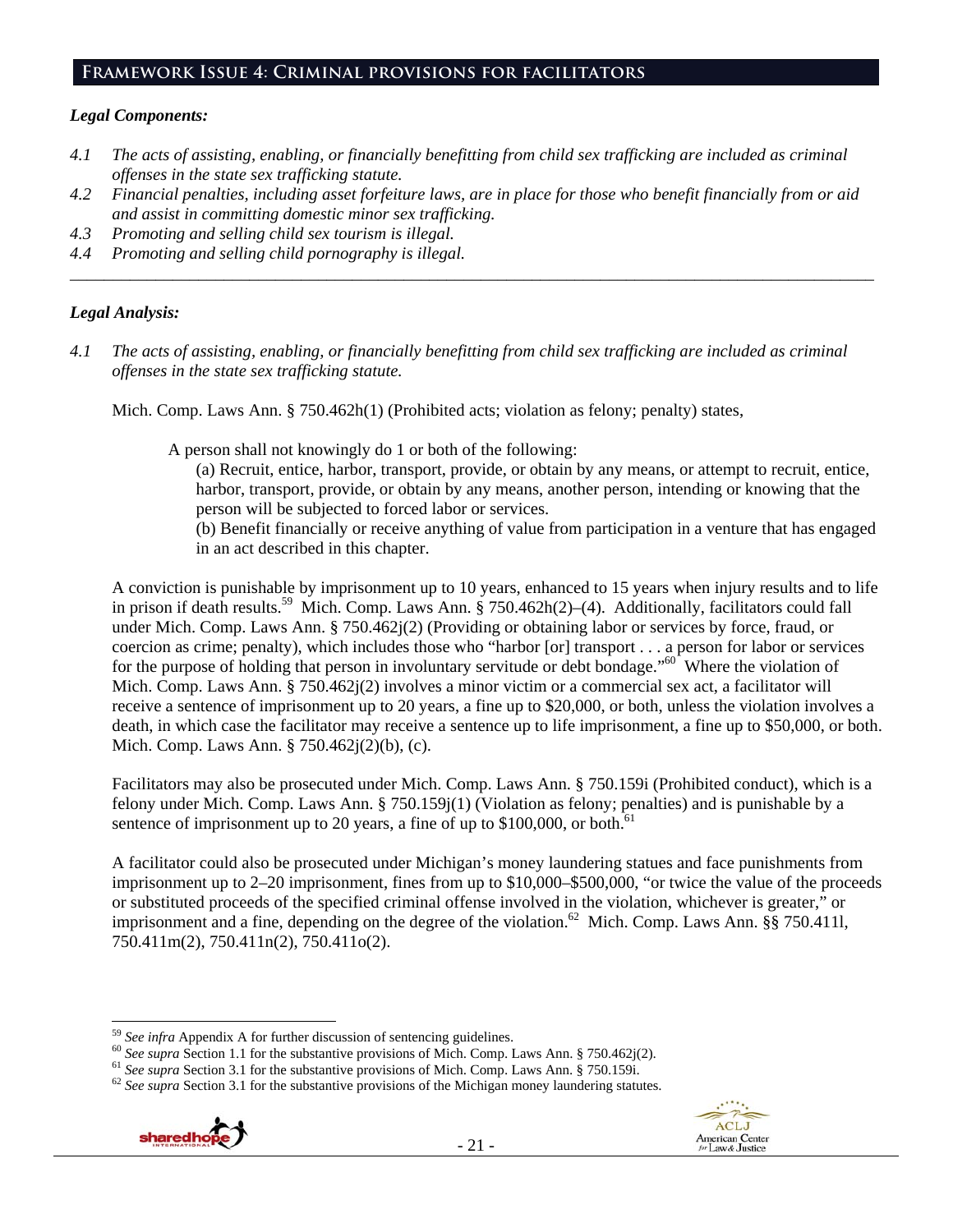*4.2 Financial penalties, including asset forfeiture laws, are in place for those who benefit financially from or aid and assist in committing domestic minor sex trafficking.* 

Facilitators face a maximum fine of \$50,000 for the promotion and distribution of child pornography under Mich. Comp. Laws Ann. § 750.145c(3) (Definitions; child sexually abusive activity or material; penalties). No fines are provided for facilitators convicted under Mich. Comp. Laws Ann. § 750.462h(1)(b) (Prohibited acts; violation as felony; penalty). Facilitators convicted of violating Mich. Comp. Laws Ann. § 750.159i (Prohibited conduct) may be required to pay a fine up to \$100,000. Mich. Comp. Laws Ann. § 750.159j(1).

Mich. Comp. Laws Ann. § 780.766b (Conviction of offense described in MCL 750.462a to 750.462i; restitution) states, "When sentencing a defendant convicted of an offense described in chapter LXVIIA [Human trafficking] . . . the court shall order restitution for the full amount of loss suffered by the victim."63 Mich. Comp. Laws Ann. § 750.462 $j(5)$  (Providing or obtaining labor or services by force, fraud, or coercion as crime; penalty), which was enacted later, also provides that restitution is available under Mich. Comp. Laws Ann. § 780.766b for victims of facilitators convicted under Mich. Comp. Laws Ann. § 750.462j(2).

Facilitators convicted of other crimes may be required to make restitution pursuant to Mich. Comp. Laws Ann. § 780.766(2) ("Victim" defined; order of restitution generally; order of restitution as condition of probation or parole).<sup>64</sup>

Asset forfeiture may be available to reach a facilitator's assets through Mich. Comp. Laws Ann. § 750.159j(4) (Violation as felony; penalties).<sup>65</sup>

- 4.2.1 Recommendation: Amend Mich. Comp. Laws Ann. § 750.462h (Prohibited acts; violation as felony; penalty) to provide fines, an asset forfeiture scheme, and a civil remedy for victims to bring against facilitators for injuries arising from violations of this provision.
- *4.3 Promoting and selling child sex tourism is illegal.*

Michigan has no laws preventing the promotion or sale of child sex tourism.

- 4.3.1 Recommendation: Enact a law prohibiting the selling or offering to sell travel services that include or facilitate travel for the purpose of engaging in commercial sexual exploitation of a minor or prostitution of a minor, if occurring in Michigan.
- *4.4 Promoting and selling child pornography is illegal.*

Mich. Comp. Laws Ann. § 750.145c(3) (Definitions; child sexually abusive activity or material; penalties) makes the distribution and promotion of child pornography a felony.<sup>66</sup> A violation of Mich. Comp. Laws Ann. § 750.145c(3) is punishable by imprisonment up to 7 years, a fine up to \$50,000, or both, where the facilitator "knows, has reason to know, or should reasonably be expected to know that the child is a child or that the child sexually abusive material includes a child or that the depiction constituting the child sexually abusive material appears to include a child, or that person has not taken reasonable precautions to determine the age of the child."

<sup>&</sup>lt;sup>64</sup> See infra Section 5.10 for a full discussion of restitution calculation.<br><sup>65</sup> See supra Section 3.4 for the substantive provisions of Mich. Comp. Laws Ann. § 750.159j(4).<br><sup>66</sup> See supra Section 1.2 for the substantiv



 $63$  See infra Section 5.10 for the substantive provisions of Mich. Comp. Laws Ann. § 780.766b.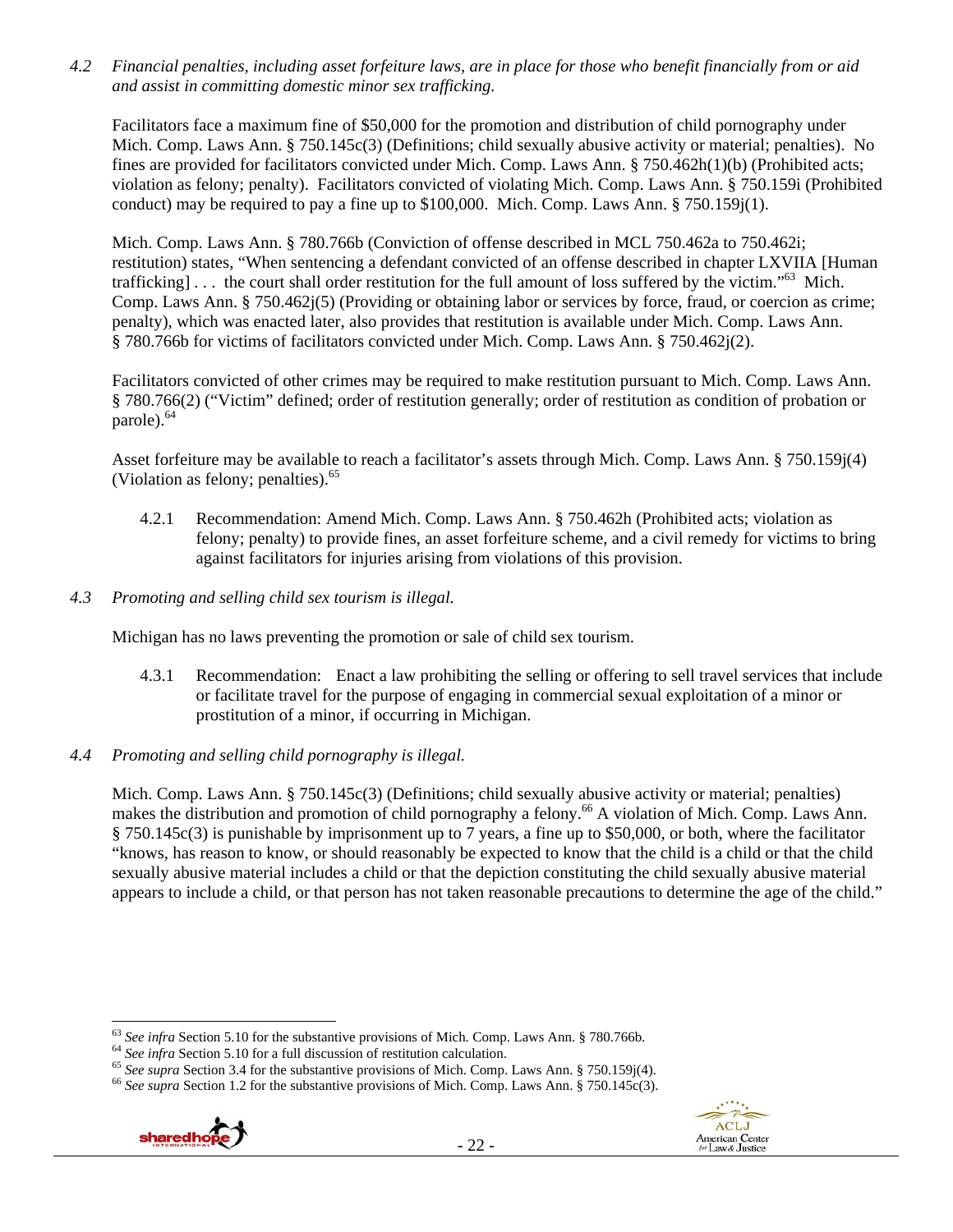## **Framework Issue 5: Protective provisions for the child victims**

### *Legal Components:*

- *5.1 A victim of domestic minor sex trafficking or CSEC is defined as a victim for purposes of qualifying for crime victims' compensation and other victim benefits.*
- *5.2 The state sex trafficking statute expressly prohibits a defendant from raising consent of the minor to the commercial sex acts as a defense.*
- *5.3 Prostitution laws apply only to adults, making minors under 18 specifically immune from this offense.*
- *5.4 Commercially sexually exploited children are provided with a child protection response, including specialized shelter and services, and are not detained in juvenile detention facilities.*
- *5.5 Commercial sexual exploitation is identified as a type of abuse and neglect within child protection statutes.*
- *5.6 The definition of "caregiver" (or similar term) in the child welfare statutes is broad enough to include a trafficker who has custody or control of a child in order to bring a trafficked child into protection of child protective services.*
- *5.7 Crime victims' compensation is specifically available to a child victim of sex trafficking or CSEC without regard to ineligibility factors.*
- *5.8 Victim-friendly procedures and protections are provided in the trial process for minors under 18.*
- *5.9 Expungement or sealing of juvenile arrest or criminal records resulting from arrests or adjudications for prostitution-related offenses committed as a result of, or in the course of, the commercial sexual exploitation of a minor is available within a reasonable time after turning 18.*
- *5.10 Victim restitution and civil remedies are authorized by law for minor victims of sex trafficking or CSEC.*
- *5.11 Statutes of limitations for civil and criminal actions for child sex trafficking or CSEC offenses are eliminated or lengthened sufficiently to allow prosecutors and victims a realistic opportunity to pursue criminal actions and legal remedies.*

*\_\_\_\_\_\_\_\_\_\_\_\_\_\_\_\_\_\_\_\_\_\_\_\_\_\_\_\_\_\_\_\_\_\_\_\_\_\_\_\_\_\_\_\_\_\_\_\_\_\_\_\_\_\_\_\_\_\_\_\_\_\_\_\_\_\_\_\_\_\_\_\_\_\_\_\_\_\_\_\_\_\_\_\_\_\_\_\_\_\_\_\_\_* 

## *Legal Analysis:*

*5.1 A victim of domestic minor sex trafficking or CSEC is defined as a victim for purposes of qualifying for crime victims' compensation and other victim benefits.* 

Under the William Van Regenmorter Crime Victim's Rights Act,<sup>67</sup> "victim" is defined in part as "[a]n individual who suffers direct or threatened physical, financial, or emotional harm as a result of the commission of a crime."68 Mich. Comp. Laws Ann. § 780.752(1)(m)(i). Similarly, for purposes of receiving restitution under Mich. Comp. Laws Ann. § 780.766(1) ("Victim" defined; order of restitution generally; order of restitution as condition of probation or parole), a "victim" is defined in part as "an individual who suffers direct or threatened physical, financial, or emotional harm as a result of the commission of a crime."

In Chapter 18 (Department of management and budget), sections 351 (Definitions)–368 (Crimes to which act applicable), which govern eligibility requirements for crime victim compensation, Mich. Comp. Laws Ann. § 18.351(1) (Definitions) defines "victim" as "a person who suffers a personal physical injury as a direct result of a crime,"69 and "personal physical injury" as "actual bodily harm and includes pregnancy." Mich. Comp. Laws Ann. § 18.351(1)(f), (i).

(i) A crime under the laws of this state or the United States that causes an injury within this state. (ii) An act committed in another state that if committed in this state would constitute a crime under the laws of this state or the United States, that causes an injury within this state or that causes an injury to a resident of this





<sup>67</sup> Mich. Comp. Laws Ann. §§ 780.751–.834.

 $68$  Mich. Comp. Laws Ann. § 780.752(1)(b) defines "crime" as "a violation of a penal law of this state for which the offender, upon conviction, may be punished by imprisonment for more than 1 year or an offense expressly designated by law as a felony."  $69$  Mich. Comp. Laws Ann. § 18.351(c) defines "crime" as

an act that is 1 of the following: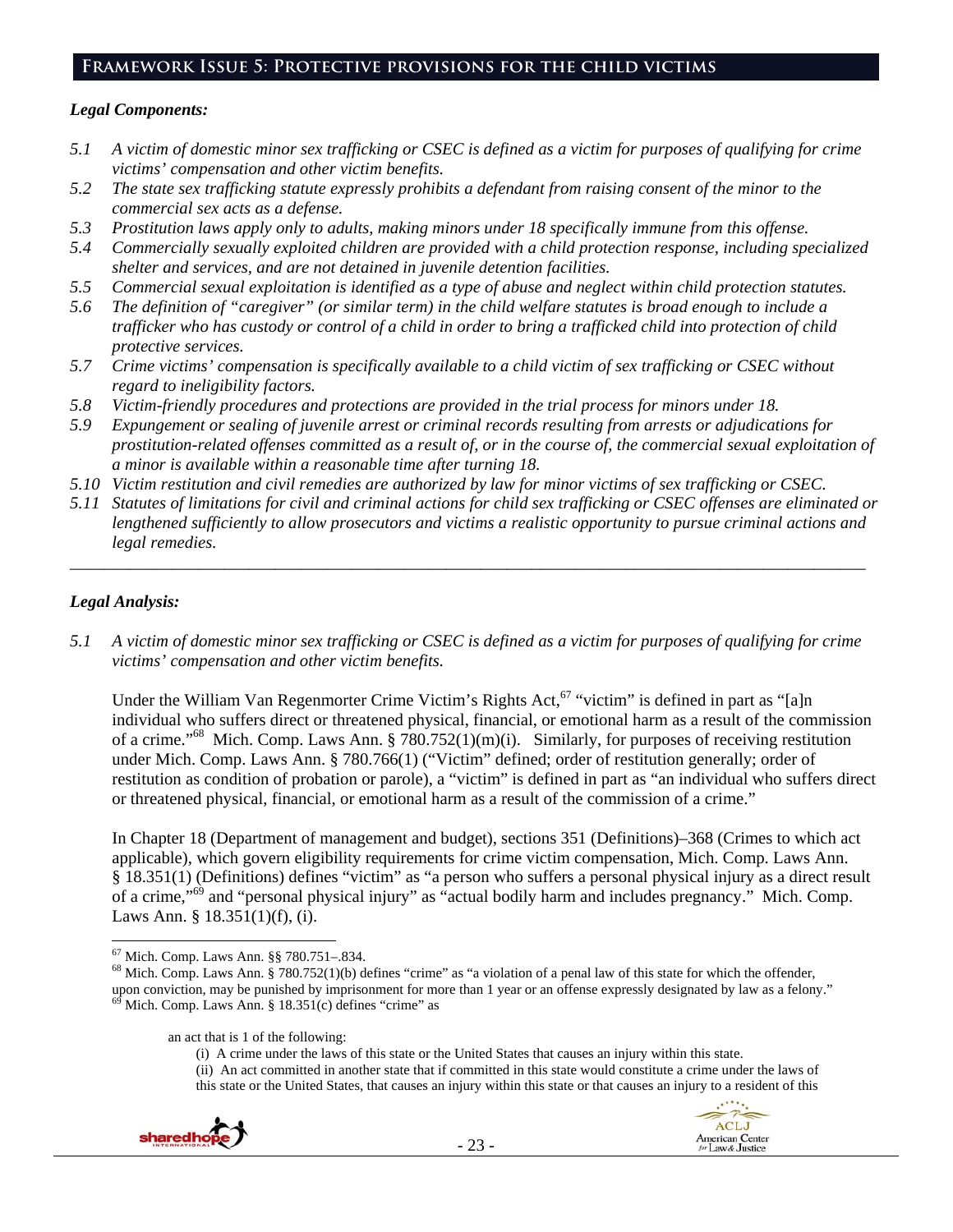*5.2 The state sex trafficking statute expressly prohibits a defendant from raising consent of the minor to the commercial sex acts as a defense.* 

Mich. Comp. Laws Ann. § 750.462g (Use of minor for child sexually abusive activity; prohibition), § 750.13 (Enticing away female under sixteen; felony, penalty) and § 750.145c(2)–(4) (Definitions; child sexually abusive activity or material; penalties; possession of child sexually abusive material) do not expressly bar a defense based on consent of the minor.

5.2.1 Recommendation: Amend 750.462g (Use of minor for child sexually abusive activity; prohibition),  $\S 750.13$  (Enticing away female under sixteen; felony, penalty) and  $\S 750.145c(2)$ –(4) (Definitions; child sexually abusive activity or material; penalties; possession of child sexually abusive material) to expressly bar a defense based on consent in CSEC and minor sex trafficking cases.

### *5.3 Prostitution laws apply only to adults, making minors under 18 specifically immune from this offense.*

Michigan's prostitution laws make some, but not all, minors immune from prosecution. Mich. Comp. Laws Ann. § 750.448 (Soliciting, accosting, or inviting to commit prostitution or immoral act) makes it a crime for "[a] person 16 years of age or older who accosts, solicits, or invites another person in a public place or in or from a building or vehicle, by word, gesture, or any other means, to commit prostitution or to do any other lewd or immoral act." This leaves minors who are 16–17 subject to arrest and conviction for prostitution. Mich. Comp. Laws Ann. §§ 750.448, 750.451.

- 5.3.1 Recommendation: Amend Mich. Comp. Laws Ann. § 750.448 (Soliciting, accosting, or inviting to commit prostitution or immoral act; crime) to make all minors under 18 immune from prosecution under these provisions and refer these cases to Mich. Comp. Laws Ann. § 750.462g (Use of minor for child sexually abusive activity; prohibition) and § 750.462j (Providing or obtaining labor or services by force, fraud, or coercion as crime; penalty) to ensure identification of the minor as a victim of sex trafficking.
- *5.4 Commercially sexually exploited children are provided with a child protection response, including specialized shelter and services, and are not detained in juvenile detention facilities.*

Under the Child Protection Laws, Mich. Comp. Laws Ann. §§ 722.621–722.638, a minor trafficking victim may enter child protective services and, where necessary, be taken into protective custody. This may happen through a report of abuse under Mich. Comp. Laws Ann. § 722.623(1)(a) (Individual required to report child abuse or neglect; written report), which requires specified medical and psychosocial professionals, social service providers, school personnel, law enforcement, clergy, or child care providers, among others, with "reasonable cause to suspect child abuse or neglect" to immediately report "the suspected child abuse or neglect to the department."70 In addition, Mich. Comp. Laws Ann. § 722.624 (Persons permitted to report child abuse or neglect) states, "[A]ny person, including a child, who has reasonable cause to suspect child abuse or neglect may report the matter to the department or a law enforcement agency." Mich. Comp. Laws Ann. § 722.623(6) further states in part,

If an allegation, written report, or subsequent investigation of suspected child abuse or child neglect indicates a violation of sections 136b [Definitions; child abuse] and 145c [Definitions; child sexually abusive activity or material; penalties], sections 520b to 520g [Criminal sexual conduct] of the

state within a state that does not have a victim compensation program eligible for funding from the victims of crime act of 1984, chapter XIV of title II of the comprehensive crime control act of 1984, Public Law 98-473, 98 Stat. 2170.

<sup>70</sup> The "department" is defined in Mich. Comp. Laws. § 722.622(o) (Definitions) as "the family independence agency."



<u> Andrewski politika (za obrazu pod predsjednika u predsjednika u predsjednika u predsjednika (za obrazu pod p</u>

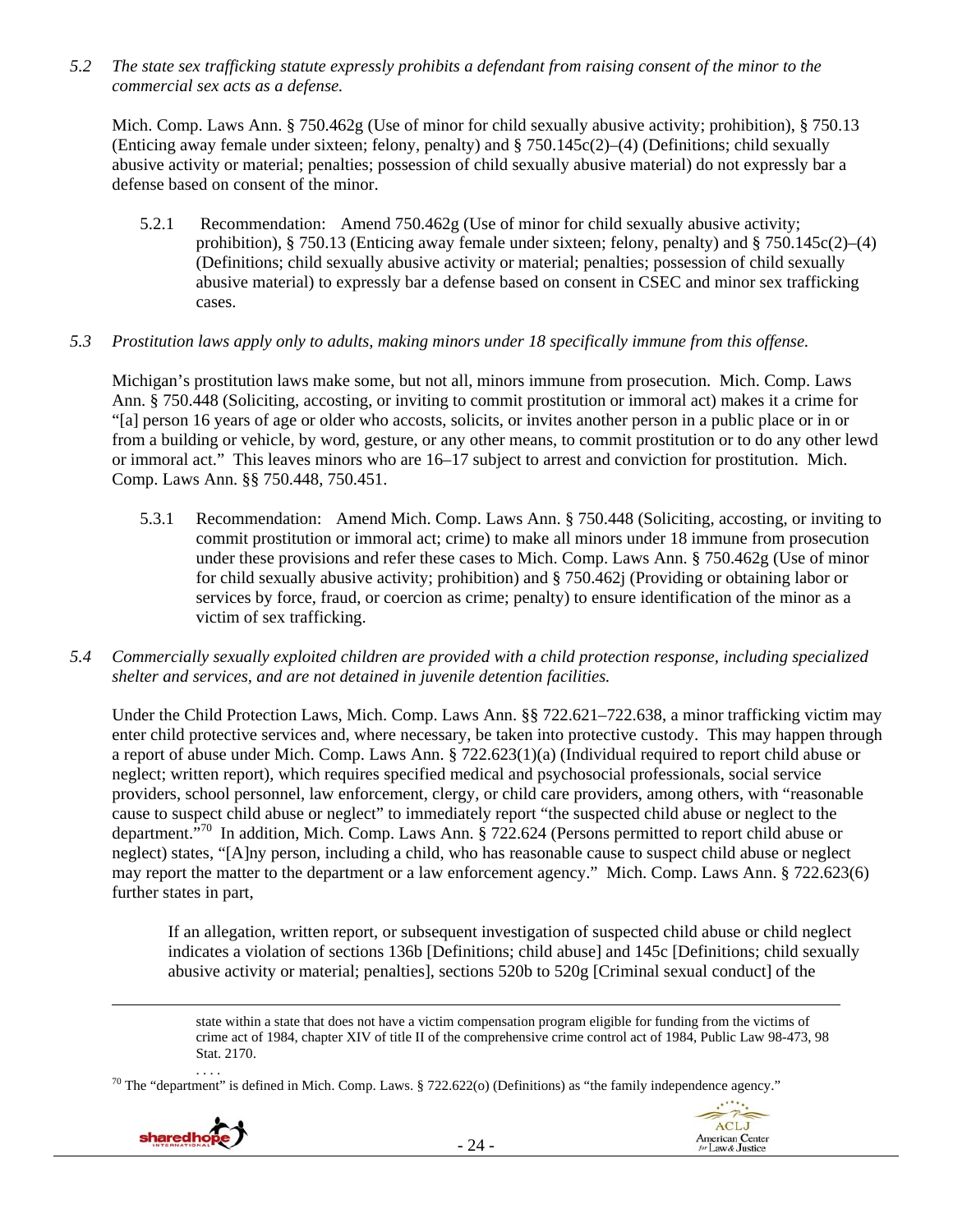Michigan penal code . . . or if the allegation, written report, or subsequent investigation indicates that the suspected child abuse or child neglect was committed by an individual who is not a person responsible for the child's health or welfare, . . . the department shall transmit a copy of the allegation or written report and the results of any investigation to a law enforcement agency in the county in which the incident occurred. . . .

Within 24 hours of receiving a report of suspected abuse, the department shall, depending on the circumstances, commence an investigation or "refer the report to the prosecuting attorney and the local law enforcement agency." Mich. Comp. Laws Ann. § 722.628(1).<sup>71</sup> If "[t]he child is the victim of suspected sexual abuse or sexual exploitation," law enforcement must commence an investigation of the suspected abuse or neglect within 24 hours. Mich. Comp. Laws Ann. § 722.628(1), (3)(b). "In the course of its investigation, the department shall determine if the child is abused or neglected." Mich. Comp. Laws Ann. § 722.628(2).

"After completing a field investigation and based on its results, the department shall determine in which single category, prescribed by section 8d, to classify the allegation of child abuse or neglect." Mich. Comp. Laws Ann. § 722.628(12). If as a result of the field investigation, "[t]he department determines that there is evidence of child abuse or neglect," and that a violation of, among other crimes, Mich. Comp. Laws Ann. § 750.145c (Definitions; child sexually abusive activity or material; penalties), occurs, the department must classify the abuse as Category 1. Mich. Comp. Laws Ann. §§ 722.628d(1)(e), 722.628a(1)(f). When abuse is classified as Category 1, Mich. Comp. Laws Ann. § 722.628d(2) states,

In response to a category I classification, the department shall do all of the following:

(a) If a court petition is not required under another provision of this act, submit a petition for authorization by the court under section 2(b) of chapter XIIA of the probate code of 1939, 1939 PA 288, MCL 712A.2.

(b) Open a protective services case and provide the services necessary under this act.

(c) List the perpetrator of the child abuse or neglect, based on the report that was the subject of the field investigation, on the central registry, either by name or as "unknown" if the perpetrator has not been identified.

Pursuant to Mich. Comp. Laws Ann. § 722.637(1) (Submission of petition for authorization under MCL 712A.2; exception), unless excepted under subsection (2), "within 24 hours after the department determines that a child was . . . sexually abused . . . the department shall submit a petition for authorization by the court under section 2(b) of chapter XIIA of 1939 PA 288, MCL 712A.2." However, Mich. Comp. Laws Ann. § 722.637(2) states,

The department is not required to file a petition for authorization by the court as described in subsection (1) if the department determines that the parent or legal guardian is not a suspected perpetrator of the abuse and the department determines that all of the following apply:

(a) The parent or legal guardian did not neglect or fail to protect the child.

- (b) The parent or legal guardian does not have a historical record that shows a documented pattern
- of neglect or failing to protect the child.
- (c) The child is safe in the parent's or legal guardian's care.

If a petition for authorization is filed, Mich. Comp. Laws Ann. § 712A.2(b) (Authority and jurisdiction of court) grants the family court jurisdiction over a

juvenile under 18 years of age found within the county:

 <sup>71</sup> Similarly, where a law enforcement agency suspects abuse, Mich. Comp. Laws Ann. § 722.628(1) (Referring report or commencing investigation; informing parent or legal guardian of investigation) requires the law enforcement entity to "refer the report to the department . . . or shall commence an investigation of the child suspected of being abused or neglected." Mich. Comp. Laws. Ann. § 722.628(1).



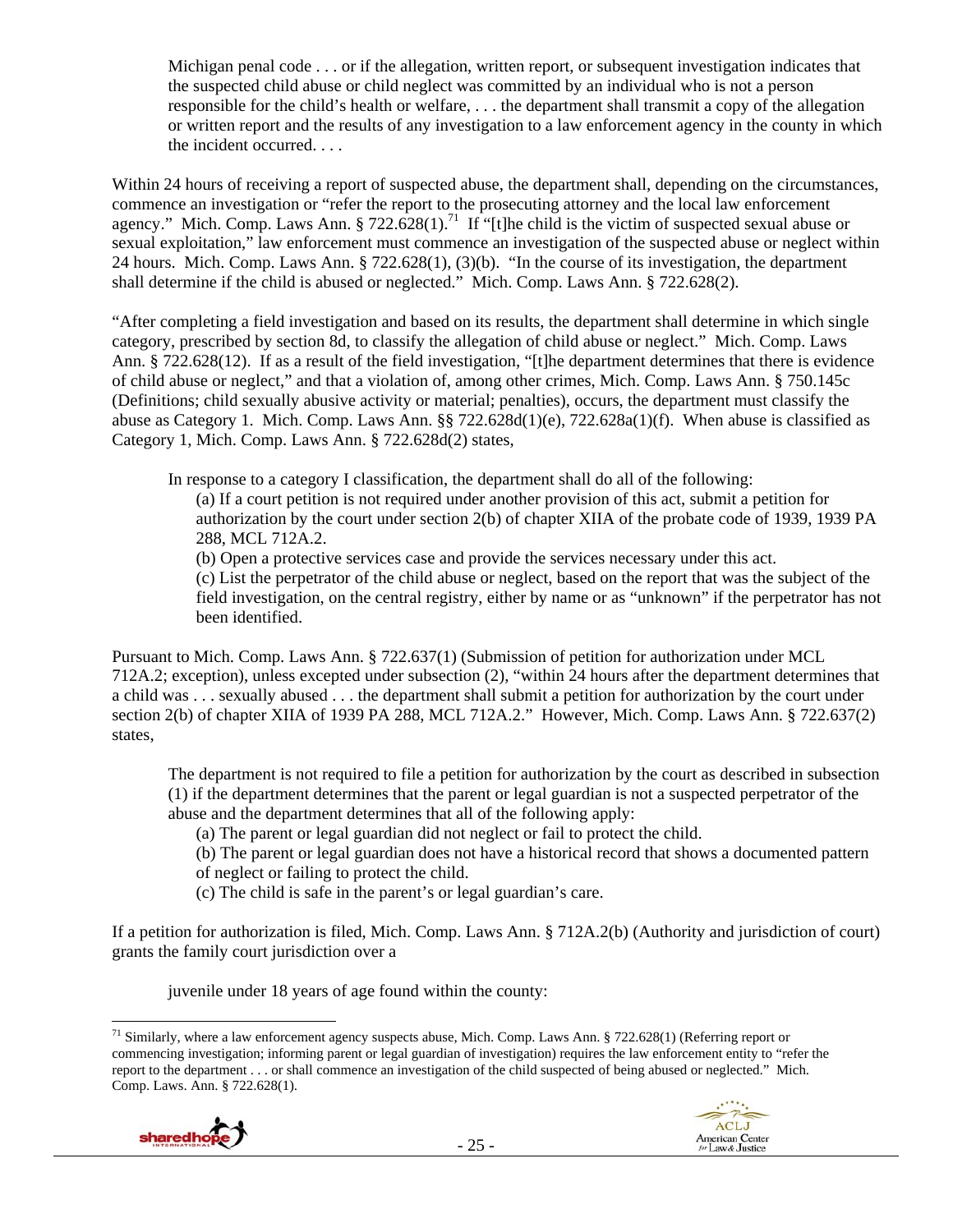(1) Whose parent or other person legally responsible for the care and maintenance of the juvenile,<sup>72</sup> when able to do so, neglects or refuses to provide proper or necessary support, education, medical, surgical, or other care necessary for his or her health or morals, who is subject to a substantial risk of harm to his or her mental well-being, who is abandoned by his or her parents, guardian, or other custodian, or who is without proper custody or guardianship. . . .

(2) Whose home or environment, by reason of neglect, cruelty, drunkenness, criminality, or depravity on the part of a parent, guardian, nonparent adult, or other custodian, is an unfit place for the juvenile to live in.

Mich. Comp. Laws Ann. § 712A.13a(2) (Definitions; petition) states,

. . . .

. . . .

If a juvenile is alleged to be within the provisions of section 2(b) of this chapter, the court may authorize a petition to be filed at the conclusion of the preliminary hearing or inquiry. The court may authorize the petition upon a showing of probable cause that 1 or more of the allegations in the petition are true and fall within the provisions of section 2(b) of this chapter. If a petition is before the court because the family independence agency is required to submit the petition under section 17 of the child protection law, 1975 PA 238, MCL 722.637, the court shall hold a hearing on the petition within 24 hours or on the next business day after the petition is submitted, at which hearing the court shall consider at least the matters governed by subsections (4) and (5).

Another avenue by which a child may come within the jurisdiction of the family court is if a child is taken into protective custody, following which a preliminary hearing must be held if the child is not released to her parents. Pursuant to Mich. Comp. Laws Ann. § 722.626(1) (Detention of child in temporary protective custody),

If a child suspected of being abused or neglected is admitted to a hospital or brought to a hospital for outpatient services and the attending physician determines that the release of the child would endanger the child's health or welfare, the attending physician shall notify the person in charge and the department. The person in charge may detain the child in temporary protective custody until the next regular business day of the probate court, at which time the probate court shall order the child detained in the hospital or in some other suitable place pending a preliminary hearing as required by section 14 of chapter 12A of the probate code of 1939, 1939 PA 288, MCL 712A.14, or order the child released to the child's parent, guardian, or custodian.

Mich. Comp. Laws Ann. § 712A.14(2) (Officers or county agent authorized to take child into custody) states,

If a child is not released under subsection (1), the child and his or her parents, guardian, or custodian, if they can be located, shall immediately be brought before the court for a preliminary hearing on the status of the child, and an order signed by a judge of probate or a referee authorizing the filing of a

(iii) Is not the child's parent or a person otherwise related to the child by blood or affinity to the third degree.

In comparison, Mich. Comp. Laws Ann. § 722.622(u) (Definitions) in the Child Protection Law defines "person responsible for the child's health or welfare" in part as "a . . . person 18 years of age or older who resides for any length of time in the same home in which the child resides."



 $72$  Chapter 712A does not define "person legally responsible for the care and maintenance of the juvenile"; however, Mich. Comp. Laws Ann. § 712A.13a(1)(h) defines a "non-parent adult" as

a person who is 18 years of age or older and who, regardless of the person's domicile, meets all of the following criteria in relation to a child over whom the court takes jurisdiction under this chapter:

<sup>(</sup>i) Has substantial and regular contact with the child.

<sup>(</sup>ii) Has a close personal relationship with the child's parent or with a person responsible for the child's health or welfare.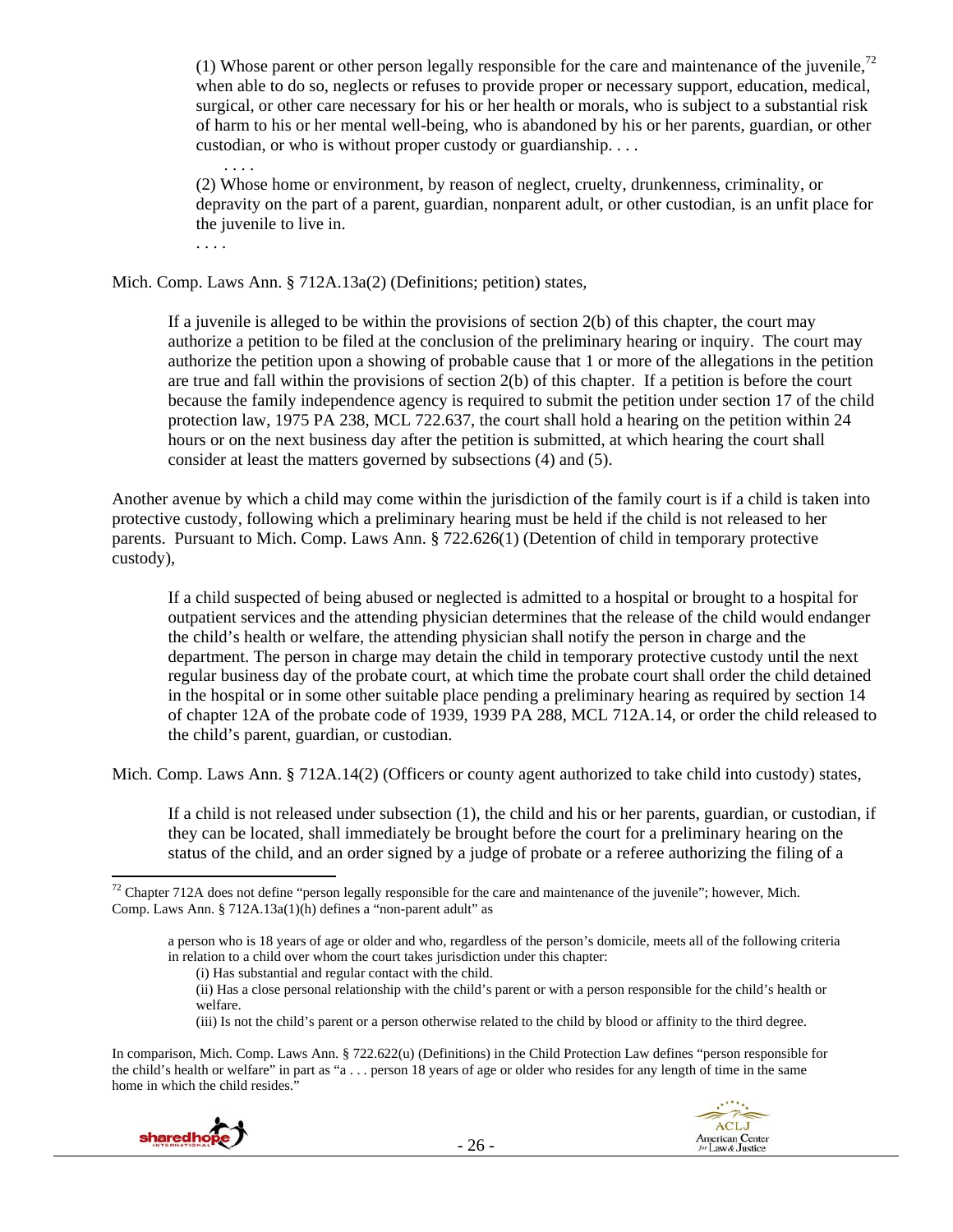complaint shall be entered or the child shall be released to his or her parent or parents, guardian, or custodian.

Mich. Comp. Laws Ann. § 712A.14(1) also permits law enforcement to "without the order of the court, immediately take into custody any child . . . whose surroundings are such as to endanger his or her health, morals, or welfare," and after taking into custody, the law enforcement officer "shall immediately attempt to notify the parent or parents, guardian, or custodian," and if not released to the parents, bring the child "before the court for a preliminary hearing on the status of the child." Mich. Comp. Laws Ann. § 712A.14(1), (2).

If a minor victim of trafficking, under the age of 17, is instead arrested for a juvenile or status offense, the family division of the circuit court will have jurisdiction over the juvenile proceeding pursuant to Mich. Comp. Laws Ann. § 712A.2(a).<sup>73</sup> If the minor "who is found violating any law or ordinance" is taken into immediate custody by law enforcement without an order from the court pursuant to Mich. Comp. Laws Ann. § 712A.14(1), and the minor cannot be released to parents under Mich. Comp. Laws Ann. § 712A.14(1) or (2),<sup>74</sup> the juvenile

73 Mich. Comp. Laws Ann. § 712A.2(a) states,

. . . .

The court has the following authority and jurisdiction:

(a) Exclusive original jurisdiction superior to and regardless of the jurisdiction of another court in proceedings concerning a juvenile under 17 years of age who is found within the county if 1 or more of the following applies:

(1) Except as otherwise provided in this sub-subdivision, the juvenile has violated any municipal ordinance or law of the state or of the United States. . . .

(2) The juvenile has deserted his or her home without sufficient cause, and the court finds on the record that the juvenile has been placed or refused alternative placement or the juvenile and the juvenile's parent, guardian, or custodian have exhausted or refused family counseling.

. . . . (4) The juvenile willfully and repeatedly absents himself or herself from school or other learning program intended to meet the juvenile's educational needs . . . .

(b) Jurisdiction in proceedings concerning a juvenile under 18 years of age found within the county:

(1) Whose parent or other person legally responsible for the care and maintenance of the juvenile, when able to do so, neglects or refuses to provide proper or necessary support, education, medical, surgical, or other care necessary for his or her health or morals, who is subject to a substantial risk of harm to his or her mental well-being, who is abandoned by his or her parents, guardian, or other custodian, or who is without proper custody or guardianship. As used in this sub-subdivision:

(A) "Education" means learning based on an organized educational program that is appropriate, given the age, intelligence, ability, and psychological limitations of a juvenile, in the subject areas of reading, spelling, mathematics, science, history, civics, writing, and English grammar.

(B) "Without proper custody or guardianship" does not mean a parent has placed the juvenile with another person who is legally responsible for the care and maintenance of the juvenile and who is able to and does provide the juvenile with proper care and maintenance.

(2) Whose home or environment, by reason of neglect, cruelty, drunkenness, criminality, or depravity on the part of a parent, guardian, nonparent adult, or other custodian, is an unfit place for the juvenile to live in.

(3) Whose parent has substantially failed, without good cause, to comply with a limited guardianship placement plan described in section 5205 of the estates and protected individuals code, 1998 PA 386, MCL 700.5205, regarding the juvenile.

(4) Whose parent has substantially failed, without good cause, to comply with a court-structured plan described in section 5207 or 5209 of the estates and protected individuals code, 1998 PA 386, MCL 700.5207 and 700.5209,

 $<sup>74</sup>$  Under circumstances where a child is taken into custody by a law enforcement officer or county agent, without an order of the</sup> court, as provided in Mich. Comp. Laws Ann. § 712A.14(1),

[A]n officer or county agent . . . shall immediately attempt to notify the parent or parents, guardian, or custodian. While awaiting the arrival of the parent or parents, guardian, or custodian, a child under the age of 17 years . . . shall not be held in any detention facility unless the child is completely isolated so as to prevent any verbal, visual, or physical contact with any adult prisoner. Unless the child requires immediate detention as provided for in this act, the officer shall accept the written promise of the parent or parents, guardian, or custodian, to bring the child to the court at a time fixed therein. The child shall then be released to the custody of the parent or parents, guardian, or custodian.

Where the child is not released into the care of the child's parent, guardian or custodian, as provided in Mich. Comp. Laws Ann. § 712A.14(2), "[T]he child and his or her parents, guardian, or custodian, if they can be located, shall immediately be brought



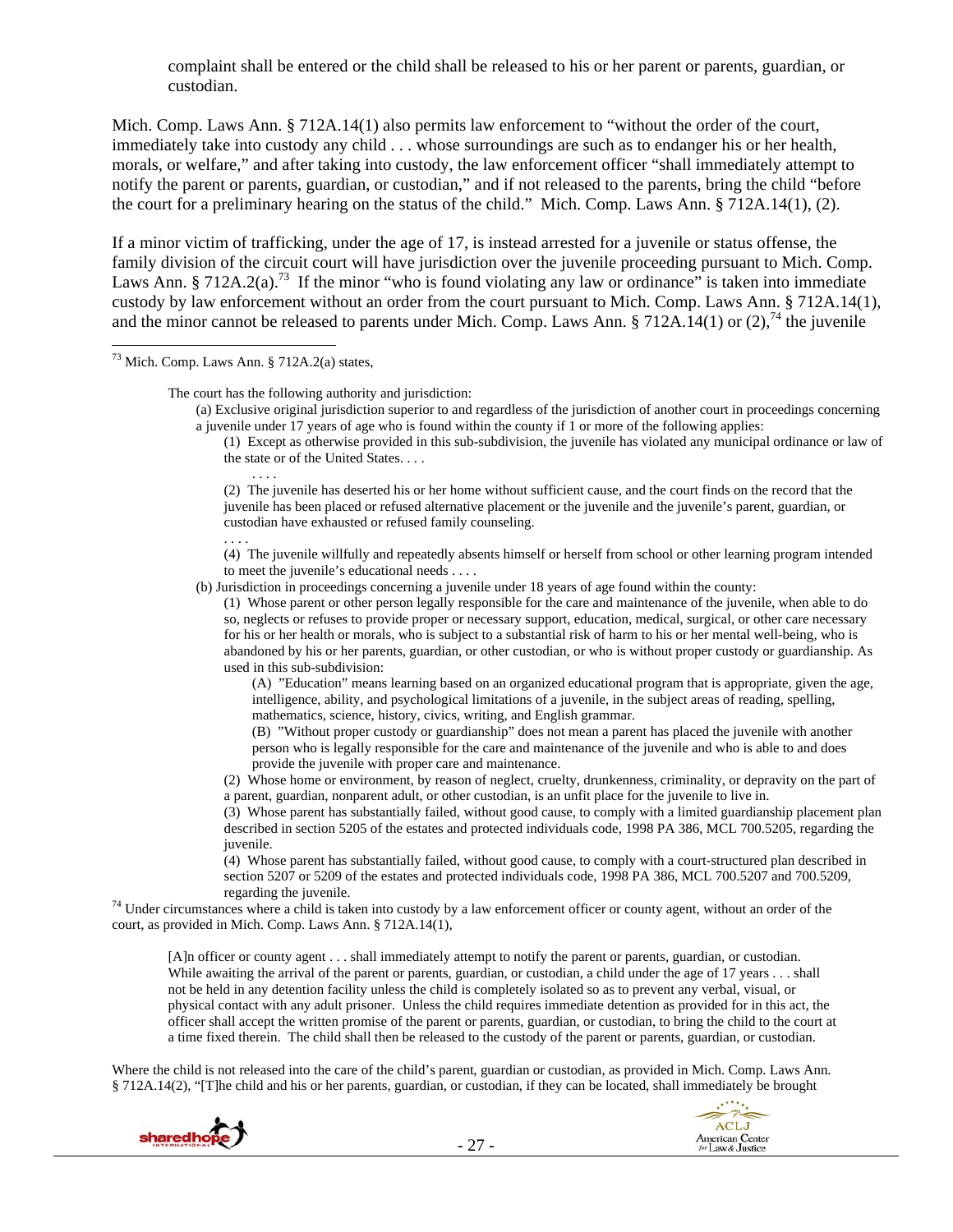has various options for placement pending trial. Pursuant to Mich. Comp. Laws Ann. § 712A.14(3), "If a complaint is authorized under subsection (2), the order shall state where the child is to be placed, pending investigation and hearing . . . ." Placement options include the parent's home, "a suitable place of detention," a licensed "child care institution or child placing agency," or "[i]f a child is within the court's jurisdiction under section 2(a) of this chapter, in a suitable foster care home subject to the court's supervision." Mich. Comp. Laws § 712A.14(3). Alternatively, Mich. Comp. Laws Ann. § 712A.11(7) (Preliminary inquiry; petition) permits the court to offer the juvenile the option of avoiding formal jurisdiction and delinquency adjudication by participating in a voluntary program under the Juvenile Diversion Act, codified at Mich. Comp. Laws Ann. § 722.821 to § 722.831.

Where a juvenile remains in custody, Mich. Comp. Laws Ann. § 712A.16(1) (Detention and care of juvenile) provides that, in general, minors under 17 are not to be kept with "criminal or dissolute persons." For a minor who proceeds to adjudication in the juvenile court, Mich. Comp. Laws Ann. § 712A.18(1) (Orders of disposition) provides a range of dispositional alternatives, including, among others, giving a warning to the juvenile and juvenile's parents and dismissing the petition, placing "the juvenile on probation, or under supervision in the juvenile's own home or in the home of an adult who is related to the juvenile," placing the child "in a suitable foster care home," or committing "the juvenile to a public institution, county facility, institution operated as an agency of the court or county, or agency authorized by law to receive juveniles of similar age, sex, and characteristics." Mich. Comp. Laws Ann.  $\S 712A.18(1)(a)$ –(c), (e). Additionally, pursuant to Mich. Comp. Laws Ann. § 712A.18(1)(l), the court may,"[i]f a juvenile is within the court's jurisdiction under section  $2(a)(1)$  of this chapter, place the juvenile in and order the juvenile to complete satisfactorily a program of training in a juvenile boot camp." The court also may, "[i]f the court entered a judgment of conviction under section 2d of this chapter, enter any disposition under this section or, if the court determines that the best interests of the public would be served, impose any sentence upon the juvenile that could be imposed upon an adult convicted of the offense for which the juvenile was convicted." Mich. Comp. Laws Ann. § 712A.18(1)(m).

5.4.1 Recommendation: Enact a law establishing specialized shelters and treatment centers for minor victims of commercial sexual exploitation.

### *5.5 Commercial sexual exploitation is identified as a type of abuse and neglect within child protection statutes.*

Some types of commercial sexual exploitation are expressly identified as a type of abuse and neglect within Michigan's child protection laws. Mich. Comp. Laws Ann. § 722.622(f) (Definitions) defines "child abuse" to include "harm or threatened harm to a child's health or welfare that occurs through nonaccidental physical or mental injury, sexual abuse, sexual exploitation, or maltreatment, by a parent, a legal guardian, or any other person responsible for the child's health or welfare." Mich. Comp. Laws Ann. § 722.622(w) defines "sexual abuse" as "engaging in sexual contact or sexual penetration as those terms are defined in section 520a of the Michigan penal code . . . with a child,"<sup>75</sup> and Mich. Comp. Laws Ann. § 722.622(x) defines "sexual exploitation" as "allowing, permitting, or encouraging a child to engage in prostitution, or allowing, permitting, encouraging, or engaging in the photographing, filming, or depicting of a child engaged in a listed sexual act as defined in section 145c of the Michigan penal code [Definitions; child sexually abusive activity or material; penalties]." However, conduct criminalized under Mich. Comp. Laws Ann. § 750.462j (Providing or obtaining labor or services by force, fraud, or coercion as crime; penalty), § 750.462g (Use of minor for child sexually abusive activity; prohibition), and § 750.13 (Enticing away female under sixteen) is not expressly identified as a type of child abuse.

<u> 1989 - Andrea Santa Alemania, poeta esperanto-se especial de la contrada de la contrada de la contrada de la</u>

<sup>75</sup> *See supra* note 10.





before the court for a preliminary hearing on the status of the child, and an order signed by a judge of probate or a referee authorizing the filing of a complaint shall be entered or the child shall be released to his or her parent or parents, guardian, or custodian."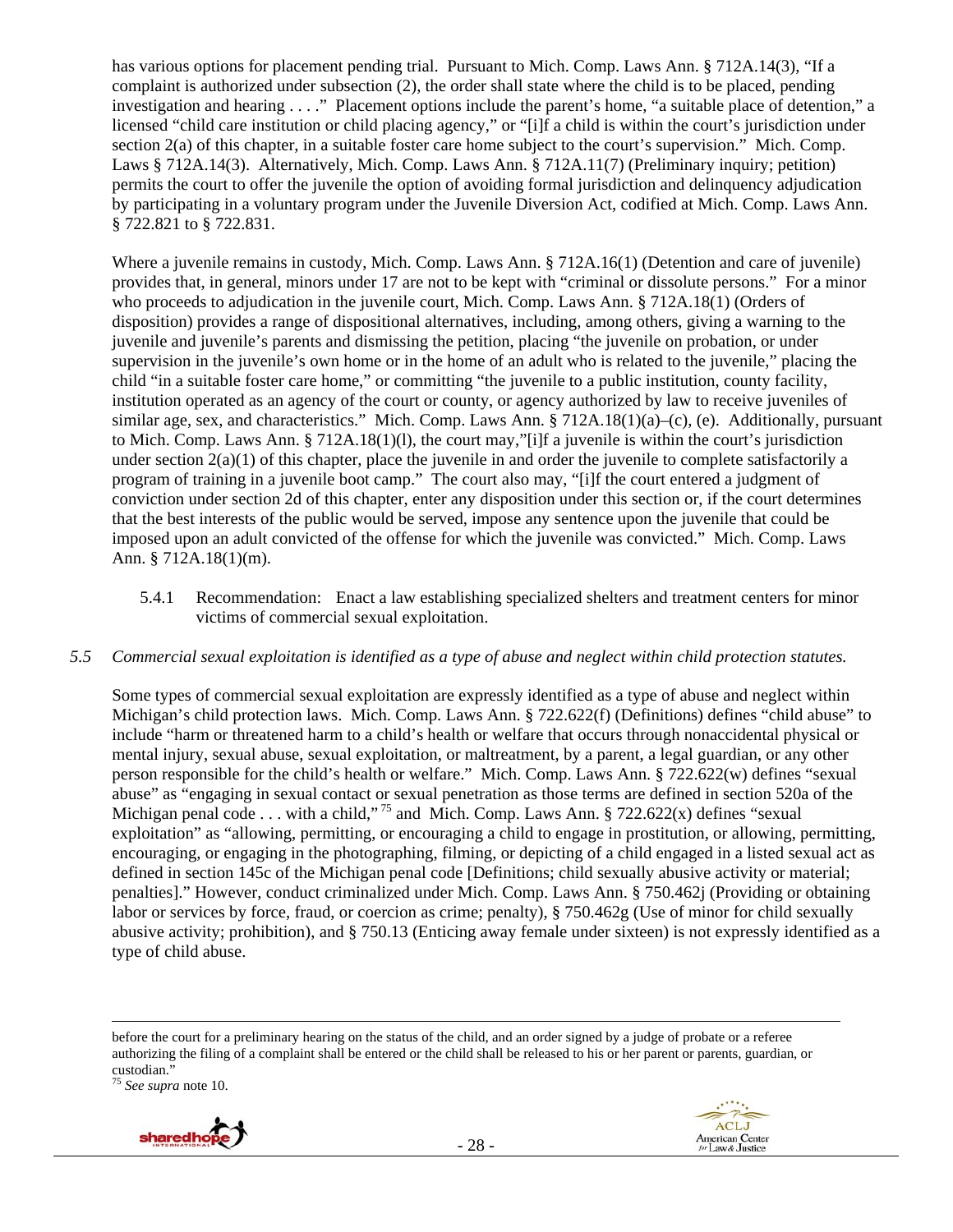### *5.6 The definition of "caregiver" (or similar term) in the child welfare statutes is broad enough to include a trafficker who has custody or control of a child in order to bring a trafficked child into protection of child protective services.*

Mich. Comp. Laws Ann. § 722.622 (Definitions) defines "person responsible for the child's health or welfare" in part as "a . . . person 18 years of age or older who resides for any length of time in the same home in which the child resides," and "child abuse" is defined in part as "harm or threatened harm to a child's health or welfare that occurs through nonaccidental physical or mental injury, sexual abuse, sexual exploitation, or maltreatment, by a parent, a legal guardian, or any other person responsible for the child's health or welfare." Mich. Comp. Laws Ann. § 722.622(f), (u).

## *5.7 Crime victims' compensation is specifically available to a child victim of sex trafficking or CSEC without regard to ineligibility factors.*

Mich. Comp. Laws Ann. § 18.354(1)(a) (Eligibility for awards; limitations; waiver) of the Crime Victims Compensation Board Act<sup>76</sup> provides that a victim<sup>77</sup> of a crime<sup>78</sup> is entitled to an award, unless the limitations in Mich. Comp. Laws Ann. § 18.354(2) apply. Mich. Comp. Laws Ann. § 18.354(2) provides that "[a] person is not eligible to receive an award if the person is either of the following: (a) Criminally responsible for the crime. (b) An accomplice to the crime." To the extent that a domestic minor sex trafficking victim can be considered criminally responsible or an accomplice to the relevant crime because of his or her participation in a commercial sex act, the provisions of Mich. Comp. Laws Ann. § 18.354(2) could prevent some domestic minor sex trafficking victims from being eligible to receive an award.

Mich. Comp. Laws Ann. § 18.354(3) also requires that "the claimant has incurred a minimum out-of-pocket loss<sup>79</sup> of \$200.00 or has lost at least 2 continuous weeks' earnings or support"; however, "[i]f the claimant is a victim of criminal sexual conduct in the first, second, or third degree, the commission may waive the limitations of this subsection."

Additionally, Mich. Comp. Laws Ann. § 18.355(2), (3) (Claim; filing; notice) states,

(2) Except as provided in subsection (3), a claim shall be filed by the claimant not later than 1 year after the occurrence of the crime upon which the claim is based, except as follows:

(a) If police records show that a victim of criminal sexual conduct in the first, second, or third degree was less than 18 years of age at the time of the occurrence and that the victim reported the crime before attaining 19 years of age, a claim based on that crime may be filed by [the victim or others eligible for awards] not later than 1 year after the crime was reported.

. . . . (3) Upon petition by the claimant and for good cause shown, the commission may extend the period in which a claim may be filed under subsection (2).

Mich. Comp. Laws Ann. § 18.355 does not clarify what constitutes "good cause" under Mich. Comp. Laws Ann. § 18.355(3) for a claimant's failure to file within the time limits imposed under Mich. Comp. Laws Ann. § 18.355(2).

<sup>&</sup>lt;sup>78</sup> See supra note 69for the definition of "crime."<br><sup>79</sup> Mich. Comp. Laws Ann. § 18.351(e) defines "out-of-pocket loss" as "the unreimbursed and unreimbursable expenses or indebtedness reasonably incurred for medical care, psychological counseling, replacement services, any nonmedical remedial treatment rendered in accordance with a recognized religious method of healing, or other services necessary as a result of the injury upon which a claim is based."



<sup>&</sup>lt;sup>76</sup> Mich. Comp. Laws Ann. §§ 18.351–18.368.<br><sup>77</sup> See supra Section 5.1 for the definition of "victim."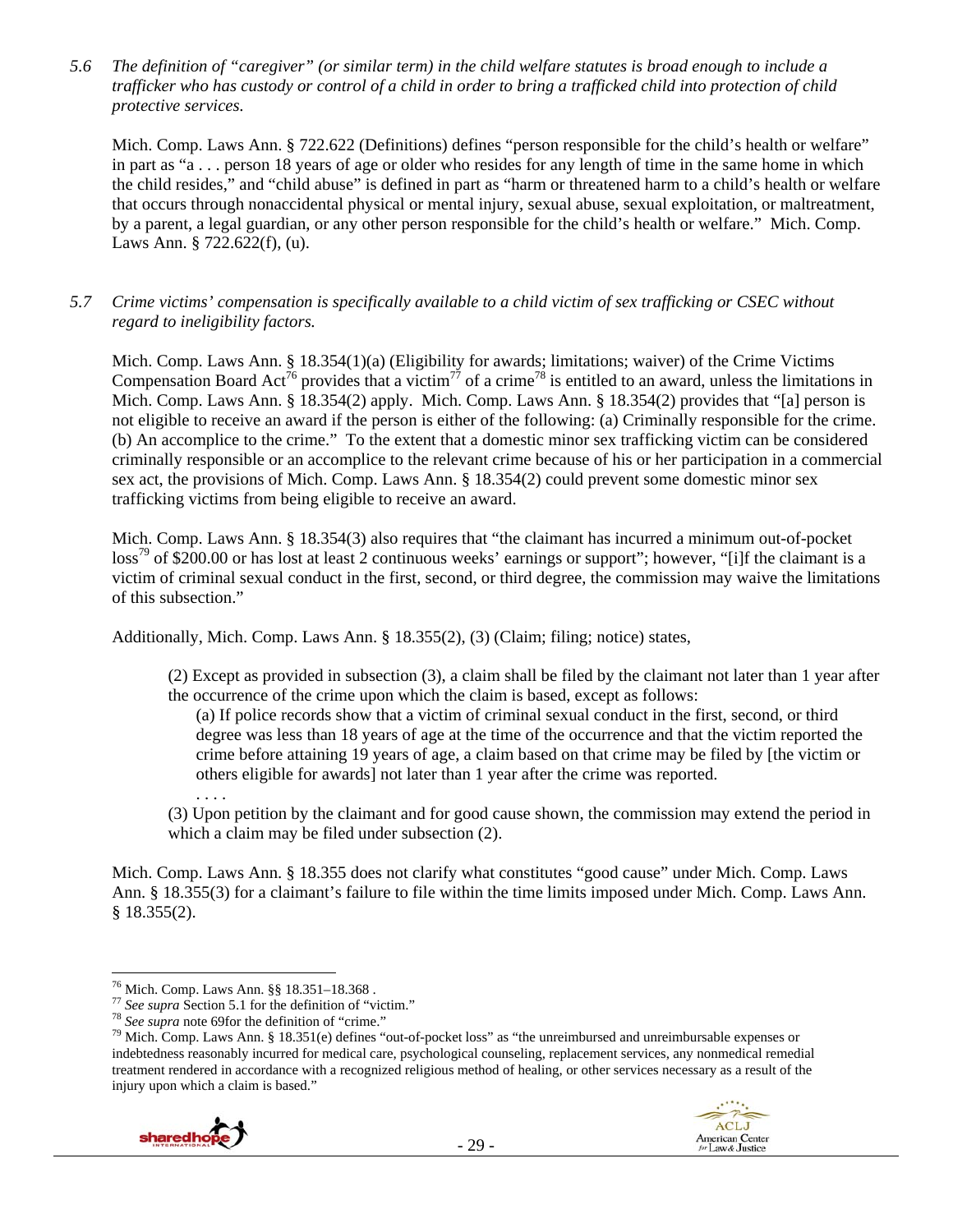- 5.7.1 Recommendation: Amend Mich. Comp. Laws Ann. § 18.354 (Eligibility for awards; limitations; waiver) to make the ineligibility factors in Mich. Comp. Laws Ann. § 18.354(2) and (3) and the time restrictions on filing in Mich. Comp. Laws Ann. § 18.355(2) (Claim; filing; notice) inapplicable to minor victims of sex trafficking.
- 5.7.2 Recommendation: Amend Mich. Comp. Laws Ann. § 18.351(1)(f) (Definitions) to include psychological and emotional trauma in the definition of "personal physical injury" to ensure that sexually abused minors are considered victims.

## *5.8 Victim-friendly procedures and protections are provided in the trial process for minors under 18.*

The William Van Regenmorter Crime Victim's Rights Act<sup>80</sup> provides several protections to victims of felony offenses or offenses punishable by imprisonment for more than one year, including, but not limited to, victims of Mich. Comp. Laws Ann. § 750.462j (Providing or obtaining labor or services by force, fraud, or coercion as crime; penalty) and § 750.462g (Use of minor for child sexually abusive activity; prohibition). Mich. Comp. Laws Ann. § 780.752(1)(b),  $(1)(m)(i)$ .<sup>81</sup> For example, under Mich. Comp. Laws Ann. § 780.757 (Waiting area for victim or other safeguards), "The court shall provide a waiting area for the victim separate from the defendant, defendant's relatives, and defense witnesses," or, "[i]f a separate waiting area is not available or practical, the court shall provide other safeguards to minimize the victim's contact with defendant, defendant's relatives, and defense witnesses during court proceedings." Victims of certain sexual offenses have the right to a speedy trial pursuant to Mich. Comp. Laws Ann. § 780.759(1) (Speedy trial; requirements; hearing; notice; time of trial). Victims may also be protected from having to testify about personal identifying information under Mich. Comp. Laws Ann. § 780.758(1) (Motion not to compel testimony of victim or other witness; hearing).

Pursuant to Michigan Rules of Evidence Rule 803A (Hearsay exception; child's statement about sexual act), Michigan also provides a hearsay exception in criminal and delinquency proceedings for child witnesses testifying about a sexual act, which states in part,

A statement describing an incident that included a sexual act performed with or on the declarant by the defendant or an accomplice is admissible to the extent that it corroborates testimony given by the declarant during the same proceeding, provided:

(1) the declarant was under the age of ten when the statement was made;

(2) the statement is shown to have been spontaneous and without indication of manufacture;

(3) either the declarant made the statement immediately after the incident or any delay is excusable as having been caused by fear or other equally effective [sic] circumstance; and

(4) the statement is introduced through the testimony of someone other than the declarant. If the declarant made more than one corroborative statement about the incident, only the first is admissible under this rule.

A statement may not be admitted under this rule unless the proponent of the statement makes known to the adverse party the intent to offer the statement, and the particulars of the statement, sufficiently in advance of the trial or hearing to provide the adverse party with a fair opportunity to prepare to meet the statement.

 $81$  However, "[a]n individual who is charged with a crime arising out of the same transaction from which the charge against the defendant arose is not eligible to exercise the privileges and rights established for victims under this article," and "[a]n individual who is incarcerated is not eligible to exercise the privileges and rights established for victims under this article except that he or she may submit a written statement to the court for consideration at sentencing." Mich. Comp. Laws Ann. § 780.752(3), (4).





<sup>80</sup> Mich. Comp. Laws Ann. §§ 780.751–.834.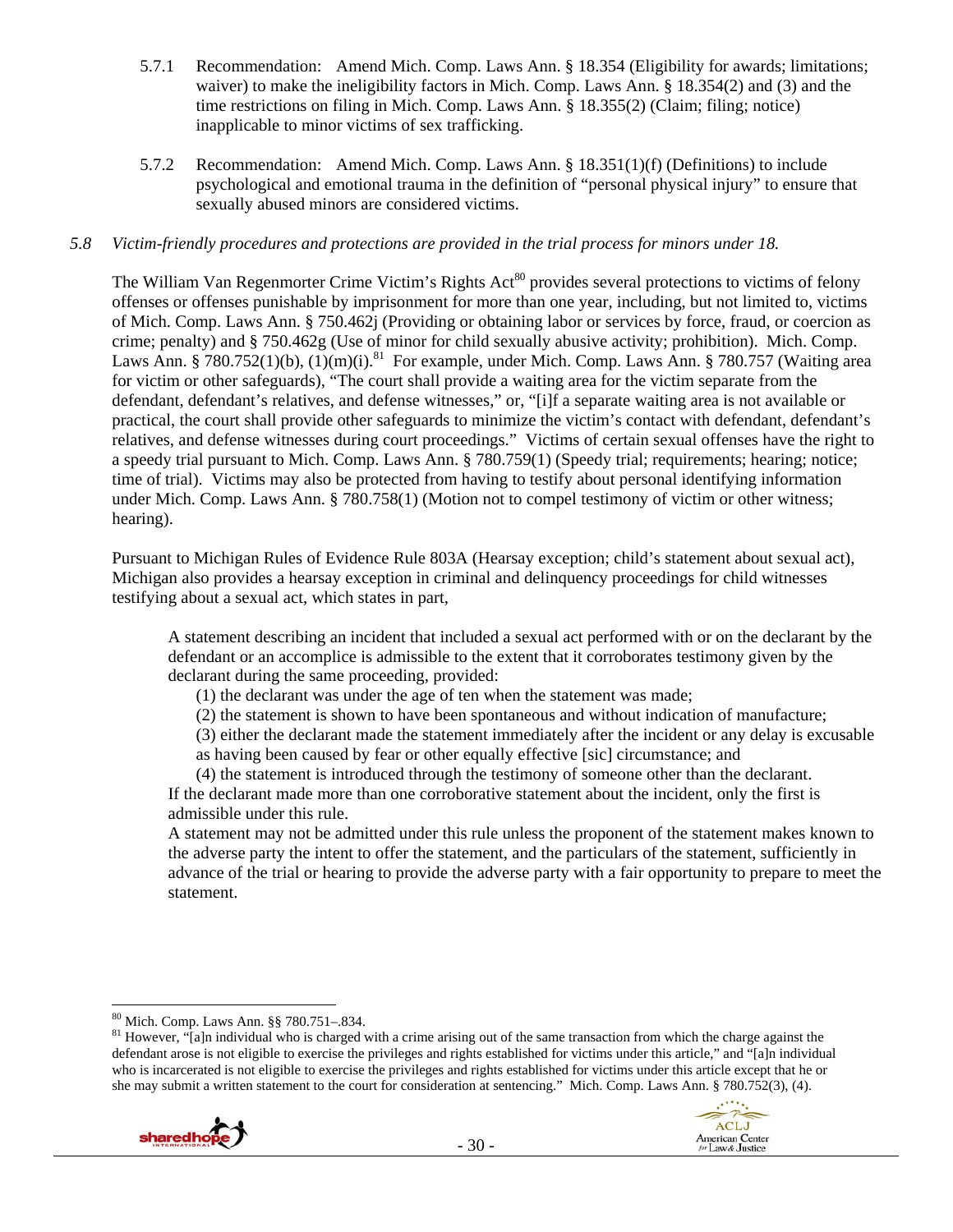Mich. Comp. Laws Ann. § 750.520j (Evidence of victim's sexual conduct) and § 750.520h (Corroboration of victim's testimony not required) $82$  provide protections to testifying victims of sexual offenses, but not to victims of Mich. Comp. Laws Ann. § 750.462j, § 750.462g, or Michigan's CSEC laws.

Mich. Comp. Laws Ann. § 750.520j(1) states,

Evidence of specific instances of the victim's sexual conduct, opinion evidence of the victim's sexual conduct, and reputation evidence of the victim's sexual conduct shall not be admitted under sections 520b to 520g unless and only to the extent that the judge finds that the following proposed evidence is material to a fact at issue in the case and that its inflammatory or prejudicial nature does not outweigh its probative value:

(a) Evidence of the victim's past sexual conduct with the actor.

(b) Evidence of specific instances of sexual activity showing the source or origin of semen, pregnancy, or disease.

Additional witness protections specific to child victims under the age of 16 of specified sex offenses are available under Mich. Comp. Laws Ann. § 600.2163a (Definitions; prosecutions and proceedings to which section applicable; use of dolls or mannequins; support person; notice; videorecorded statement; special arrangements to protect welfare of witness; videotape deposition). Mich. Comp. Laws Ann. § 600.2163a(2) states that the protections of Mich. Comp. Laws Ann. § 600.2163a are limited to "prosecutions and proceedings under section 136b [Definitions; child abuse], 145c [Definitions; child sexually abusive activity or material], 520b [Criminal sexual conduct in the first degree] to 520e [Criminal sexual conduct in the fourth degree], or 520g [Criminal sexual conduct]." Pursuant to Mich. Comp. Laws Ann. § 600.2163a(3), "If pertinent, the witness shall be permitted the use of dolls or mannequins, including, but not limited to, anatomically correct dolls or mannequins, to assist the witness in testifying on direct and cross-examination." Mich. Comp. Laws Ann. § 600.2163a(4) further provides that "[a] witness who is called upon to testify shall be permitted to have a support person sit with, accompany, or be in close proximity to the witness during his or her testimony." Additionally, Mich. Comp. Laws Ann. § 600.2163a(5) states,

A custodian of the videorecorded statement<sup>83</sup> may take a witness's videorecorded statement before the normally scheduled date for the defendant's preliminary examination. The videorecorded statement shall state the date and time that the statement was taken; shall identify the persons present in the room and state whether they were present for the entire videorecording or only a portion of the videorecording; and shall show a time clock that is running during the taking of the videorecorded statement.

Mich. Comp. Laws Ann. § 600.2163a(6) sets out the following purposes for which a "videorecorded statement" can be introduced:

(a) It may be admitted as evidence at all pretrial proceedings, except that it may not be introduced at the preliminary examination instead of the live testimony of the witness.

(b) It may be admitted for impeachment purposes.

(c) It may be considered by the court in determining the sentence.

(d) It may be used as a factual basis for a no contest plea or to supplement a guilty plea.

agency, investigating law enforcement agency, prosecuting attorney, or department of attorney general or another person designated under the county protocols established as required by section 8 of the child protection law, 1975 PA 238, MCL 722.628."





 $82$  Mich. Comp. Laws Ann. § 750.520h (Corroboration of victim's testimony not required) states, "The testimony of a victim need not be corroborated in prosecutions under sections 520b to 520g."<br><sup>83</sup> Mich. Comp. Laws Ann. § 600.2163a(1)(a) defines "custodian of the videorecorded statement" as "the family independence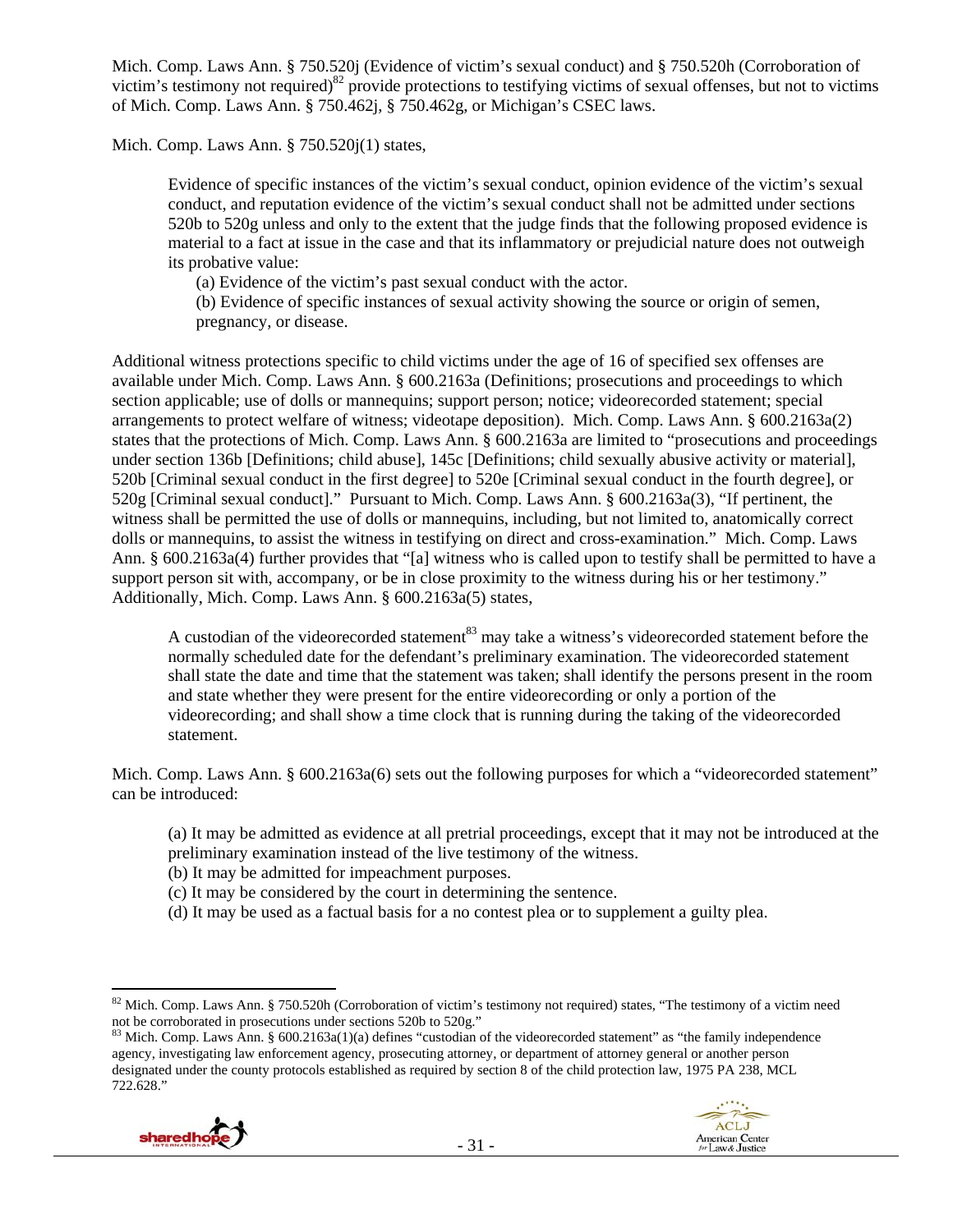Pursuant to Mich. Comp. Laws Ann. § 600.2163a(11), "A videorecorded statement that becomes part of the court record is subject to a protective order of the court for the purpose of protecting the privacy of the witness."

Mich. Comp. Laws Ann. § 600.2163a(14) states,

If the court determines on the record that it is necessary to protect the welfare of the witness and grants the motion made under subsection  $(13)$ ,  $84$  the court shall order both of the following:

(a) All persons not necessary to the proceeding shall be excluded during the witness's testimony from the courtroom where the preliminary examination is held. Upon request by any person and the payment of the appropriate fees, a transcript of the witness's testimony shall be made available. (b) In order to protect the witness from directly viewing the defendant, the courtroom shall be arranged so that the defendant is seated as far from the witness stand as is reasonable and not directly in front of the witness stand. The defendant's position shall be located so as to allow the defendant to hear and see the witness and be able to communicate with his or her attorney.

- 5.8.1 Recommendation: Amend Michigan's rape shield laws, Mich. Comp. Laws Ann. § 750.520j (Evidence of victim's sexual conduct), and § 750.520h (Corroboration of victim's testimony not required) to apply in all CSEC cases and to permit child victim witnesses testifying in CSEC cases to deliver testimony via closed caption television, outside the presence of the defendant, in a nonthreatening, child-appropriate environment.
- *5.9 Expungement or sealing of juvenile arrest or criminal records resulting from arrests or adjudications for prostitution-related offenses committed as a result of, or in the course of, the commercial sexual exploitation of a minor is available within a reasonable time after turning 18.*

Mich. Comp. Laws Ann. § 712A.18e (Application for entry of order setting aside adjudication; filing) states that persons with no more than 1 juvenile offense and no felony convictions may apply to have the adjudication set aside unless the adjudication was for an offense that would be classified as a felony with a maximum sentence of life imprisonment if committed by an adult, the adjudication was for a certain type of traffic offense, or the juvenile was tried and convicted as an adult; only one adjudication may be set aside under this provision. Mich. Comp. Laws Ann. § 712A.18e(1), (2)(a), (2)(b).

Pursuant to Mich Comp. Laws § 712A.18e(3),

An application under this section shall not be filed until the expiration of 5 years following imposition of the disposition for the adjudication that the applicant seeks to set aside, or 5 years following completion of any term of detention for that adjudication, or when the person becomes 24 years of age, whichever occurs later.

Mich Comp. Laws § 712A.18e(4) further requires that an application be "signed under oath by the person whose adjudication is to be set aside" and provide, as well as other information, including statements "that the applicant has not been adjudicated of a juvenile offense other than the one that is sought to be set aside as a result of this application," "that the applicant has not been convicted of any felony offense," and

<sup>(</sup>c) The desire of the witness or the witness's family or guardian to have the testimony taken in a room closed to the public.



 $84$  Mich. Comp. Laws Ann. § 600.2163a(13) states,

If, upon the motion of a party made before the preliminary examination, the court finds on the record that the special arrangements specified in subsection (14) are necessary to protect the welfare of the witness, the court shall order those special arrangements. In determining whether it is necessary to protect the welfare of the witness, the court shall consider all of the following:

<sup>(</sup>a) The age of the witness.

<sup>(</sup>b) The nature of the offense or offenses.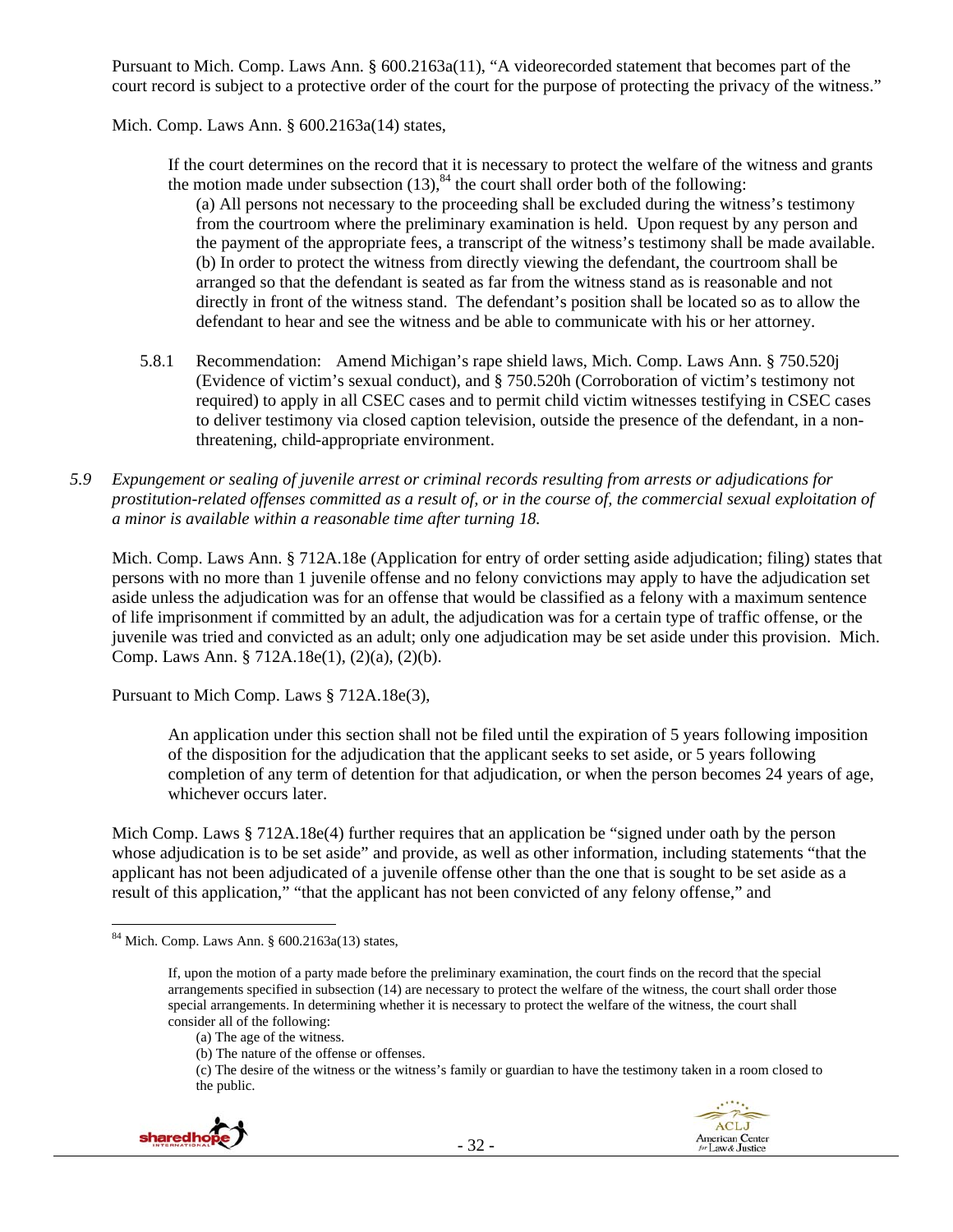"whether the applicant has any other criminal charge pending against him or her in any court in the United States or in any other country." Mich. Comp. Laws Ann.  $\S 712A.18e(4)(c)$ ,  $(4)(d)$ ,  $(4)(f)$ ,  $(4)(g)$ .

With one narrow exception,<sup>85</sup> the court may set aside the adjudication "if the court determines that the circumstances and behavior of the applicant from the date of the applicant's adjudication to the filing of the application warrant setting aside the adjudication and that setting aside the adjudication is consistent with the public welfare." Mich. Comp. Laws Ann. § 712A.18e(9).

5.9.1 Recommendation: Amend Mich. Comp. Laws Ann. § 712A.18e (Application for entry of order setting aside adjudication; filing) to permit automatic expungement upon application at age 18 of juvenile records for victims of commercial sexual exploitation arrested for offenses arising from their exploitation.

### *5.10 Victim restitution and civil remedies are authorized by law for minor victims of sex trafficking or CSEC.*

Restitution is mandatory to minor victims of Mich. Comp. Laws Ann. § 750.462a (Definitions) to § 750.462i (Kidnapping, criminal sexual conduct, or attempt to kill; penalty), and victims of Mich. Comp. Laws Ann. § 750.462j (Providing or obtaining labor or services by force, fraud, or coercion as crime; penalty), as provided in Mich. Comp. Laws Ann. § 780.766b (Conviction of offense described in MCL 750.462a to 750.462i; restitution). Mich. Comp. Laws Ann. § 780.766b states,

When sentencing a defendant convicted of an offense described in chapter LXVIIA [Human trafficking] of the Michigan penal code, 1931 PA 328, MCL 750.462a [Definitions] to 750.462i [Kidnapping, criminal sexual conduct, or attempt to kill; penalty], the court shall order restitution for the full amount of loss suffered by the victim. In addition to restitution ordered under section 16 [Mich. Comp. Laws Ann. § 780.766, the court may order the defendant to pay all of the following:

(a) Lost income, calculated by whichever of the following methods results in the largest amount: (i) The gross amount received by the defendant from or the value to the defendant of the victim's labor or services.

 (ii) The value of the victim's labor or services as calculated under the minimum wage law of 1964, 1964 PA 154, MCL 408.381 to 408.398, or the federal minimum wage, whichever results in the largest value.

(iii) Income loss as determined under section  $16(4)(c)$ .

(b) The cost of transportation, temporary housing, and child care expenses incurred by the victim because of the offense.

(c) Attorney fees and other costs and expenses incurred by the victim because of the offense, including, but not limited to, costs and expenses relating to assisting the investigation of the offense and for attendance at related court proceedings as follows:

- (i) Wages lost.
- (ii) Child care.
- (iii) Transportation.
- (iv) Parking.
- (d) Any other loss suffered by the victim as a proximate result of the offense.

Although restitution for victims of Mich. Comp. Laws Ann. § 750.462j is not expressly authorized under § 780.766b, Mich. Comp. Laws Ann. § 750.462j states that restitution is available under § 780.766b for victims of defendants convicted of violating § 750.462j. Mich. Comp. Laws Ann. § 750.462j(5).

 $85$  Mich Comp. Laws § 712A.18e(10) states, "Notwithstanding subsection (9), the court shall set aside the adjudication of a person who was adjudicated for an offense that if committed by an adult would be a violation or an attempted violation of section 413 [Motor vehicle; taking possession and driving away] of the Michigan penal code, Act No. 328 of the Public Acts of 1931, being section 750.413 of the Michigan Compiled Laws, if the person files an application with the court and otherwise meets the requirements of this section."



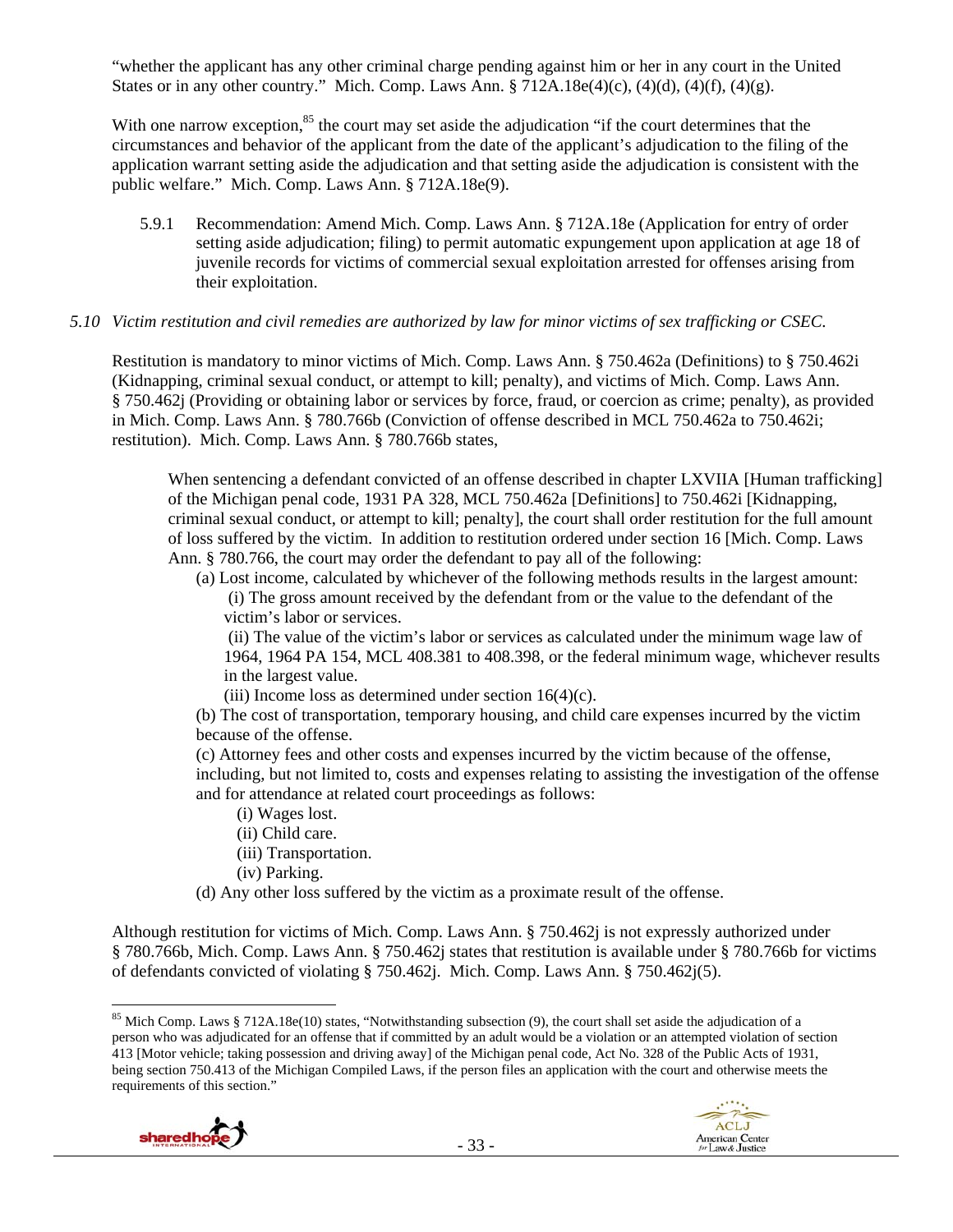Restitution also is mandatory under Mich. Comp. Laws Ann. § 780.766(2) ("Victim" defined; order of restitution generally; order of restitution as condition of probation or parole), which states,

Except as provided in subsection  $(8)$ ,<sup>86</sup> when sentencing a defendant convicted of a crime, the court shall order, in addition to or in lieu of any other penalty authorized by law or in addition to any other penalty required by law, that the defendant make full restitution to any victim $87$  of the defendant's course of conduct that gives rise to the conviction or to the victim's estate. . . .

Mich. Comp. Laws Ann. § 780.766(4) states,

If a crime results in physical or psychological injury to a victim, the order of restitution shall require that the defendant do 1 or more of the following, as applicable:

(a) Pay an amount equal to the reasonably determined cost of medical and related professional services and devices actually incurred and reasonably expected to be incurred relating to physical and psychological care.

(b) Pay an amount equal to the reasonably determined cost of physical and occupational therapy and rehabilitation actually incurred and reasonably expected to be incurred.

(c) Reimburse the victim or the victim's estate for after-tax income loss suffered by the victim as a result of the crime.

(d) Pay an amount equal to the reasonably determined cost of psychological and medical treatment for members of the victim's family actually incurred and reasonably expected to be incurred as a result of the crime.

(e) Pay an amount equal to the reasonably determined costs of homemaking and child care expenses actually incurred and reasonably expected to be incurred as a result of the crime or, if homemaking or child care is provided without compensation by a relative, friend, or any other person, an amount equal to the costs that would reasonably be incurred as a result of the crime for that homemaking and child care, based on the rates in the area for comparable services.

. . . .

(h) Pay an amount equal to income actually lost by the spouse, parent, sibling, child, or grandparent of the victim because the family member left his or her employment, temporarily or permanently, to care for the victim because of the injury.

In addition, Mich. Comp. Laws Ann. § 780.766(24) states,

If the victim is a minor, the order of restitution shall require the defendant to pay to a parent of the victim an amount that is determined to be reasonable for any of the following that are actually incurred or reasonably expected to be incurred by the parent as a result of the crime:

(a) Homemaking and child care expenses.

(b) Income loss not ordered to be paid under subsection (4)(h).

(c) Mileage.

(d) Lodging or housing.

(e) Meals.

(f) Any other cost incurred in exercising the rights of the victim or a parent under this act.

However, no civil remedies are provided under Michigan's human trafficking laws, or those related to Michigan's CSEC offenses. Additionally, Mich. Comp. Laws Ann. § 750.159u (Civil cause of action not created by chapter), codified among Michigan's laws regarding criminal enterprises, specifically provides that "this chapter does not create a civil cause of action between 2 or more persons."

<sup>&</sup>lt;sup>86</sup> See supra note 37.<br><sup>87</sup> Mich. Comp. Laws Ann. § 780.766(1) states in part, "As used in this section only, 'victim' means an individual who suffers direct or threatened physical, financial, or emotional harm as a result of the commission of a crime. . . ."



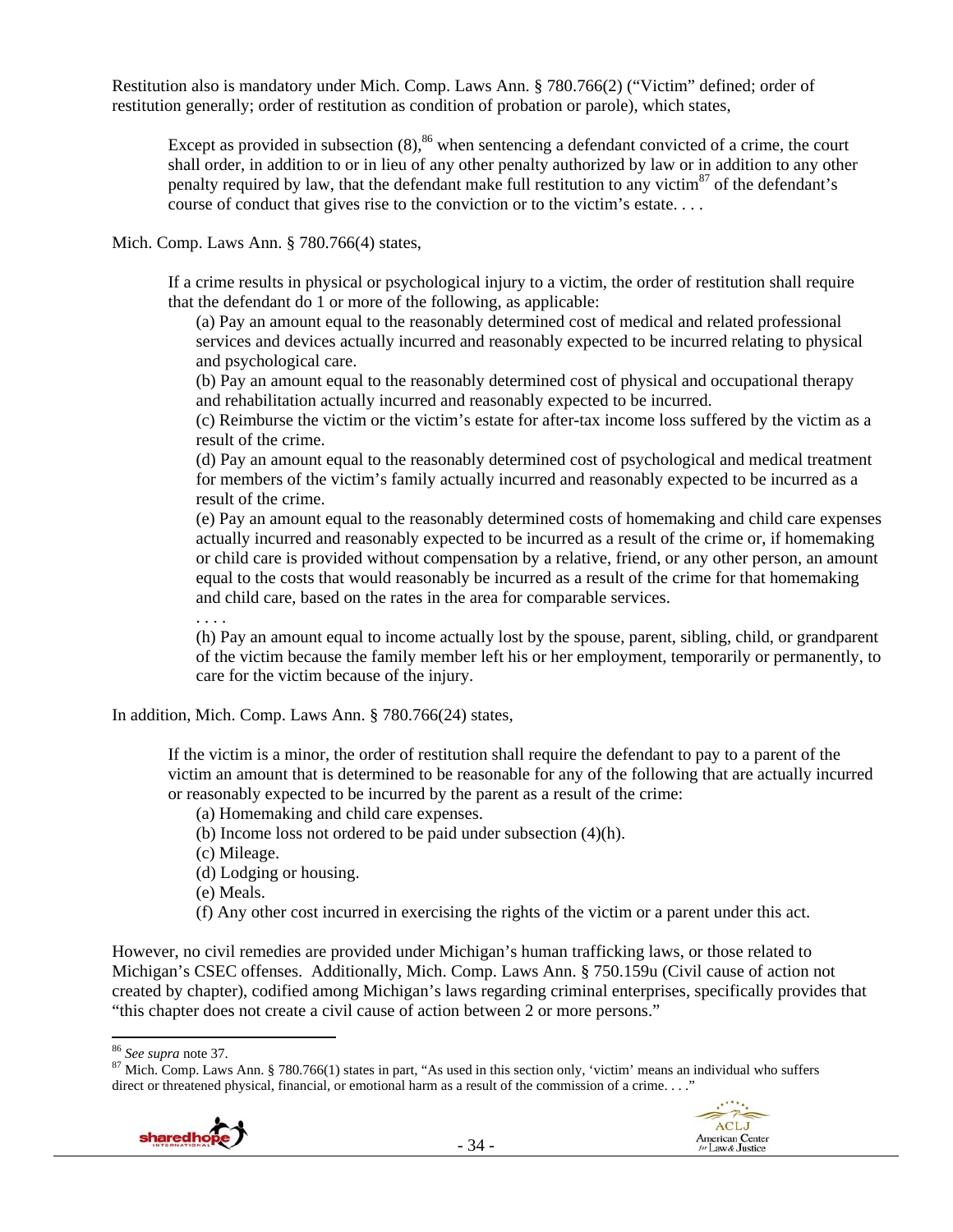- 5.10.1 Recommendation: Amend Mich. Comp. Laws Ann. § 750.462a (Definitions) to § 750.462i (Kidnapping, criminal sexual conduct, or attempt to kill; penalty), and § 750.462j (Providing or obtaining labor or services by force, fraud, or coercion as crime; penalty) to include civil remedies for minor victims of trafficking.
- *5.11 Statutes of limitations for civil and criminal actions for child sex trafficking or CSEC offenses are eliminated or lengthened sufficiently to allow prosecutors and victims a realistic opportunity to pursue criminal actions and legal remedies.*

Mich. Comp. Laws Ann. § 767.24(1) (Indictments; finding and filing; limitations) eliminates the statute of limitations for Mich. Comp. Laws Ann. § 750.520b (Criminal sexual conduct in the first degree), but not for any trafficking or CSEC offenses. For Mich. Comp. Laws Ann. § 750.145c (Definitions; child sexually abusive activity or material), § 750.520c (Criminal sexual conduct in the second degree), § 750.520d (Criminal sexual conduct in the third degree), § 750.520e (Criminal sexual conduct in the fourth degree), and § 750.520g (Assault with intent to commit criminal sexual conduct), the statute of limitations is generally "10 years after the offense is committed or by the alleged victim's twenty-first birthday, whichever is later." Mich. Comp. Laws Ann. § 767.24(2)(a).

In contrast, indictments for Mich. Comp. Laws Ann. § 750.462g (Use of minor for child sexually abusive activity; prohibition), § 750.462h (Prohibited acts), § 750.462j (Providing or obtaining labor or services by force, fraud, or coercion as crime; penalty), and § 750.13 (Enticing away female under sixteen) must be "found and filed within 6 years after the offense is committed." Mich. Comp. Laws Ann. § 767.24(5).

5.11.1 Recommendation: Amend Mich. Comp. Laws Ann. § 767.24 (Indictments; finding and filing; limitations) to eliminate the statute of limitations for prosecutions involving violations of Mich. Comp. Laws Ann. § 750.462g (Use of minor for child sexually abusive activity; prohibition), § 750.462h (Prohibited acts), § 750.462j (Providing or obtaining labor or services by force, fraud, or coercion as crime; penalty), or § 750.13 (Enticing away female under sixteen).

# **Framework Issue 6: Criminal justice tools for investigation and prosecutions**

# *Legal Components:*

- *6.1 Training on human trafficking and domestic minor sex trafficking for law enforcement is statutorily mandated.*
- *6.2 Single party consent to audiotaping is permitted in law enforcement investigations.*
- *6.3 Domestic minor sex trafficking investigations may use wiretapping to investigate the crime.*
- *6.4 Using a law enforcement decoy posing as a minor to investigate buying or selling of commercial sex acts is not a defense to soliciting, purchasing, or selling sex with a minor.*
- *6.5 Using the Internet to investigate buyers and traffickers is a permissible investigative technique.*
- *6.6 Law enforcement and child welfare agencies are mandated to promptly report missing and recovered children. \_\_\_\_\_\_\_\_\_\_\_\_\_\_\_\_\_\_\_\_\_\_\_\_\_\_\_\_\_\_\_\_\_\_\_\_\_\_\_\_\_\_\_\_\_\_\_\_\_\_\_\_\_\_\_\_\_\_\_\_\_\_\_\_\_\_\_\_\_\_\_\_\_\_\_\_\_\_\_\_\_\_\_\_\_\_\_\_\_\_\_\_\_\_*

# *Legal Analysis:*

*6.1 Training on human trafficking and domestic minor sex trafficking for law enforcement is statutorily mandated.* 

Pursuant to Mich. Comp. Laws Ann. § 28.609 (Minimum standards; rules), law enforcement officers in Michigan must meet minimum standards in order to be employed as a law enforcement officer. Additionally, Mich. Comp. Laws Ann. § 28.221 (Training school for peace officers; creation, location, subjects) requires the Michigan Department of Public Safety to provide law enforcement with training in specified subjects; however, none are specific to human trafficking or domestic minor sex trafficking. Mich. Comp. Laws Ann. § 28.221.



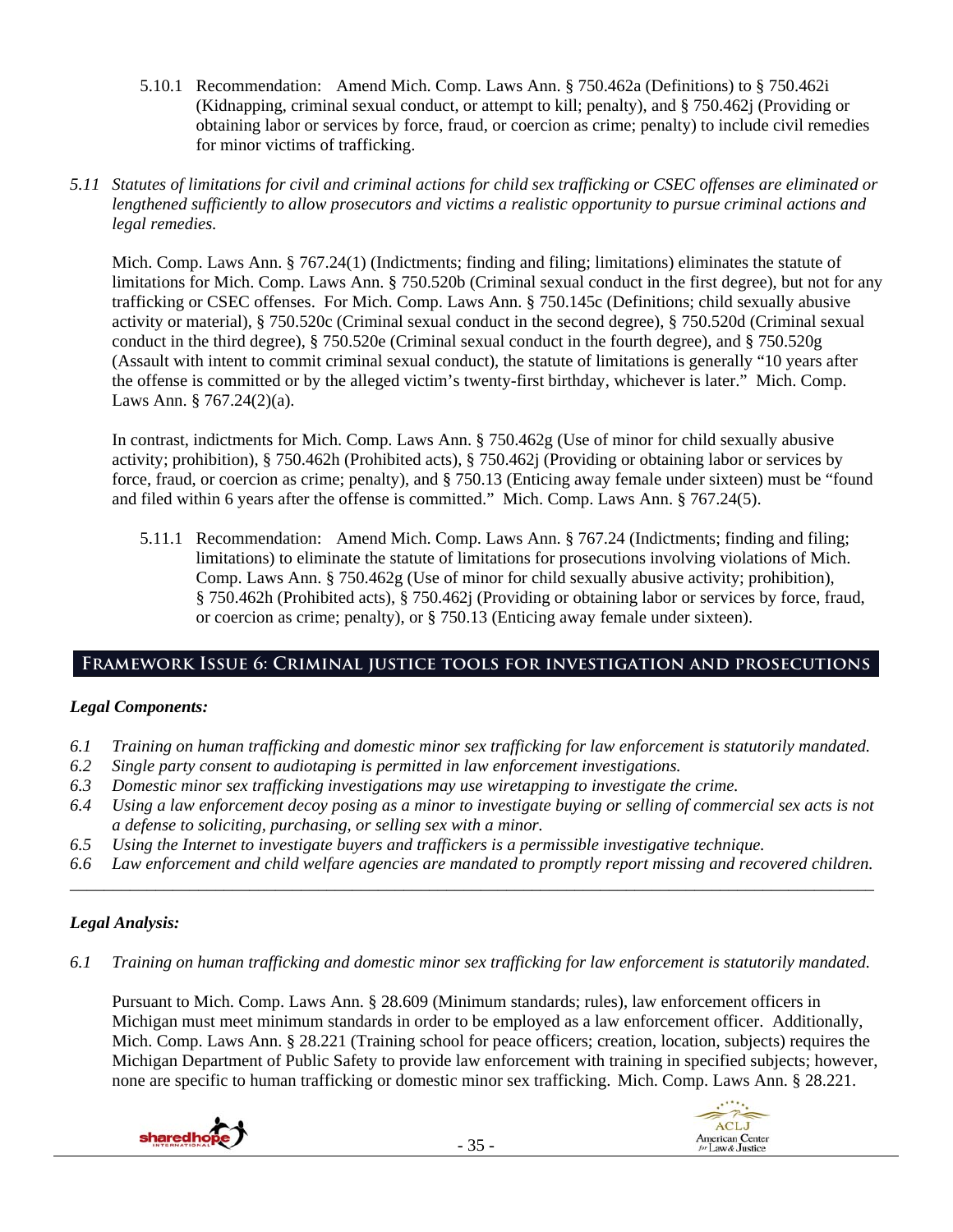According to the Basic Training Curriculum and Training Objectives manual published in 2010 by the Michigan Commission on Law Enforcement Standards (MCOLES),<sup>88</sup> police officers receive special training in the area of child abuse and neglect investigations. Section I.G.1.2.(c) of the manual, entitled "Recognize Suspected Cases of Child Abuse While Responding to Complaints Related to and Not Related to Child Abuse," includes training on "indicators of sexual abuse or criminal sexual conduct (e.g., incest, molestation, pornography)."<sup>89</sup> In addition, in the manual's detailed guidance on investigation of complaints of sexual assault, the "notes to the instructor" point out that "[s]exual assault investigations can sometimes uncover sexual exploitation and/or clues of human trafficking. Recruits should be aware of the National Human Trafficking Resource Center, which is open 24 hours a day and can be reached at (888) 373–7888.<sup>"90</sup> In addition, Section I.G.2.3(d), entitled "Respond to a Complaint of Sexual Assault," states to "[u]se[] a victim-centered response," and the "notes to the instructor" for this section provide that "[i]f a victim is a child, refer to state procedures for the proper investigative protocols and Michigan Child Protection Law."<sup>91</sup> Lastly, Section I.H.2.2.(a)(24), entitled "Demonstrate an Understanding of Substantive Criminal Law as It Relates to Domestic Violence," includes human trafficking among the "crimes likely to be committed in a domestic violence incident."<sup>92</sup>

### *6.2 Single party consent to audiotaping is permitted in law enforcement investigations.*

Single party consent to audiotaping generally is not permitted under Michigan law. Mich. Comp. Laws Ann. § 750.539c (Eavesdropping upon private conversation) provides that "[a]ny person who is present or who is not present during a private conversation and who wilfully uses any device to eavesdrop<sup>93</sup> upon the conversation without the consent of all parties thereto, or who knowingly aids, employs or procures another person to do the same . . . is guilty of a felony." However, Mich. Comp. Laws Ann. § 750.539g(a) (Exceptions) specifically excepts "[e]avesdropping or surveillance not otherwise prohibited by law by a peace officer of this state or of the federal government, or the officer's agent, while in the performance of the officer's duties," from the prohibitions in Mich. Comp. Laws Ann. §§ 750.539a–750.539f.

### *6.3 Domestic minor sex trafficking investigations may use wiretapping to investigate the crime.*

Mich. Comp. Laws Ann.  $\S 750.539g(a)$  (Exceptions) provides that the prohibitions on intercepting communications in "[s]ections 539a to 539f do not prohibit . . . [e]avesdropping or surveillance not otherwise prohibited by law by a peace officer of this state or of the federal government, or the officer's agent, while in the performance of the officer's duties." As no other statutes appear to limit law enforcement's ability to intercept communications in the course of investigations, law enforcement officers and their agents should be able to utilize wiretapping in trafficking investigations.<sup>94</sup>

<sup>&</sup>lt;sup>94</sup> The Michigan Supreme Court has determined that law enforcement officers do not need to obtain a warrant in "participant monitoring" situations. People v. Collins, 475 N.W. 2d 684, 698 (Mich. 1991). "Participant monitoring" refers "only to the electronic monitoring (whether or not recorded) by a law enforcement agent of a conversation where one of the parties to the conversation has previously consented to the activity." *Id.* at 684, n. 1.





 <sup>88</sup> The Basic Training Curriculum and Training Objectives manual published in 2010 by the Michigan Commission on Law Enforcement Standards (MCOLES) demonstrates that police officers receive special training in the area of child abuse and neglect investigations. Section I.G.1.2.(c) of the manual, entitled "Recognize Suspected Cases of Child Abuse While Responding to Complaints Related to and Not Related to Child Abuse," includes training on "indicators of sexual abuse or criminal sexual conduct (e.g., incest, molestation, pornography)." Michigan Comm'n on Law Enforcement Standards, Basic Training Curriculum and Training Objectives 84 (2010), *available at*

<sup>&</sup>lt;sup>89</sup> See supra note 88 at I-G-1, page 2.<br><sup>90</sup> See supra note 88 at I-G-2, page 6.<br><sup>91</sup> See supra note 88 at I-G-2, page 3.<br><sup>92</sup> See supra note 88 at I-H-2, page 3.<br><sup>93</sup> Mich. Comp. Laws Ann. § 750.539a(2) (Definitions) pr record, amplify or transmit any part of the private discourse of others without the permission of all persons engaged in the discourse."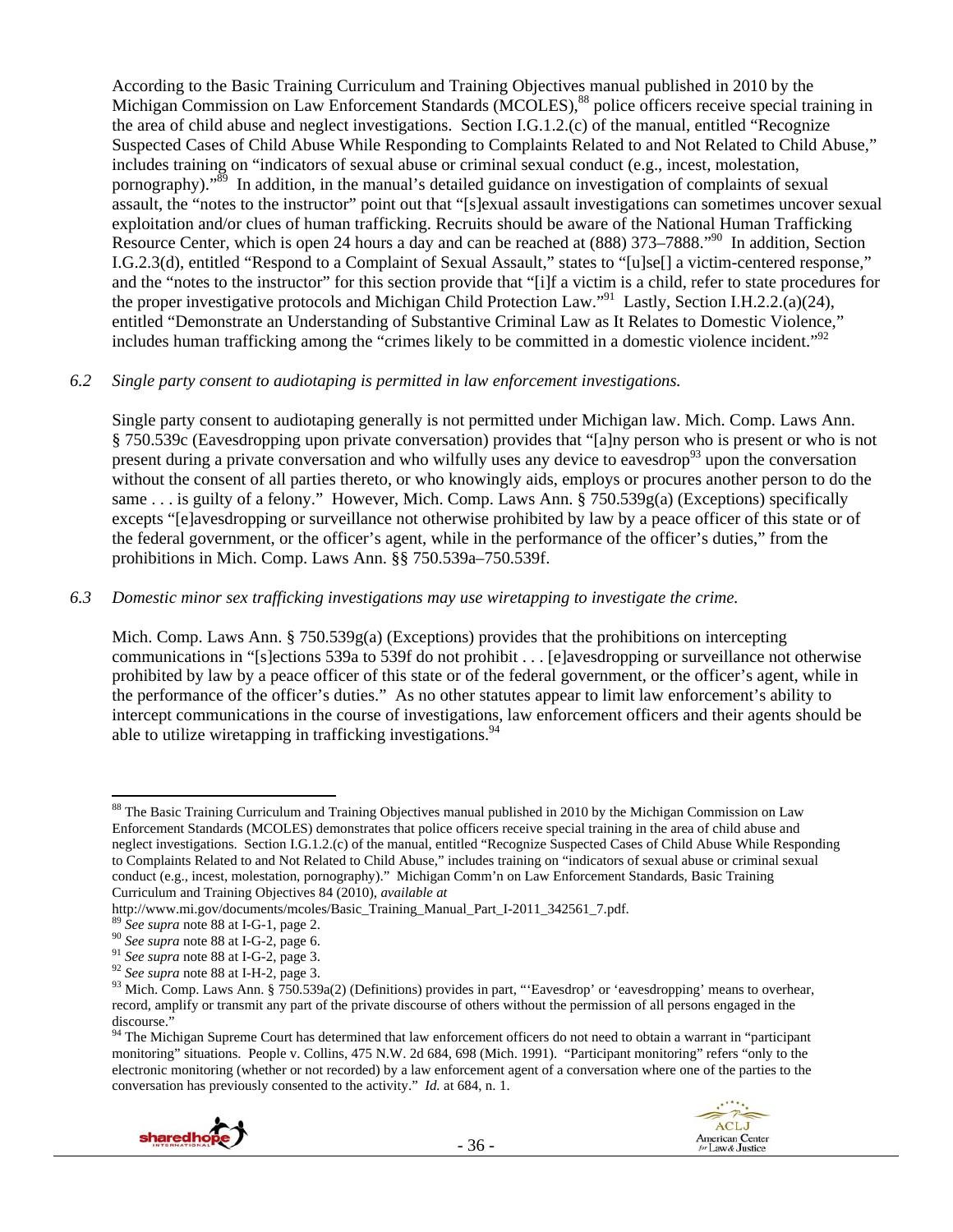*6.4 Using a law enforcement decoy posing as a minor to investigate buying or selling of commercial sex acts is not a defense to soliciting, purchasing, or selling sex with a minor.* 

Mich. Comp. Laws Ann. § 750.462g (Use of minor for child sexually abusive activity; prohibition) and § 750.462j (Providing or obtaining labor or services by force, fraud, or coercion as crime; penalty) of the human trafficking act and the CSEC laws are silent as to a defendant's ability to raise a defense that the victim was a law enforcement officer acting as a decoy, rather than an actual minor.

The use of the language, "believed by that person to be a minor," suggests that the use of the Internet to investigate buyers and traffickers under Mich. Comp. Laws Ann. § 750.145d (Use of internet or computer system; prohibited communication) is permissible. Additionally, case law involving prosecutions for violations of Mich. Comp. Laws Ann. § 750.145d indicates that law enforcement currently uses the Internet to investigate violations of Mich. Comp. Laws Ann. § 750.145d.<sup>95</sup>

*6.5 Using the Internet to investigate buyers and traffickers is a permissible investigative technique.* 

Although Mich. Comp. Laws Ann. § 750.145d (Use of internet or computer system; prohibited communication) does not expressly permit the use of the Internet to investigate the buying or selling of sex with minors, it does indicate that an offender who believes the victim to be a minor is in violation of the statute. Mich. Comp. Laws Ann. § 750.145d(1)(a) makes it illegal for a defendant to

use the internet or a computer . . . for the purpose of doing any of the following:

(a) Committing, attempting to commit, conspiring to commit, or soliciting another person to commit conduct proscribed under section 145a [Accosting, enticing or soliciting child for immoral purpose], 145c [Definitions; child sexually abusive activity or material; penalties] . . . 520b [Criminal sexual conduct in the first degree], 520c [Criminal sexual conduct in the second degree], 520d [Criminal sexual conduct in the third degree], 520e [Criminal sexual conduct in the fourth degree], or 520g [Assault with intent to commit criminal sexual conduct] . . . in which the victim or intended victim is . . . believed by that person to be a minor.

The use of the language, "believed by that person to be a minor," suggests that the use of the Internet to investigate buyers and traffickers under Mich. Comp. Laws Ann. § 750.145d is permissible. Additionally, case law involving prosecutions for violations of Mich. Comp. Laws Ann. § 750.145d indicates that law enforcement currently uses the Internet to investigate violations of Mich. Comp. Laws Ann.  $\S 750.145d^{96}$ 

- 6.5.1 Recommendation: Amend Mich. Comp. Laws Ann. § 750.462g (Use of minor for child sexually abusive activity; prohibition) to expressly prohibit a defense that the "minor" was actually law enforcement.
- *6.6 Law enforcement and child welfare agencies are mandated to promptly report missing and recovered children.*

Pursuant to Mich. Comp. Laws Ann. § 28.258(2) (Definitions; certain persons reported missing),

If an individual who is any of the following is reported missing, the law enforcement agency receiving the report, after conducting a preliminary investigation, shall immediately enter the information

<sup>96</sup> *See supra* note 95.



<sup>&</sup>lt;sup>95</sup> The Michigan Supreme Court has held that impossibility was not a defense to the crime of attempt where a law enforcement officer posed as a 14 year old girl in a chat room and the defendant communicated with the law enforcement officer, believing he was communicating with a 14 year old girl, to arrange a meeting for the purpose of engaging in sex acts. People v. Thousand, 631 N.W.2d 694, 705 (Mich. 2001); *see also* People v. Kowalski, 803 N.W.2d 200 (Mich. 2011) (Reinstating convictions for the crime of using the Internet to commit the crime of accosting a minor for immoral purposes or encouraging a minor to commit an immoral act under Mich. Comp. Laws Ann. § 750.145a and § 750.145d that were based on evidence obtained from an Internet chat room sting operation).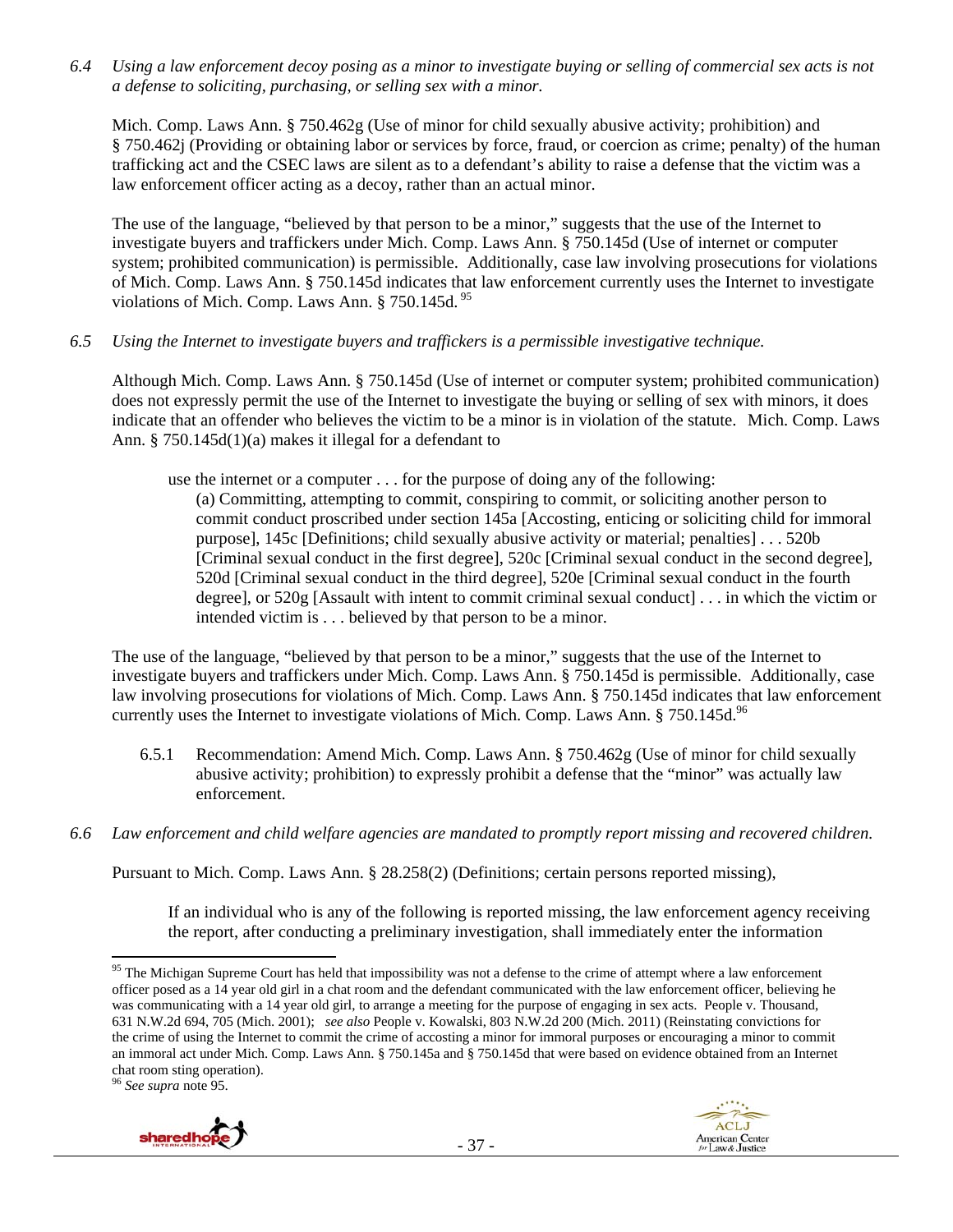described in subsection (3) regarding that individual into the LEIN, $97$  the national crime information center, and if the individual is a child,  $98$  the clearinghouse:

. . . .

(b) An individual who was in the company of another individual under circumstances indicating that the individual's physical safety may be in danger.

(c) An individual who disappeared under circumstances indicating that the disappearance was not voluntary.

(d) A child not described in subdivision (a), (b), (c), or (f).

(e) An individual not described in subdivision (a), (b), (c), or (f), who is believed to be incapable of returning to his or her residence without assistance.

. . . .

Mich. Comp. Laws Ann. § 28.258(3) states,

The information to be entered into the LEIN, the national crime information center, and the clearinghouse under subsection (2) shall include all of the following, if available:

(a) The name and address of the individual.

(b) The vital statistics of the individual, including a physical description, and if the missing individual is a child, the child's date of birth, state of birth, and if possible, mother's maiden name. (c) The date the individual was missing and, if the missing individual is a child under subsection  $(2)(d)$ , the date the child becomes 17 years of age.

(d) Any other information that may assist in the location of the individual, as determined by the department and the LEIN policy council.

Mich. Comp. Laws Ann. § 28.259(1), (2) (Missing children information clearinghouse) establishes "[a] missing children information clearinghouse," which

shall do all of the following:

- (a) Record each report on a missing child received under section 8.
- (b) Accept and record a report about a missing child from a law enforcement agency.

(c) Exchange information on children suspected of interstate travel with the national crime information center.

(d) Establish a policy regarding the compilation of a record of the reasons children become missing.

After a missing child has been found, Mich. Comp. Laws Ann. § 28.259(3) requires that "the originating law enforcement agency . . . remove the missing child from the clearinghouse record by means of the LEIN. If the originating law enforcement agency has new information about the missing child's location, that agency shall report the information to the law enforcement agency with jurisdiction in the area in which the missing child may be located."

<sup>&</sup>quot;Child" is defined in Mich. Comp. Laws Ann. § 28.258(1)(a) as "an individual less than 17 years of age."





<sup>&</sup>lt;sup>97</sup> Mich. Comp. Laws Ann. § 28.258(1)(e) defines "LEIN" as a "law enforcement information network regulated under the C.J.I.S. policy council act, 1974 PA 163, MCL 28.211 to 28.215."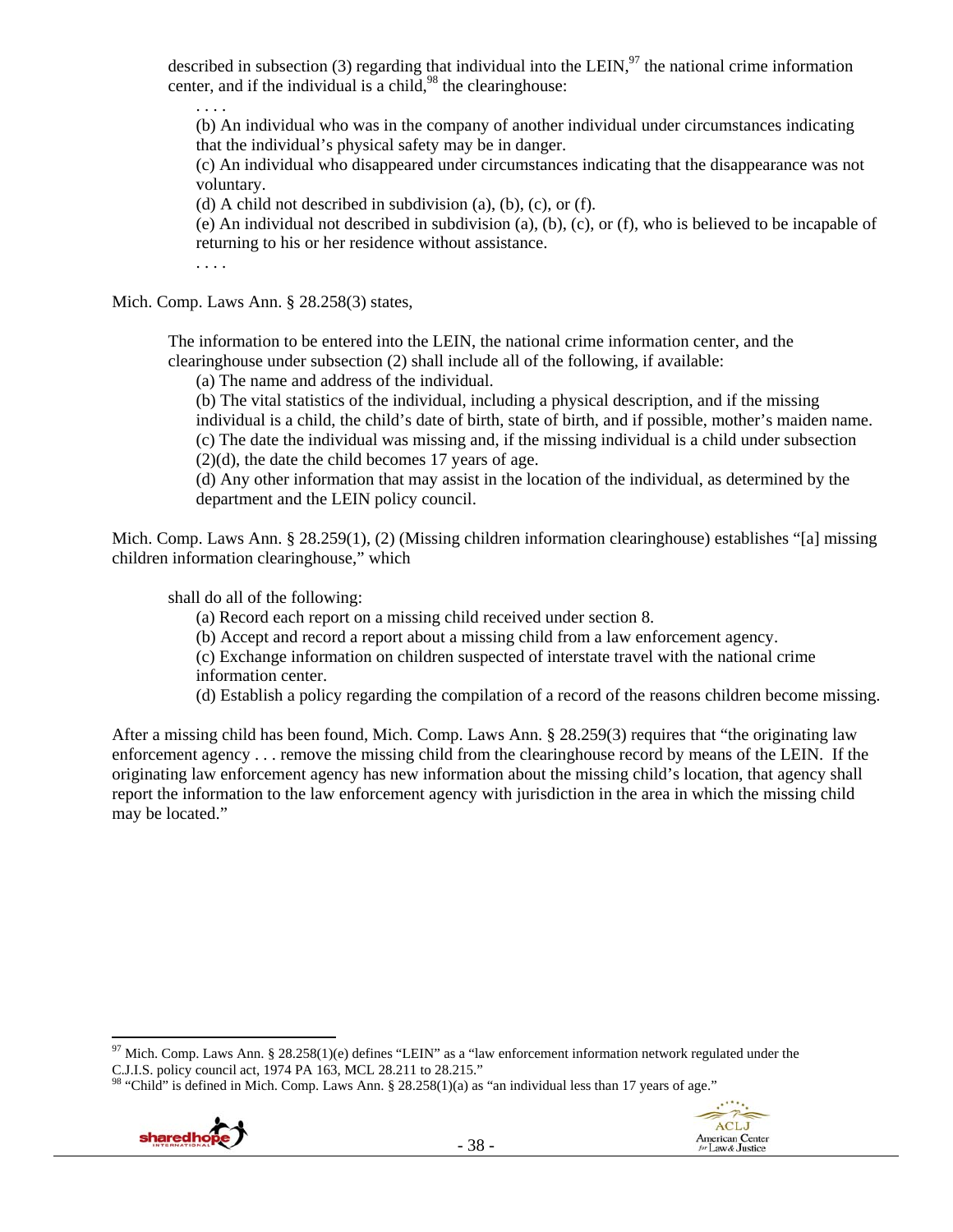# **APPENDIX A: MICHIGAN SENTENCING GUIDELINES**

### **1. Statutory Sentencing Guidelines**

Michigan has codified sentencing guidelines and imposes minimum sentences based on a person's prior criminal record and specified offense variables. Mich. Comp. Laws § 777.21 (Minimum sentence range; determination), which establishes the procedure for calculating appropriate minimum sentences, states,

(1) Except as otherwise provided in this section, for an offense enumerated in part 2 [Included felonies] of [Chapter XVI (Miscellaneous provisions)],  $^{99}$  determine the recommended minimum sentence range as follows:

(a) Find the offense category for the offense from part 2 of this chapter. From section 22 [Offense variables; scoring] of this chapter, determine the offense variables to be scored for that offense category and score only those offense variables for the offender as provided in part 4 [Offense variables] of this chapter. Total those points to determine the offender's offense variable level.

(b) Score all prior record variables for the offender as provided in part 5 [Prior record variables] of this chapter. Total those points to determine the offender's prior record variable level. (c) Find the offense class for the offense from part 2 of this chapter. Using the sentencing grid for that offense class in part 6 [Sentencing grids] of this chapter, determine the recommended minimum sentence range from the intersection of the offender's offense variable level and prior

<sup>§ 750.462</sup>h(2)–(4) (Prohibited acts; violation as felony; penalty), Mich. Comp. Laws § 750.462i (Kidnapping, criminal sexual conduct, or attempt to kill; penalty), Mich. Comp. Laws § 750.462j (Providing or obtaining labor or services by force, fraud, or coercion as crime; penalty; recruiting, harboring, transporting, providing, or obtaining person for involuntary servitude or debt bondage as crime; penalty; other violations of law; consecutive terms; restitution; definitions) Mich. Comp. Laws § 750.520b(2) (Criminal sexual conduct in the first degree; felony; consecutive terms), Mich. Comp. Laws § 750.520c (Criminal sexual conduct in the second degree; felony), Mich. Comp. Laws § 750.520d (Criminal sexual conduct in the third degree; felony), Mich. Comp. Laws § 750.520e (Criminal sexual conduct in the fourth degree; misdemeanor), Mich. Comp. Laws § 750.520g(1)–(2) (Assault with intent to commit criminal sexual conduct; felony). Mich. Comp. Laws §§ 777.16g, 777.16i, 777.16q, 777.16w, 777.16y.



<sup>&</sup>lt;sup>99</sup> Offenses in the chapter include the following: Mich. Comp. Laws  $\S 750.145a$  (Accosting, enticing or soliciting child for immoral purpose), Mich. Comp. Laws § 750.145b (Accosting, enticing or soliciting child for immoral purpose; prior conviction; penalty), Mich. Comp. Laws § 750.145c(2)–(4) (Definitions; child sexually abusive activity or material; penalties; possession of child sexually abusive material; expert testimony; defenses; acts of commercial film or photographic print processor; report to law enforcement agency by computer technician; applicability and uniformity of section; enactment or enforcement of ordinances, rules, or regulations prohibited), Mich. Comp. Laws § 750.145d(2)(b)–(f) (Use of internet or computer system; prohibited communication; violation; penalty; order to reimburse state or local governmental unit; definitions), Mich. Comp. Laws § 750.159j (Violation as felony; penalties; imposition of costs; order to criminally forfeit property; additional authority of court; conditions for entering order of criminal forfeiture; attorney fees; determination of extent of property; property not reachable; retention of property by law enforcement agency; disposition of money seized; seizure; other criminal or civil remedies not precluded), Mich. Comp. Laws § 750.349 (Kidnapping; "restrain" defined; violation as felony; penalty; other violation arising from same transaction), Mich. Comp. Laws § 750.451 (Violation of §§ 750.448, 750.449, 750.449a, 750.450, or 750.462; prior convictions; penalty; definition), Mich. Comp. Laws § 750.452 (House of ill-fame; keeping, maintaining or operating), Mich. Comp. Laws § 750.455 (Pandering; felony), Mich. Comp. Laws § 750.457 (Earnings of prostitute, accepting), Mich. Comp. Laws § 750.458 (Detaining female in house of prostitution for debt), Mich. Comp. Laws § 750.459 (Transporting female for prostitution; felony), Mich. Comp. Laws § 750.462b(1)–(3) (Forced labor or services; threat of physical harm; prohibition; violation as felony; penalty), Mich. Comp. Laws § 750.462c(1)–(3) ( Forced labor or services; physical restraint; prohibition; violation as felony; penalty), Mich. Comp. Laws § 750.462d(1)–(3) (Forced labor or services; abuse of law or legal process; prohibition; violation as felony; penalty), Mich. Comp. Laws § 750.462e(1)–(3) (Forced labor or services; destroying, concealing, removing, confiscating, or possessing passport or immigration document of another person; prohibition; violation as felony; penalty), Mich. Comp. Laws  $\S$  750.462f(1)–(3) (Forced labor or services; blackmail or threat of financial harm; prohibition; violation as felony; penalty), Mich. Comp. Laws § 750.462g(1) (Use of minor for child sexually abusive activity; prohibition; violation as felony; penalty), Mich. Comp. Laws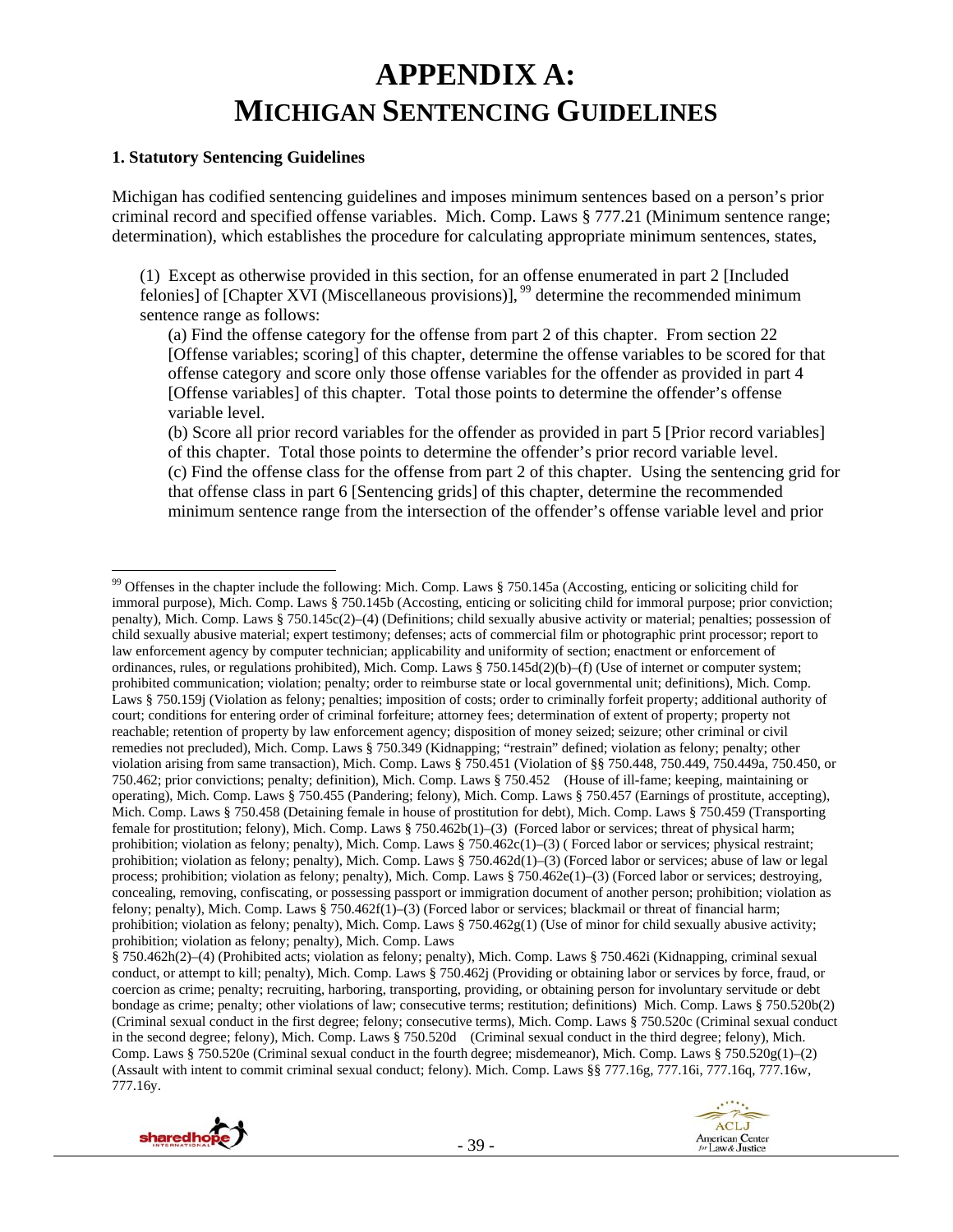record variable level. The recommended minimum sentence within a sentencing grid is shown as a range of months or life.

(2) If the defendant was convicted of multiple offenses, subject to section 14 of chapter  $XI$ ,  $100$  score each offense as provided in this part.

(3) If the offender is being sentenced under section  $10$ ,<sup>101</sup>  $11$ ,<sup>102</sup> or  $12^{103}$  of chapter IX, determine the offense category, offense class, offense variable level, and prior record variable level based on the underlying offense. To determine the recommended minimum sentence range, increase the upper limit of the recommended minimum sentence range determined under part 6 for the underlying offense as follows:

(a) If the offender is being sentenced for a second felony, 25%.

(b) If the offender is being sentenced for a third felony, 50%.

(c) If the offender is being sentenced for a fourth or subsequent felony, 100%.

(4) If the offender is being sentenced for a violation described in section 18 of this chapter,  $104}$  both of the following apply:

(a) Determine the offense variable level by scoring the offense variables for the underlying offense and any additional offense variables for the offense category indicated in section 18 of this chapter.

(b) Determine the offense class based on the underlying offense. If there are multiple underlying felony offenses, the offense class is the same as that of the underlying felony offense with the highest crime class. If there are multiple underlying offenses but only 1 is a felony, the offense class is the same as that of the underlying felony offense. If no underlying offense is a felony, the offense class is G.

(5) If the offender is being sentenced for an attempted felony described in section 19 of this chapter,<sup>105</sup> determine the offense variable level and prior record variable level based on the underlying attempted offense.

### **2. Sentencing Variables**

There are two kinds of sentencing variables, prior record variables and offense variables. Both are considered when determining the proper minimum sentence under the guidelines.

## *Offense Variables*

Offense variables are listed in Mich. Comp. Laws §§ 777.31–777.49a (Part 4. Offense variables). Potentially applicable offense variables are included below.

## **Mich. Comp. Laws § 777.33 (Physical injury to victim)**

 $105$  Mich. Comp. Laws § 777.19 (Attempt to commit offense; applicability of chapter).





 <sup>100</sup> Mich. Comp. Laws § 771.14 (Presentence investigation report; contents; information related to victim prohibited from inclusion; information exempted from disclosure; amendment or alteration; review of report; challenge; findings; copies).<br><sup>101</sup> Mich. Comp. Laws§ 769.10 (Punishment for subsequent felony; sentence imposed for term of years

sentence; use of conviction to enhance sentence prohibited).<br><sup>102</sup> Mich. Comp. Laws§ 769.11 (Punishment for subsequent felony following conviction of 2 or more felonies; sentence for term

of years considered indeterminate sentence; use of conviction to enhance sentence prohibited). 103 Mich. Comp. Laws§ 769.12 (Punishment for subsequent felony following conviction of 3 or more felonies; sentence for term of years considered indeterminate sentence; use of conviction to enhance sentence prohibited; eligibility for parole; provisions not in derogation of consecutive sentence; "prisoner subject to disciplinary time" defined).

<sup>&</sup>lt;sup>104</sup> Mich. Comp. Laws § 777.18 (MCL 333.7410 to 750.367a; felonies to which chapter applicable) includes sentencing for Mich. Comp. Laws 750.157c (Person inducing a minor to commit a felony).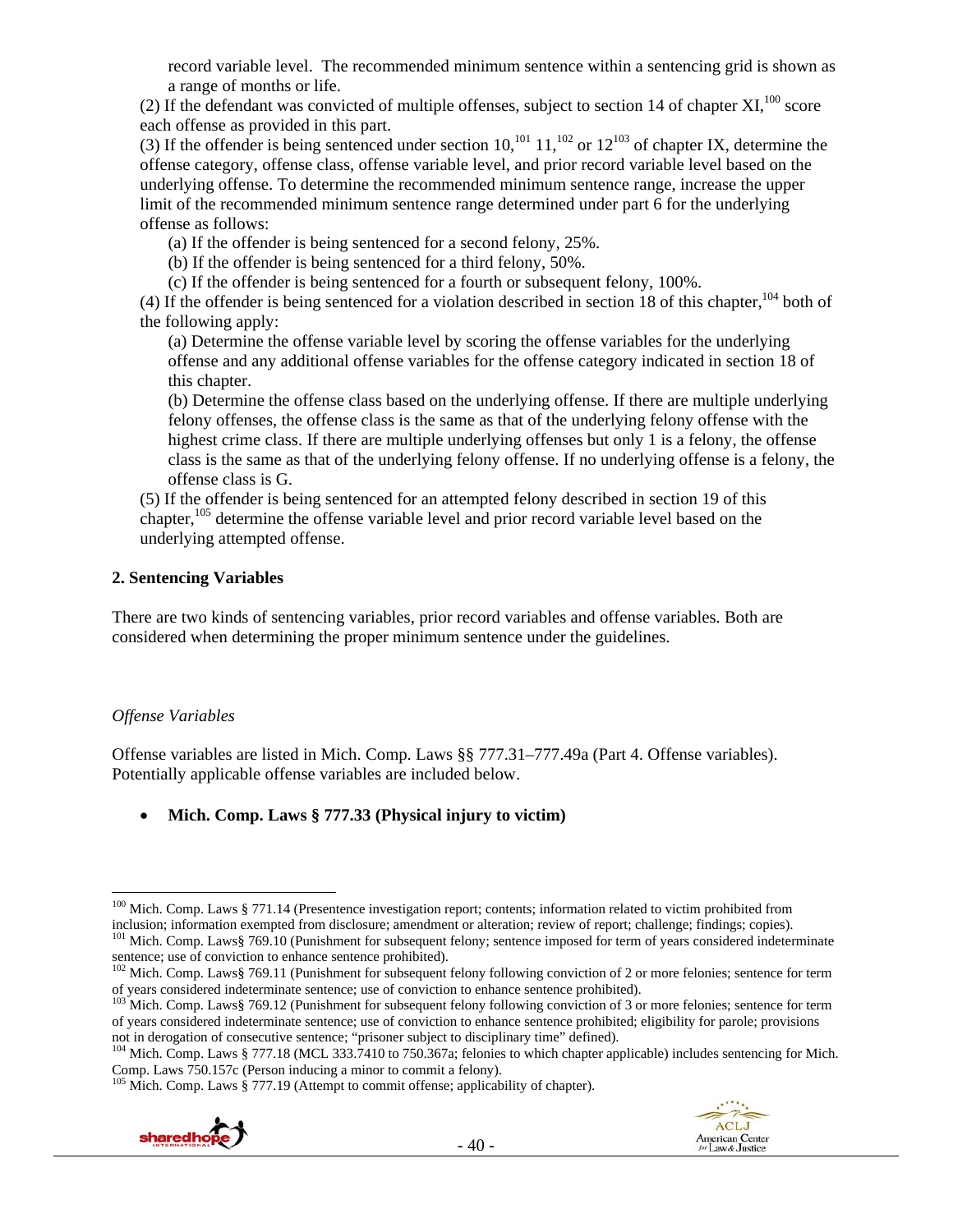(1) Offense variable 3 is physical injury to a victim. Score offense variable 3 by determining which of the following apply and by assigning the number of points attributable to the one that has the highest number of points:

- (a) A victim was killed. . . . 100 points
- (b) A victim was killed. . . . 50 points

(c) Life threatening or permanent incapacitating injury occurred to a victim. . . . 25 points

(d) Bodily injury requiring medical treatment occurred to a victim. . . . 10 points

(e) Bodily injury not requiring medical treatment occurred to a victim. . . . 5 points

(f) No physical injury occurred to a victim. . . . 0 points

(2) All of the following apply to scoring offense variable 3:

(a) In multiple offender cases, if 1 offender is assessed points for death or physical injury, all offenders shall be assessed the same number of points.

(b) Score 100 points if death results from the commission of a crime and homicide is not the sentencing offense.

(c) Score 50 points if death results from the commission of a crime and the offense or attempted offense involves the operation of a vehicle, vessel, ORV, snowmobile, aircraft, or locomotive and any of the following apply:

(i) The offender was under the influence of or visibly impaired by the use of alcoholic liquor, a controlled substance, or a combination of alcoholic liquor and a controlled substance.

(ii) The offender had an alcohol content of 0.08 grams or more per 100 milliliters of blood, per 210 liters of breath, or per 67 milliliters of urine or, beginning October 1, 2013, the offender had an alcohol content of 0.10 grams or more per 100 milliliters of blood, per 210 liters of breath, or per 67 milliliters of urine.

(iii) The offender's body contained any amount of a controlled substance listed in schedule 1 under section 7212 of the public health code, 1978 PA 368, MCL 333.7212, or a rule promulgated under that section, or a controlled substance described in section 7214(a)(iv) of the public health code, 1978 PA 368, MCL 333.7214.

(d) Do not score 5 points if bodily injury is an element of the sentencing offense.

(3) As used in this section, "requiring medical treatment" refers to the necessity for treatment and not the victim's success in obtaining treatment.

## **Mich. Comp. Laws § 777.34 (Psychological injury to victim)**

(1) Offense variable 4 is psychological injury to a victim. Score offense variable 4 by determining which of the following apply and by assigning the number of points attributable to the one that has the highest number of points:

(a) Serious psychological injury requiring professional treatment occurred to a victim. . . . 10 points

(b) No serious psychological injury requiring professional treatment occurred to a victim. . . . 0 points

(2) Score 10 points if the serious psychological injury may require professional treatment. In making this determination, the fact that treatment has not been sought is not conclusive.

## **Mich. Comp. Laws § 777.35 (Psychological injury to member of victim's family)**

(1) Offense variable 5 is psychological injury to a member of a victim's family. Score offense variable 5 by determining which of the following apply and by assigning the number of points attributable to the one that has the highest number of points:

(a) Serious psychological injury requiring professional treatment occurred to a

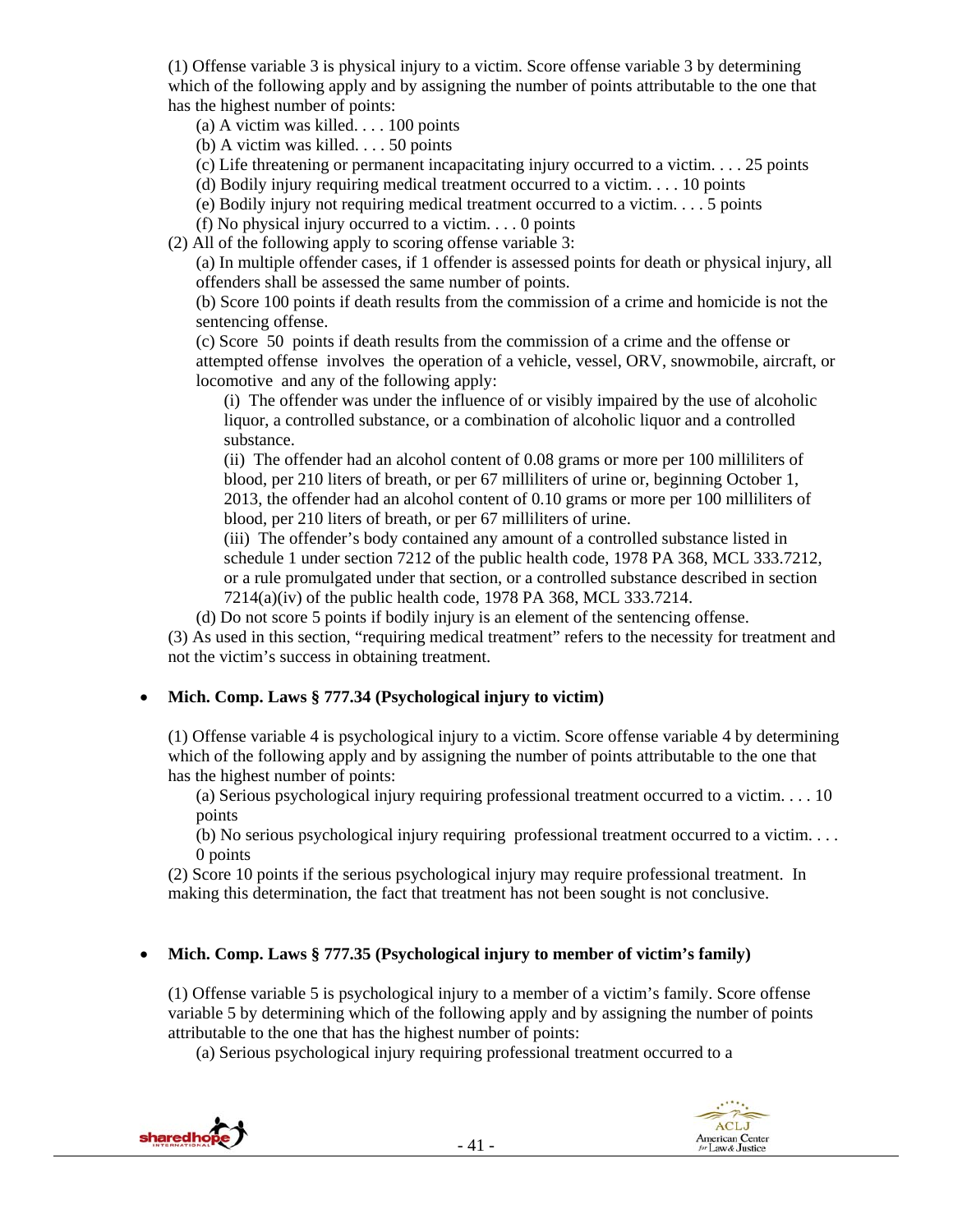victim's family. . . . 15 points

(b) No serious psychological injury requiring professional treatment occurred to a victim's family. . . . 0 points

(2) Score 15 points if the serious psychological injury to the victim's family may require professional treatment. In making this determination, the fact that treatment has not been sought is not conclusive.

## **Mich. Comp. Laws § 777.36 (Intent to kill or injure another individual)**

(1) Offense variable 6 is the offender's intent to kill or injure another individual. Score offense variable 6 by determining which of the following apply and by assigning the number of points attributable to the one that has the highest number of points:

(a) The offender had premeditated intent to kill or the killing was committed while committing or attempting to commit arson, criminal sexual conduct in the first or third degree, child abuse in the first degree, a major controlled substance offense, robbery, breaking and entering of a dwelling, home invasion in the first or second degree, larceny of any kind, extortion, or kidnapping or the killing was the murder of a peace officer or a corrections officer. . . . 50 points

(b) The offender had unpremeditated intent to kill, the intent to do great bodily harm, or created a very high risk of death or great bodily harm knowing that death or great bodily harm was the probable result. . . . 25 points

(c) The offender had intent to injure or the killing was committed in an extreme emotional state caused by an adequate provocation and before a reasonable amount of time elapsed for the offender to calm or there was gross negligence amounting to an unreasonable disregard for life. . . . 10 points

(d) The offender had no intent to kill or injure. . . . 0 points

(2) All of the following apply to scoring offense variable 6.

(a) The sentencing judge shall score this variable consistent with a jury verdict unless the judge has information that was not presented to the jury.

(b) Score 10 points if a killing is intentional within the definition of second degree murder or voluntary manslaughter, but the death occurred in a combative situation or in response to victimization of the offender by the decedent.

# **Mich. Comp. Laws § 777.37 (Aggravated physical abuse; "sadism" defined)**

(1) Offense variable 7 is aggravated physical abuse. Score offense variable 7 by determining which of the following apply and by assigning the number of points attributable to the one that has the highest number of points:

(a) A victim was treated with sadism, torture, or excessive brutality or conduct designed to substantially increase the fear and anxiety a victim suffered during the offense. . . . 50 points (b) No victim was treated with sadism, torture, or excessive brutality or conduct designed to substantially increase the fear and anxiety a victim suffered during the offense. . . . 0 points

(2) Count each person who was placed in danger of injury or loss of life as a victim.

(3) As used in this section, "sadism" means conduct that subjects a victim to extreme or prolonged pain or humiliation and is inflicted to produce suffering or for the offender's gratification.

**Mich. Comp. Laws § 777.38 (Victim asportation or captivity)**

(1) Offense variable 8 is victim asportation or captivity. Score offense variable 8 by determining which of the following apply and by assigning the number of points attributable to the one that has the highest number of points:

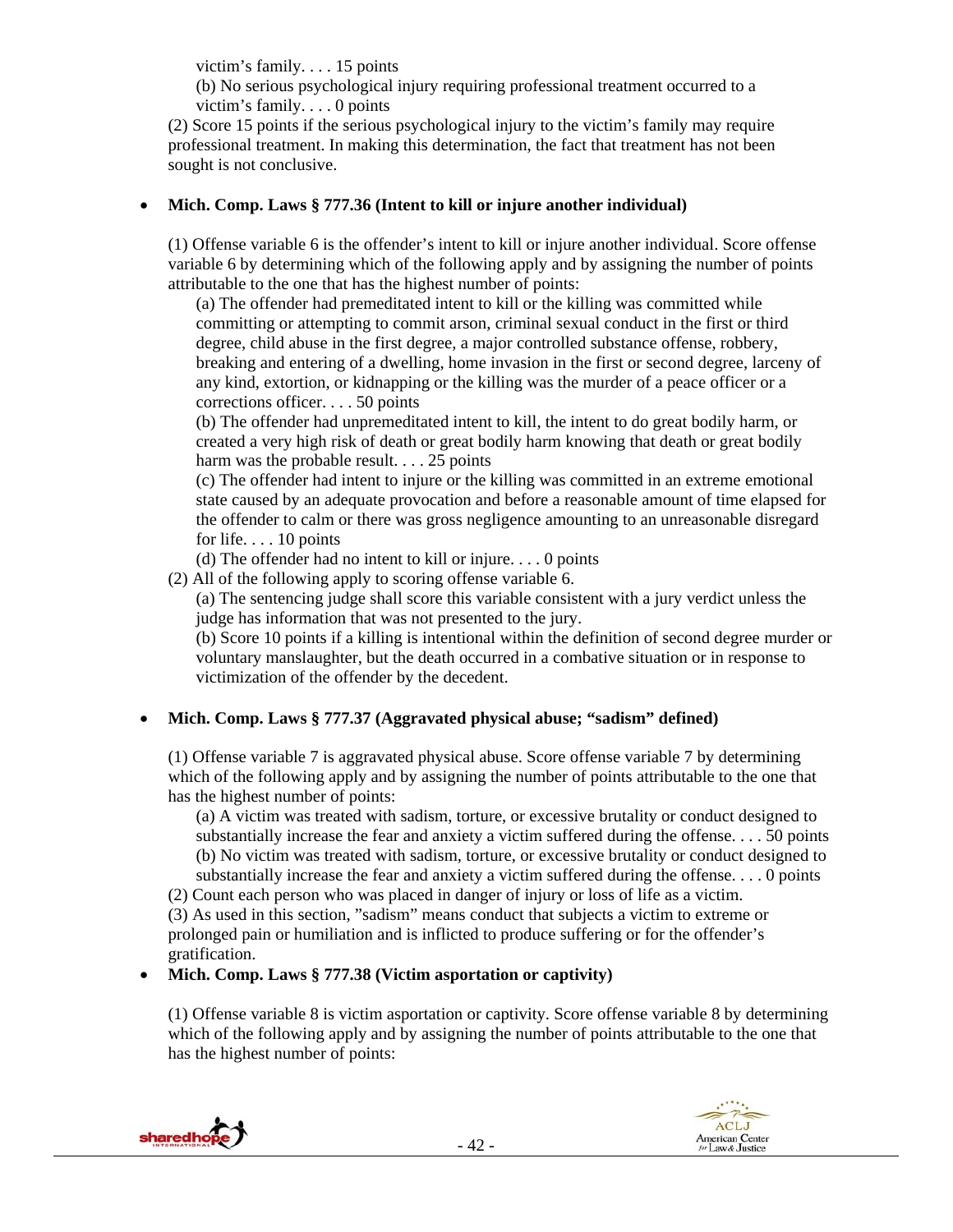(a) A victim was asported to another place of greater danger or to a situation of greater danger or was held captive beyond the time necessary to commit the offense. . . . 15 points (b) No victim was asported or held captive. . . . 0 points

(2) All of the following apply to scoring offense variable 8:

(a) Count each person who was placed in danger of injury or loss of life as a victim.

(b) Score 0 points if the sentencing offense is kidnapping.

### **Mich. Comp. Laws § 777.39 (Offense variable 9; number of victims; scoring)**

(1) Offense variable 9 is number of victims. Score offense variable 9 by determining which of the following apply and by assigning the number of points attributable to the one that has the highest number of points:

(a) Multiple deaths occurred. . . . 100 points

(b) There were 10 or more victims who were placed in danger of physical injury or death, or 20 or more victims who were placed in danger of property loss. . . . 25 points

(c) There were 2 to 9 victims who were placed in danger of physical injury or death, or 4 to

19 victims who were placed in danger of property loss. . . . 10 points

(d) There were fewer than 2 victims who were placed in danger of physical injury or death,

or fewer than 4 victims who were placed in danger of property loss. . . . 0 points (2) All of the following apply to scoring offense variable 9:

(a) Count each person who was placed in danger of physical injury or loss of life or

property as a victim.

(b) Score 100 points only in homicide cases.

### **Mich. Comp. Laws § 777.40 (Exploitation of vulnerable victim)**

(1) Offense variable 10 is exploitation of a vulnerable victim. Score offense variable 10 by determining which of the following apply and by assigning the number of points attributable to the one that has the highest number of points:

(a) Predatory conduct was involved. . . . 15 points

(b) The offender exploited a victim's physical disability, mental disability, youth or agedness, or a domestic relationship, or the offender abused his or her authority status. . . . 10 points (c) The offender exploited a victim by his or her difference in size or strength, or both, or exploited a victim who was intoxicated, under the influence of drugs, asleep, or unconscious. . . . 5 points

(d) The offender did not exploit a victim's Vulnerability. . . . 0 points

(2) The mere existence of 1 or more factors described in subsection (1) does not automatically equate with victim vulnerability.

(3) As used in this section:

(a) "Predatory conduct" means preoffense conduct directed at a victim for the primary purpose of victimization.

(b) "Exploit" means to manipulate a victim for selfish or unethical purposes.

(c) "Vulnerability" means the readily apparent susceptibility of a victim to injury, physical restraint, persuasion, or temptation.

(d) "Abuse of authority status" means a victim was exploited out of fear or deference to an authority figure, including, but not limited to, a parent, physician, or teacher.

## **Mich. Comp. Laws § 777.41 (Criminal sexual penetration)**

(1) Offense variable 11 is criminal sexual penetration. Score offense variable 11 by determining which of the following apply and by assigning the number of points attributable to the one that has the highest number of points:

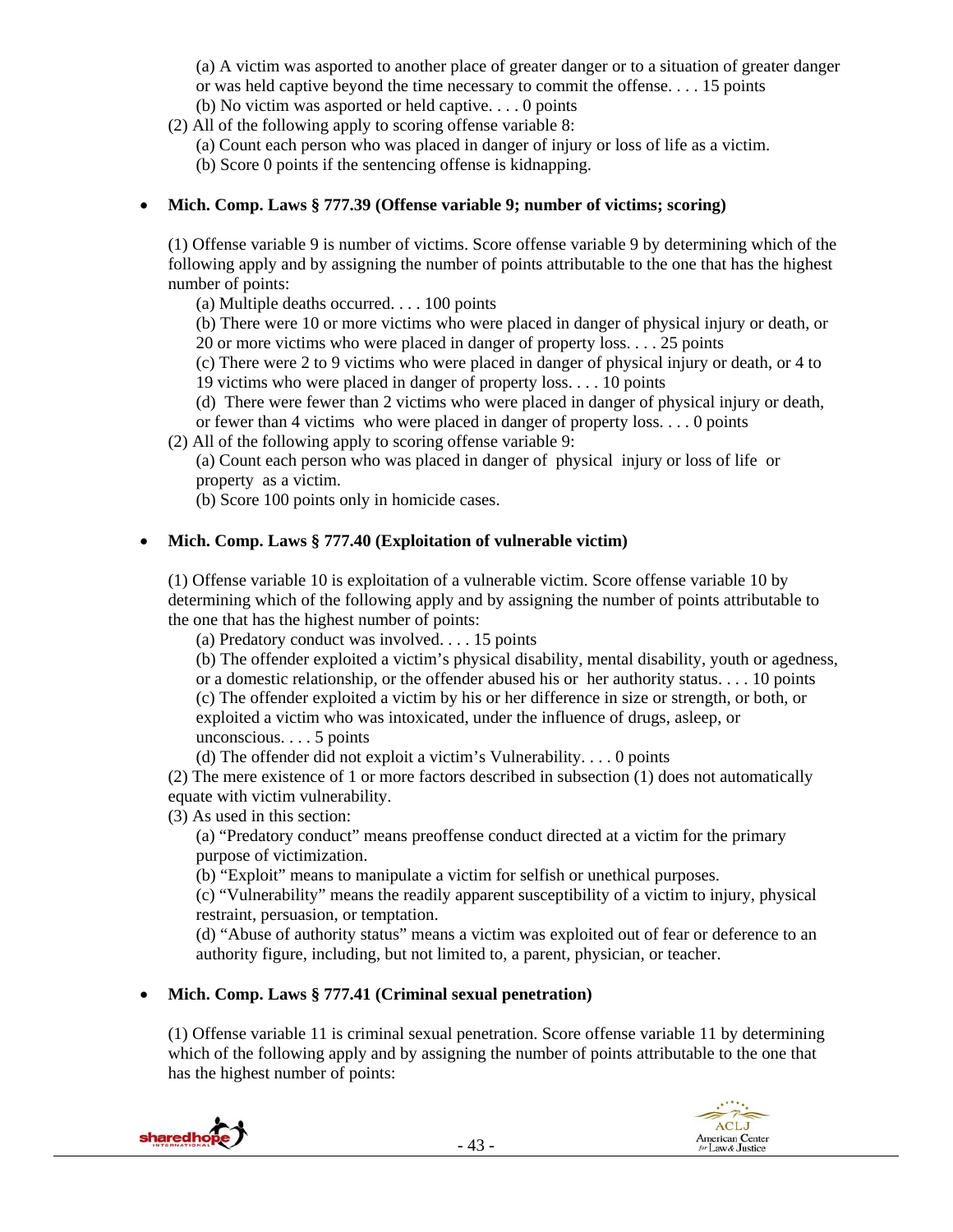- (a) Two or more criminal sexual penetrations occurred. . . . 50 points
- (b) One criminal sexual penetration occurred. . . . 25 points
- (c) No criminal sexual penetration occurred. . . . 0 points
- (2) All of the following apply to scoring offense variable 11:

(a) Score all sexual penetrations of the victim by the offender arising out of the sentencing offense.

(b) Multiple sexual penetrations of the victim by the offender extending beyond the sentencing offense may be scored in offense variables 12 or 13.

(c) Do not score points for the 1 penetration that forms the basis of a first- or third-degree criminal sexual conduct offense.

### **Mich. Comp. Laws § 777.42 (Contemporaneous felonious criminal acts)**

(1) Offense variable 12 is contemporaneous felonious criminal acts. Score offense variable 12 by determining which of the following apply and by assigning the number of points attributable to the one that has the highest number of points:

(a) Three or more contemporaneous felonious criminal acts involving crimes against a person were committed. . . . 25 points

(b) Two contemporaneous felonious criminal acts involving crimes against a person were committed. . . . 10 points

(c) Three or more contemporaneous felonious criminal acts involving other crimes were committed. . . . 10 points

(d) One contemporaneous felonious criminal act involving a crime against a person was committed. . . . 5 points

(e) Two contemporaneous felonious criminal acts involving other crimes were committed . . . 5 points

(f) One contemporaneous felonious criminal act involving any other crime was committed. . . . 1 point

(g) No contemporaneous felonious criminal acts were committed. . . . 0 points

(2) All of the following apply to scoring offense variable 12:

- (a) A felonious criminal act is contemporaneous if both of the following circumstances exist: (i) The act occurred within 24 hours of the sentencing offense.
	- (ii) The act has not and will not result in a separate conviction.

(b) A violation of section  $227b^{106}$  of the Michigan penal code, 1931 PA 328, MCL 750.227b, should not be considered for scoring this variable.

(c) Do not score conduct scored in offense variable 11.

## **Mich. Comp. Laws § 777.43 (Continuing pattern of criminal behavior)**

(1) Offense variable 13 is continuing pattern of criminal behavior. Score offense variable 13 by determining which of the following apply and by assigning the number of points attributable to the one that has the highest number of points:

(a) The offense was part of a pattern of felonious criminal activity involving 3 or more sexual penetrations against a person or persons less than 13 years of age. . . . 50 points

(b) The offense was part of a pattern of felonious criminal activity directly related to causing, encouraging, recruiting, soliciting, or coercing membership in a gang or communicating a threat with intent to deter, punish, or retaliate against another for withdrawing from a gang. . . . 25 points

<sup>&</sup>lt;sup>106</sup> Mich. Comp. Laws § 750.227b (Carrying or possessing firearm when committing or attempting to commit felony; "law enforcement officer" defined).

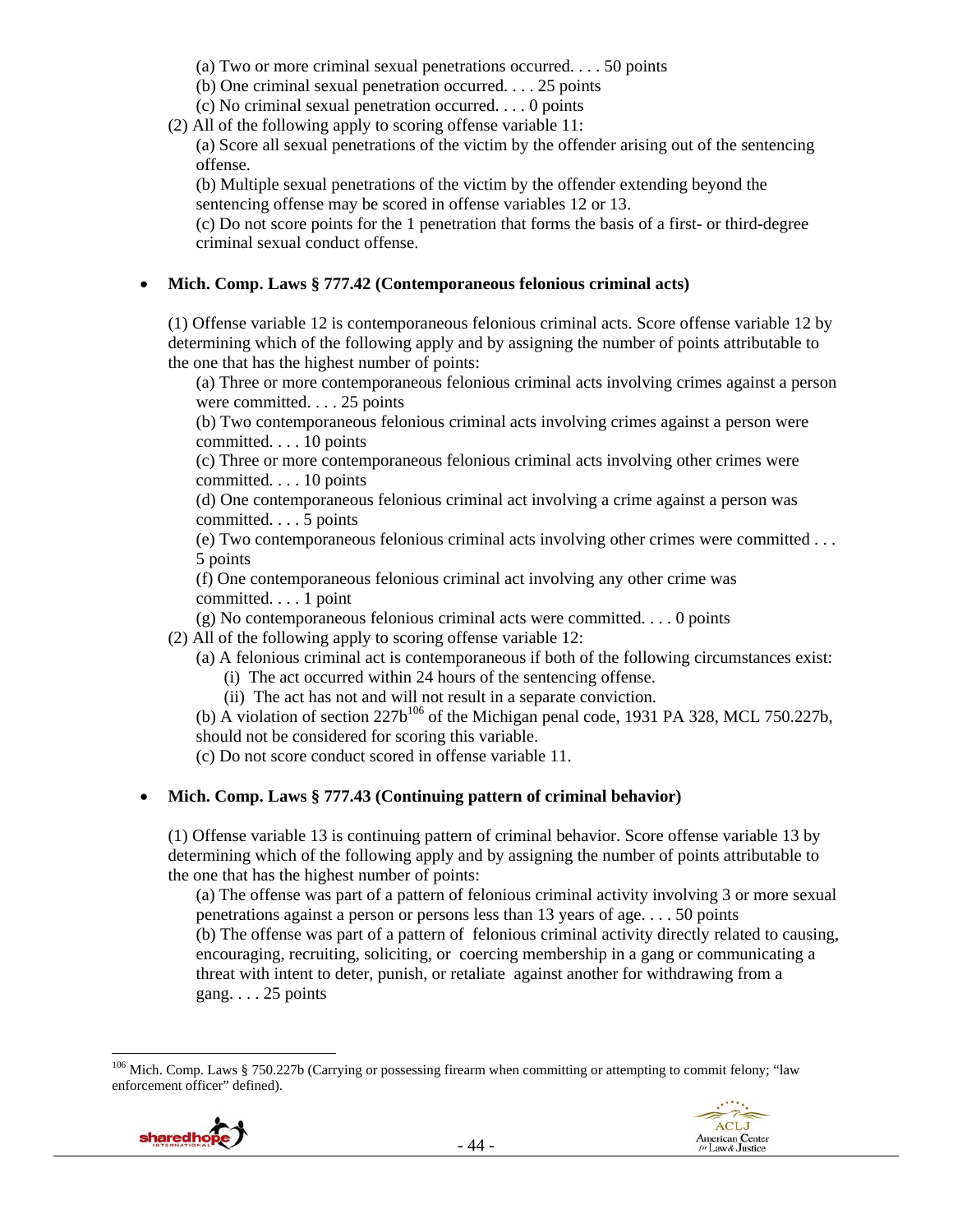(c) The offense was part of a pattern of felonious criminal activity involving 3 or more crimes against a person. . . . 25 points

(d) The offense was part of a pattern of felonious criminal activity involving a combination of 3 or more crimes against a person or property or a violation of section 7401(2)(a)(i) to  $(iii)^{107}$  or section 7403(2)(a)(i) to (iii)<sup>108</sup> of the public health code, 1978 PA 368, MCL 333.7401 and 333.7403. . . . 10 points

(e) The offense was part of a pattern of felonious criminal activity involving a combination of 3 or more violations of section 7401(2)(a)(i) to (iii) or section 7403(2)(a)(i) to (iii) of the public health code, 1978 PA 368, MCL 333.7401 and 333.7403. . . . 10 points

(f) The offense was part of a pattern of felonious criminal activity involving 3 or more crimes against property. . . . 5 points

(g) No pattern of felonious criminal activity existed. . . . 0 points

(2) All of the following apply to scoring offense variable 13:

(a) For determining the appropriate points under this variable, all crimes within a 5-year period, including the sentencing offense, shall be counted regardless of whether the offense resulted in a conviction.

(b) The presence or absence of multiple offenders, the age of the offenders, or the degree of sophistication of the organized criminal group is not as important as the fact of the group's existence, which may be reasonably inferred from the facts surrounding the sentencing offense.

(c) Except for offenses related to membership in an organized criminal group or that are gang-related, do not score conduct scored in offense variable 11 or 12.

(d) Score 50 points only if the sentencing offense is first degree criminal sexual conduct. (e) Do not count more than 1 controlled substance offense arising out of the criminal episode for which the person is being sentenced.

(f) Do not count more than 1 crime involving the same controlled substance. For example, do not count conspiracy and a substantive offense involving the same amount of controlled substances or possession and delivery of the same amount of controlled substances.

# **Mich. Comp. Laws § 777.44 (Offender's role)**

(1) Offense variable 14 is the offender's role. Score offense variable 14 by determining which of the following apply and by assigning the number of points attributable to the one that has the highest number of points:

(a) The offender was a leader in a multiple offender situation.  $\dots$  10 points

(b) The offender was not a leader in a multiple offender situation. . . . 0 points

(2) All of the following apply to scoring offense variable 14:

(a) The entire criminal transaction should be considered when scoring this variable.

(b) If 3 or more offenders were involved, more than 1 offender may be determined to have been a leader.

# **Mich. Comp. Laws § 777.46 (Property obtained, damaged, lost, or destroyed)**

(1) Offense variable 16 is property obtained, damaged, lost, or destroyed. Score offense variable 16 by determining which of the following apply and by assigning the number of points attributable to the one that has the highest number of points:

 <sup>107</sup> Mich. Comp. Laws § 333.7401 (Manufacturing, creating, delivering, or possessing with intent to manufacture, create, or deliver controlled substance, prescription form, or counterfeit prescription form; dispensing, prescribing, or administering controlled substance; violations; penalties; consecutive terms; discharge from lifetime probation <sup>108</sup> Mich. Comp. Laws § 333.7403 (Knowingly or intentionally possessing controlled substance, controlled substance analogue, or prescription form; violations; penalties; discharge from lifetime probation).



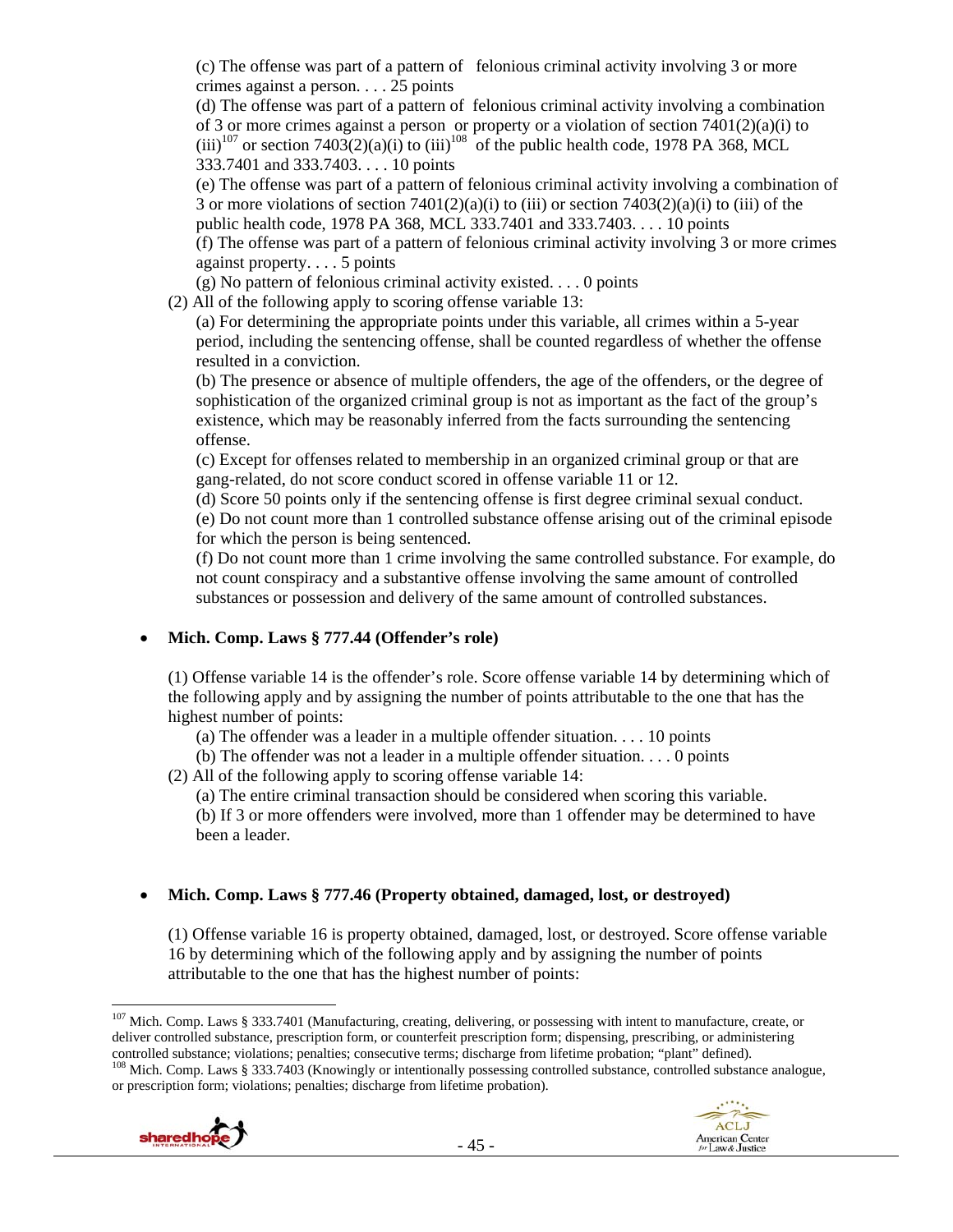(a) Wanton or malicious damage occurred beyond that necessary to commit the crime for which the offender is not charged and will not be charged. . . . 10 points (b) The property had a value of more than \$20,000.00 or had significant historical, social, or

sentimental value. . . . 10 points

(c) The property had a value of  $$1,000.00$  or more but not more than  $$20,000.00$ .... 5 points

(d) The property had a value of \$200.00 or more but not more than  $$1,000.00$ .... 1 point

(e) No property was obtained, damaged, lost, or destroyed or the property had a value of less than \$200.00. . . . 0 points

(2) All of the following apply to scoring offense variable 16:

(a) In multiple offender or victim cases, the appropriate points may be determined by adding together the aggregate value of the property involved, including property involved in uncharged offenses or charges dismissed under a plea agreement.

(b) In cases in which the property was obtained unlawfully, lost to the lawful owner, or destroyed, use the value of the property in scoring this variable. If the property was damaged, use the monetary amount appropriate to restore the property to pre-offense condition in scoring this variable.

(c) The amount of money or property involved in admitted but uncharged offenses or in charges that have been dismissed under a plea agreement may be considered.

## *Prior Record Variables*

Prior record variables are listed in Mich. Comp. Laws §§ 777.50–777.57 (Part 5. Prior record variables). Potentially applicable prior record variables are included below.

## **Mich. Comp. Laws § 777.51 (Prior high severity felony convictions)**

(1) Prior record variable 1 is prior high severity felony convictions. Score prior record variable 1 by determining which of the following apply and by assigning the number of points attributable to the one that has the highest number of points:

- (a) The offender has 3 or more prior high severity felony convictions. . . . 75 points
- (b) The offender has 2 prior high severity felony convictions. . . . 50 points
- (c) The offender has 1 prior high severity felony conviction. . . . 25 points
- (d) The offender has no prior high severity felony convictions. . . . 0 points

(2) As used in this section, "prior high severity felony conviction" means a conviction for any of the following, if the conviction was entered before the sentencing offense was committed:

(a) A crime listed in offense class M2, A, B, C, or D .

(b) A felony under a law of the United States or another state corresponding to a crime listed in offense class M2, A, B, C, or D .

(c) A felony that is not listed in offense class M2, A, B, C, D, E, F, G, or H and that is punishable by a maximum term of imprisonment of 10 years or more.

(d) A felony under a law of the United States or another state that does not correspond to a crime listed in offense class  $M2$ , A, B, C, D, E, F, G, or H and that is punishable by a maximum term of imprisonment of 10 years or more.

## **Mich. Comp. Laws § 777.52 (Prior low severity felony convictions)**

(1) Prior record variable 2 is prior low severity felony convictions. Score prior record variable 2 by determining which of the following apply and by assigning the number of points attributable to the one that has the highest number of points:

(a) The offender has 4 or more prior low severity felony convictions. . . . 30 points

- (b) The offender has 3 prior low severity felony convictions. . . . 20 points
- (c) The offender has 2 prior low severity felony convictions. . . . 10 points

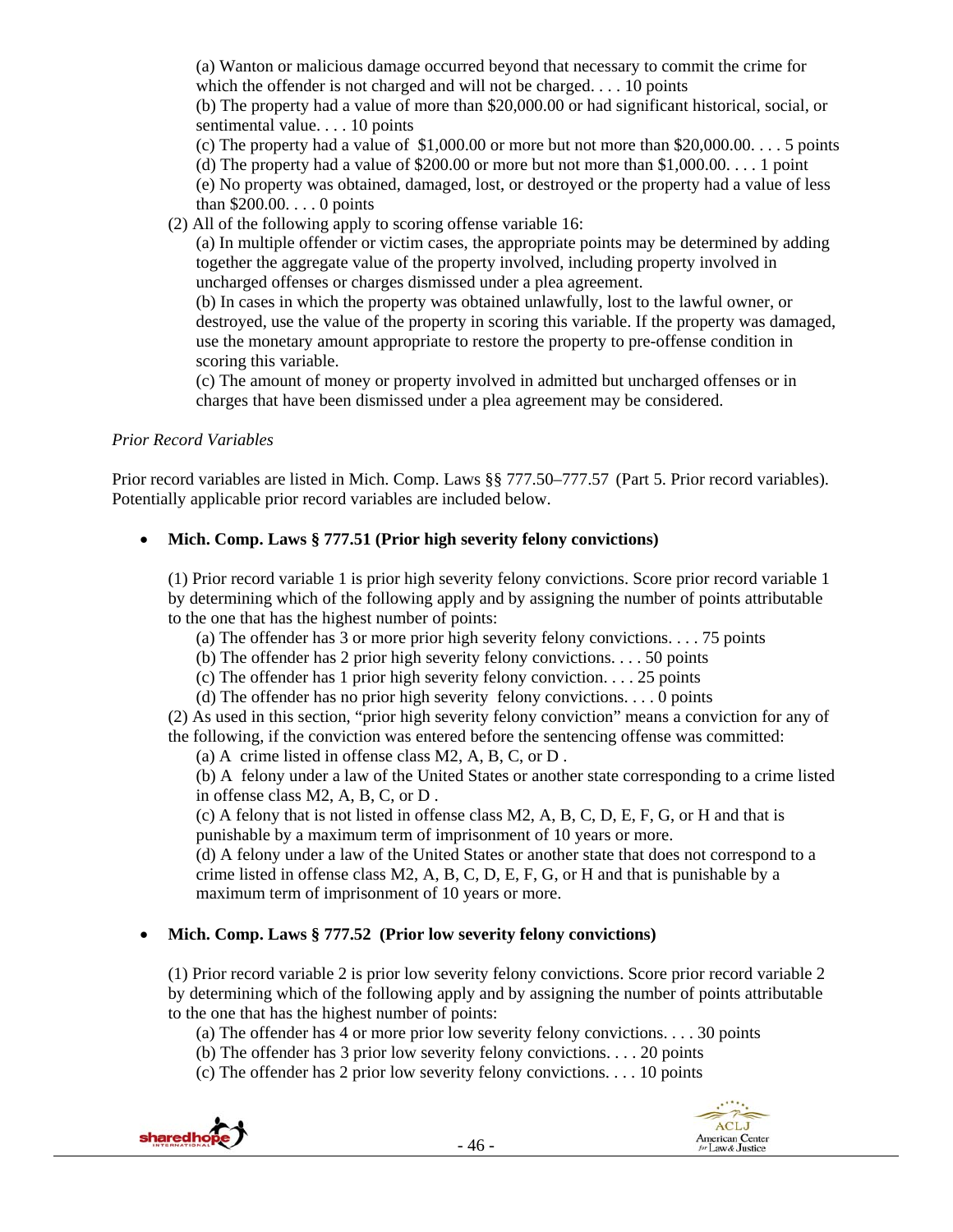(d) The offender has 1 prior low severity felony conviction. . . . 5 points

(e) The offender has no prior low severity felony convictions. . . . 0 points

(2) As used in this section, "prior low severity felony conviction" means a conviction for any of

the following, if the conviction was entered before the sentencing offense was committed:

(a) A crime listed in offense class E, F, G, or H.

(b) A felony under a law of the United States or another state that corresponds to a crime listed in offense class E, F, G, or H.

(c) A felony that is not listed in offense class M2, A, B, C, D, E, F, G, or H and that is punishable by a maximum term of imprisonment of less than 10 years.

(d) A felony under a law of the United States or another state that does not correspond to a crime listed in offense class  $M2$ , A, B, C, D, E, F, G, or H and that is punishable by a maximum term of imprisonment of less than 10 years.

## **Mich. Comp. Laws § 777.53 (Prior high severity juvenile adjudications)**

(1) Prior record variable 3 is prior high severity juvenile adjudications. Score prior record variable 3 by determining which of the following apply and by assigning the number of points attributable to the one that has the highest number of points:

(a) The offender has 3 or more prior high severity juvenile adjudications. . . . 50 points

(b) The offender has 2 prior high severity juvenile adjudications. . . . 25 points

(c) The offender has 1 prior high severity juvenile adjudication. . . . 10 points

(d) The offender has no prior high severity juvenile adjudications. . . . 0 points

(2) As used in this section, "prior high severity juvenile adjudication" means a juvenile adjudication for conduct that would be any of the following if committed by an adult, if the order of disposition was entered before the sentencing offense was committed:

(a) A crime listed in offense class M2, A, B, C, or D.

(b) A felony under a law of the United States or another state corresponding to a crime listed in offense class M2, A, B, C, or D .

(c) A felony that is not listed in offense class M2, A, B, C, D, E, F, G, or H and that is punishable by a maximum term of imprisonment of 10 years or more.

(d) A felony under a law of the United States or another state that does not correspond to a crime listed in offense class  $M2$ , A, B, C, D, E, F, G, or H and that is punishable by a maximum term of imprisonment of 10 years or more.

## **Mich. Comp. Laws § 777.54 (Prior low severity juvenile adjudications)**

(1) Prior record variable 4 is prior low severity juvenile adjudications. Score prior record variable 4 by determining which of the following apply and by assigning the number of points attributable to the one that has the highest number of points:

(a) The offender has 6 or more prior low severity juvenile adjudications. . . . 20 points

(b) The offender has 5 prior low severity juvenile adjudications. . . . 15 points

(c) The offender has 3 or 4 prior low severity juvenile adjudications. . . . 10 points

(d) The offender has 2 prior low severity juvenile adjudications. . . . 5 points

(e) The offender has 1 prior low severity juvenile adjudication. . . . 2 points

(f) The offender has no prior low severity juvenile adjudications. . . . 0 points

(2) As used in this section, "prior low severity juvenile adjudication" means a juvenile adjudication for conduct that would be any of the following if committed by an adult, if the order of disposition was entered before the sentencing offense was committed:

(a) A crime listed in offense class E, F, G, or H.

(b) A felony under a law of the United States or another state corresponding to a crime listed in offense class E, F, G, or H.

(c) A felony that is not listed in offense class M2, A, B, C, D, E, F, G, or H and that is

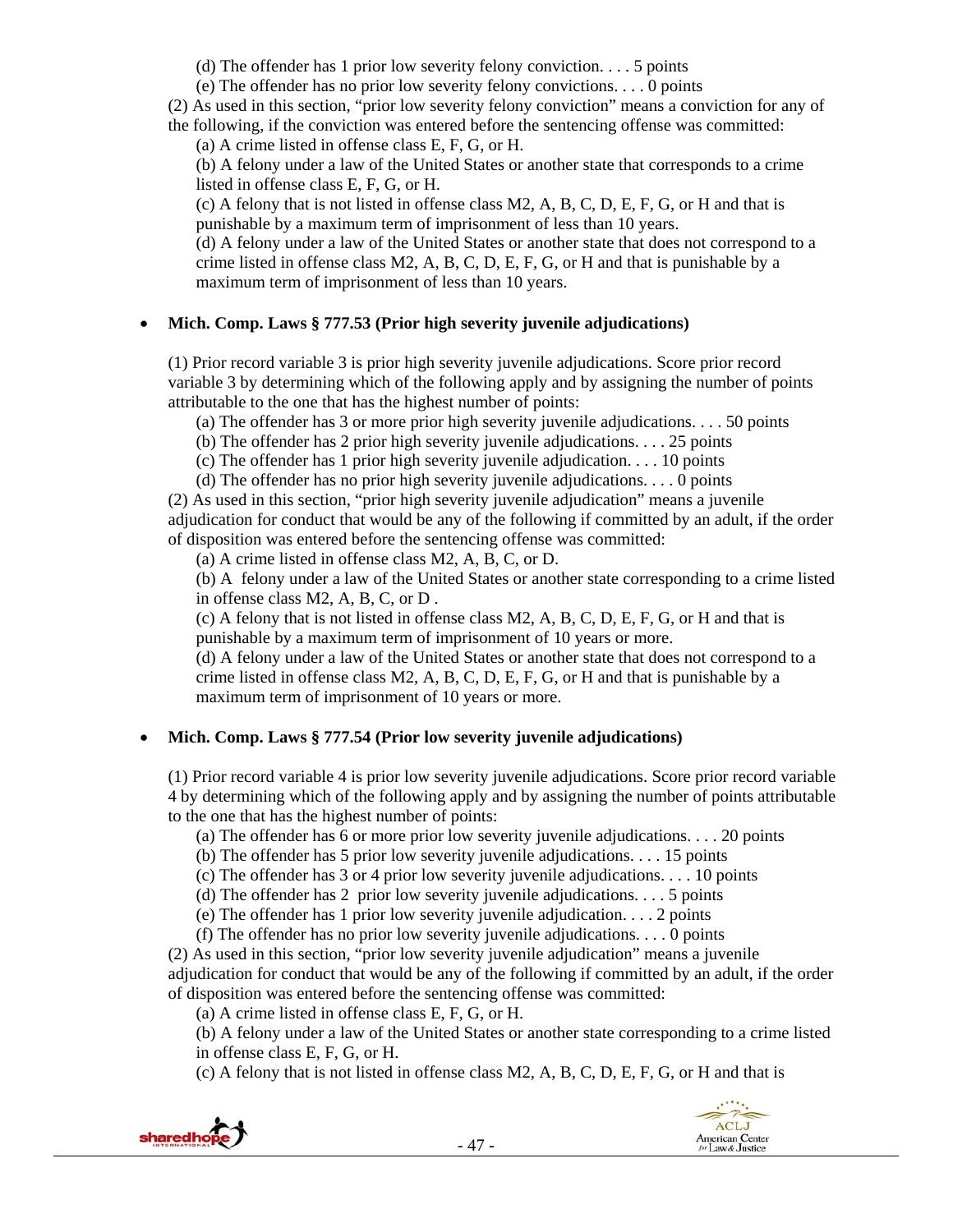punishable by a maximum term of imprisonment of less than 10 years. (d) A felony under a law of the United States or another state that does not correspond to a crime listed in offense class  $M2$ , A, B, C, D, E, F, G, or H and that is punishable by a maximum term of imprisonment of less than 10 years.

## **Mich. Comp. Laws § 777.55 (Prior misdemeanor convictions or prior misdemeanor juvenile adjudications)**

(1) Prior record variable 5 is prior misdemeanor convictions or prior misdemeanor juvenile adjudications. Score prior record variable 5 by determining which of the following apply and by assigning the number of points attributable to the one that has the highest number of points:

(a) The offender has 7 or more prior misdemeanor convictions or prior misdemeanor juvenile adjudications. . . . 20 points

(b) The offender has 5 or 6 prior misdemeanor convictions or prior misdemeanor juvenile adjudications. . . . 15 points

(c) The offender has 3 or 4 prior misdemeanor convictions or prior misdemeanor juvenile adjudications. . . . 10 points

(d) The offender has 2 prior misdemeanor convictions or prior misdemeanor juvenile adjudications. . . . 5 points

(e) The offender has 1 prior misdemeanor conviction or prior misdemeanor juvenile adjudication. . . . 2 points

(f) The offender has no prior misdemeanor convictions or prior misdemeanor juvenile adjudications. . . . 0 points

(2) All of the following apply to scoring record variable 5:

(a) Except as provided in subdivision (b), count a prior misdemeanor conviction or prior misdemeanor juvenile adjudication only if it is an offense against a person or property, a controlled substance offense, or a weapon offense. Do not count a prior conviction used to enhance the sentencing offense to a felony.

(b) Count all prior misdemeanor convictions and prior misdemeanor juvenile adjudications for operating or attempting to operate a vehicle, vessel, ORV, snowmobile, aircraft, or locomotive while under the influence of or impaired by alcohol, a controlled substance, or a combination of alcohol and a controlled substance. Do not count a prior conviction used to enhance the sentencing offense to a felony.

(3) As used in this section:

(a) "Prior misdemeanor conviction" means a conviction for a misdemeanor under a law of this state, a political subdivision of this state, another state, a political subdivision of another state, or the United States if the conviction was entered before the sentencing offense was committed.

(b) "Prior misdemeanor juvenile adjudication" means a juvenile adjudication for conduct that if committed by an adult would be a misdemeanor under a law of this state, a political subdivision of this state, another state, a political subdivision of another state, or the United States if the order of disposition was entered before the sentencing offense was committed.

# **Mich. Comp. Laws § 777.56 (Relationship to criminal justice system)**

(1) Prior record variable 6 is relationship to the criminal justice system. Score prior record variable 6 by determining which of the following apply and by assigning the number of points attributable to the one that has the highest number of points:

(a) The offender is a prisoner of the department of corrections or serving a sentence in jail. . . . 20 points

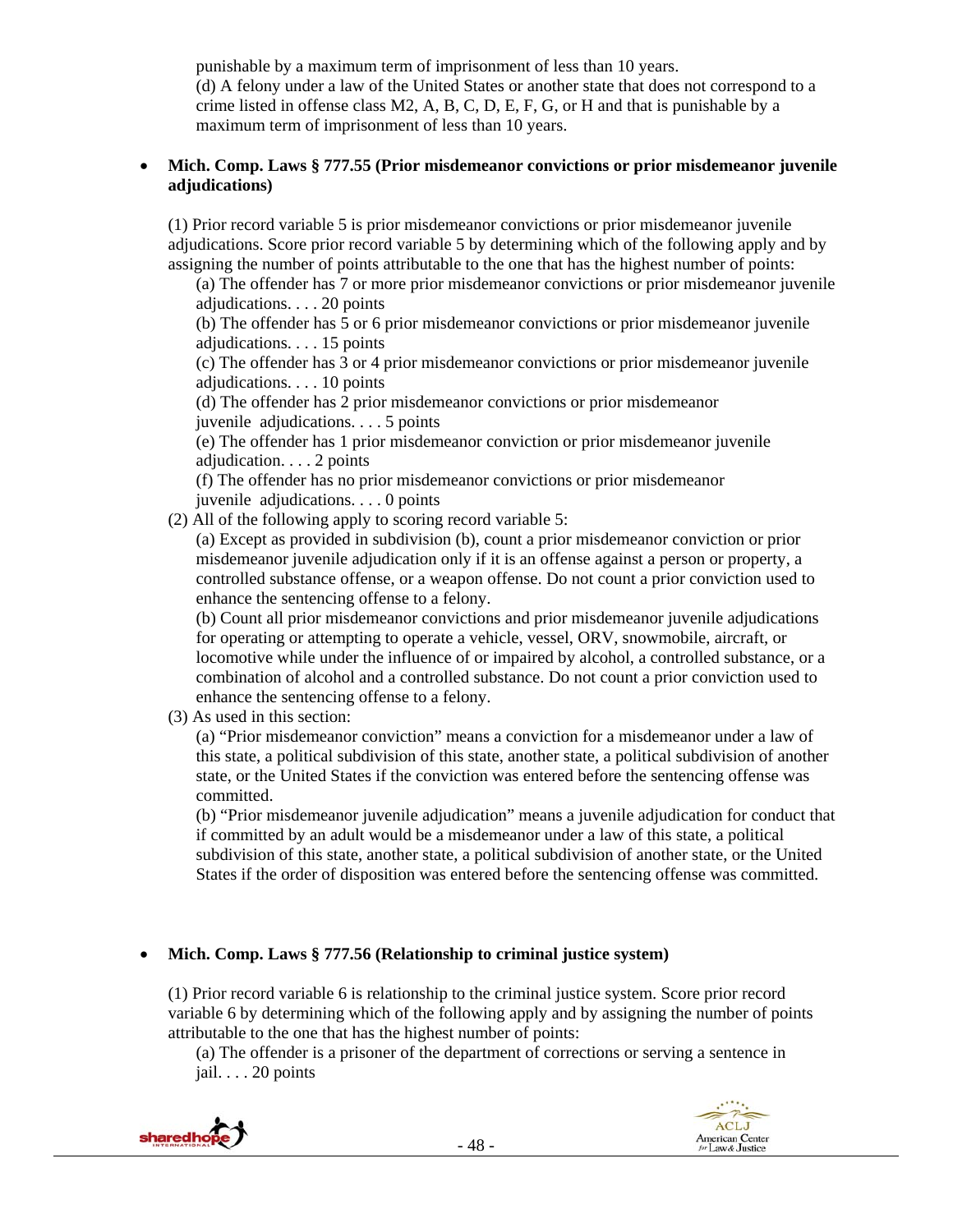(b) The offender is incarcerated in jail awaiting adjudication or sentencing on a conviction or probation violation. . . . 15 points

(c) The offender is on parole, probation, or delayed sentence status or on bond awaiting adjudication or sentencing for a felony. . . . 10 points

(d) The offender is on probation or delayed sentence status or on bond awaiting adjudication or sentencing for a misdemeanor. . . . 5 points

(e) The offender has no relationship to the criminal justice system. . . . 0 points

(2) Score the appropriate points under this section if the offender is involved with the criminal

justice system in another state or United States.

(3) As used in this section:

(a) "Delayed sentence status" includes, but is not limited to, an individual assigned or deferred under any of the following:

(i) Section 7411 of the public health code, 1978 PA 368, MCL 333.7411.

(ii) Section 1076(4) of the revised judicature act of 1961, 1961 PA 236, MCL 600.1076.

(iii) Section 350a of the Michigan penal code, 1931 PA 328, MCL 750.350a.

(iv) Section 430 of the Michigan penal code, 1931 PA 328, MCL 750.430.

(v) Sections 11 to 15 of chapter II.

(vi) Section 4a of chapter IX.

(b) "Prisoner of the department of corrections or serving a sentence in jail" includes an individual who is an escapee.

## **Mich. Comp. Laws § 777.57 (Subsequent or concurrent felony convictions)**

(1) Prior record variable 7 is subsequent or concurrent felony convictions. Score prior record variable 7 by determining which of the following apply and by assigning the number of points attributable to the one that has the highest number of points:

(a) The offender has 2 or more subsequent or concurrent convictions. . . . 20 points

(b) The offender has 1 subsequent or concurrent conviction. . . . 10 points

(c) The offender has no subsequent or concurrent convictions. . . . 0 points

(2) All of the following apply to scoring record variable 7:

(a) Score the appropriate point value if the offender was convicted of multiple felony counts or was convicted of a felony after the sentencing offense was committed.

(b) Do not score a felony firearm conviction in this variable.

(c) Do not score a concurrent felony conviction if a mandatory consecutive sentence or a consecutive sentence imposed under section 7401(3) of the public health code, 1978 PA 368, MCL 333.7401, will result from that conviction.

## **3. Offenses and Penalties by Class.**

Michigan's sentencing guidelines separate offenses into eight separate categories. An individual's sentence is based on the class of the offense, the prior offense variables present, and the prior record variables present.

# *Class A Offenses*

Class A offenses are subject to minimum imprisonment ranges of 21–35 months to 270–450 months. Mich. Comp. Laws § 777.62 (Minimum sentence ranges for class A). The following are Class A offenses:

• Mich. Comp. Laws § 750.349 (Kidnapping; "restrain" defined; violation as felony; penalty; other violation arising from same transaction)



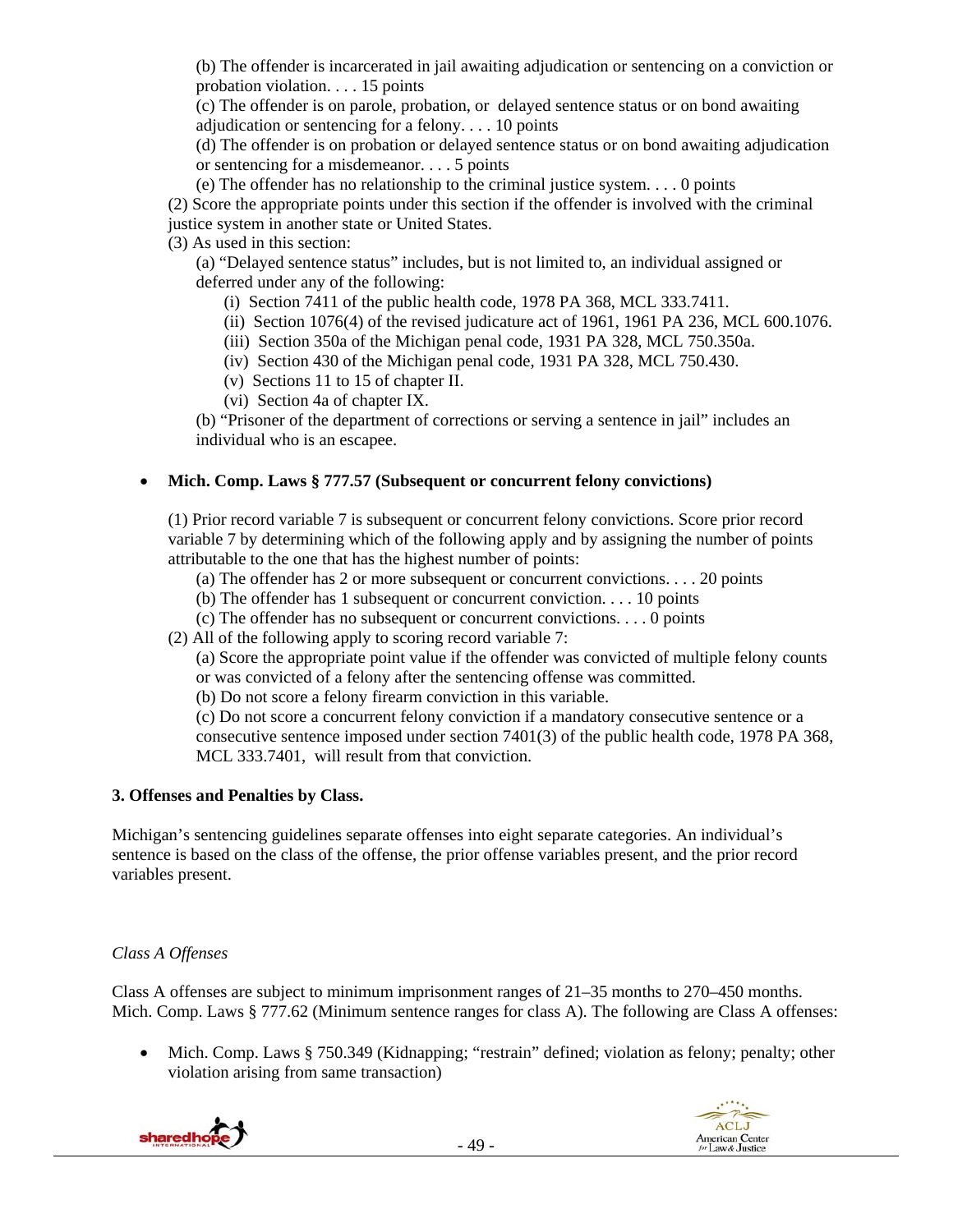- Mich. Comp. Laws § 750.462b(3) (Forced labor or services; threat of physical harm; prohibition; violation as felony; penalty)
- $\bullet$  Mich. Comp. Laws § 750.462c(3) (Forced labor or services; physical restraint; prohibition; violation as felony; penalty)
- Mich. Comp. Laws § 750.462d(3) (Forced labor or services; abuse of law or legal process; prohibition; violation as felony; penalty)
- Mich. Comp. Laws § 750.462e(3) (Forced labor or services; destroying, concealing, removing, confiscating, or possessing passport or immigration document of another person; prohibition; violation as felony; penalty)
- Mich. Comp. Laws § 750.462f(3) (Forced labor or services; blackmail or threat of financial harm; prohibition; violation as felony; penalty)
- Mich. Comp. Laws  $§ 750.462h(4)$  (Prohibited acts; violation as felony; penalty)
- Mich. Comp. Laws § 750.462i (Kidnapping, criminal sexual conduct, or attempt to kill; penalty)
- Mich. Comp. Laws § 750.462 $j(1)(c)$ , (2)(c) (Providing or obtaining labor or services by force, fraud, or coercion as crime; penalty; recruiting, harboring, transporting, providing, or obtaining person for involuntary servitude or debt bondage as crime; penalty; other violations of law; consecutive terms; restitution; definitions)
- Mich. Comp. Laws § 750.520b(2) (Criminal sexual conduct in the first degree; felony; consecutive terms)

Mich. Comp. Laws §§ 777.16g (MCL 750.135 to 750.147b; felonies to which chapter applicable; violation of MCL 750.145d), 777.16q (MCL 750.332 to 750.350a; felonies to which chapter applicable). 777.16w (MCL 750.451 to 750.465a(1)(c); felonies to which chapter applicable), 777.16y (MCL 750.520b(2) to 750.532; felonies to which chapter applicable).

| <b>Offense</b><br><b>Variable</b> | <b>Prior Record Variable Level</b> |              |                |                |                |              |
|-----------------------------------|------------------------------------|--------------|----------------|----------------|----------------|--------------|
| Level                             | A                                  | B            |                | Ð              | E              | $F_{\rm}$    |
|                                   | $0$ points                         | $1-9$ points | $10-24$ points | $25-49$ points | $50-74$ points | $75+$ points |
|                                   | $21 - 35$                          | $27 - 45$    | $42 - 70$      | $51 - 85$      | $81 - 135$     | $108 - 180$  |
| $(0-19)$                          | months                             | months       | months         | months         | months         | months       |
| points)                           |                                    |              |                |                |                |              |
| II $(20-39)$                      | $27 - 45$                          | $42 - 70$    | $51 - 85$      | $81 - 135$     | $108 - 180$    | $126 - 210$  |
| points)                           | months                             | months       | months         | months         | months         | months       |
| III $(40-59)$                     | $42 - 70$                          | $51 - 85$    | $81 - 135$     | $108 - 180$    | $126 - 210$    | $135 - 225$  |
| points)                           | months                             | months       | months         | months         | months         | months       |
| IV (60-79)                        | $51 - 85$                          | $81 - 135$   | $108 - 180$    | $126 - 210$    | 135–225        | $171 - 285$  |
| points)                           | months                             | months       | months         | months         | months         | months       |
| $V(80-99)$                        | $81 - 135$                         | $108 - 180$  | $126 - 210$    | 135-225        | 171–285        | $225 - 375$  |
| points)                           | months                             | months       | months         | months, or     | months         | months       |
|                                   |                                    |              |                | life           |                |              |
| $VI(100+$                         | $108 - 180$                        | $126 - 210$  | $135 - 225$    | $171 - 285$    | $225 - 375$    | 270–450      |
| points)                           | months                             | months       | months, or     | months, or     | months         | months       |
|                                   |                                    |              | life           | life           |                |              |

Mich. Comp. Laws § 777.62 (Minimum sentence ranges for class A).

## *Class B Offenses*

Class B offenses are subject to minimum imprisonment ranges of 0–18 months to117–160 months. Mich. Comp. Laws § 777.63 Minimum sentence ranges for class B). The following are Class B offenses:



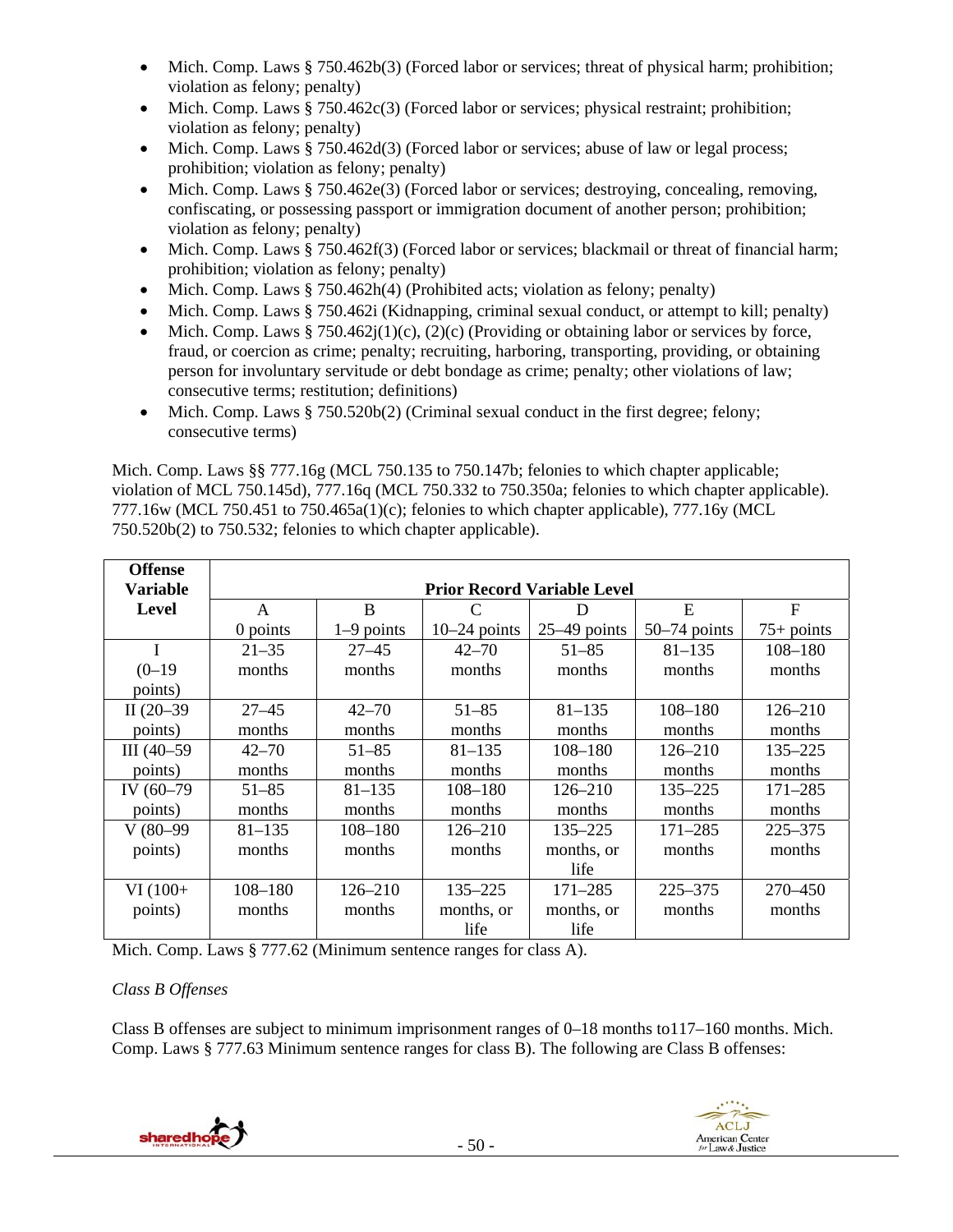- Mich. Comp. Laws § 750.145c(2) (Definitions; child sexually abusive activity or material; penalties; possession of child sexually abusive material; expert testimony; defenses; acts of commercial film or photographic print processor; report to law enforcement agency by computer technician; applicability and uniformity of section; enactment or enforcement of ordinances, rules, or regulations prohibited)
- Mich. Comp. Laws  $§ 750.145d(2)(f)$  (Use of Internet or computer system; prohibited communication; violation; penalty; order to reimburse state or local governmental unit; definitions)
- Mich. Comp. Laws § 750.159j (Violation as felony; penalties; imposition of costs; order to criminally forfeit property; additional authority of court; conditions for entering order of criminal forfeiture; attorney fees; determination of extent of property; property not reachable; retention of property by law enforcement agency; disposition of money seized; seizure; other criminal or civil remedies not precluded)
- Mich. Comp. Laws 750.458 (Detaining female in house of prostitution for debt)
- Mich. Comp. Laws § 750.459 (Transporting female for prostitution; felony)
- Mich. Comp. Laws  $§ 750.462g(1)$  (Use of minor for child sexually abusive activity; prohibition; violation as felony; penalty)
- Mich. Comp. Laws § 750.462 $j(2)(b)$  (Providing or obtaining labor or services by force, fraud, or coercion as crime; penalty; recruiting, harboring, transporting, providing, or obtaining person for involuntary servitude or debt bondage as crime; penalty; other violations of law; consecutive terms; restitution; definitions)
- Mich. Comp. Laws § 750.520d (Criminal sexual conduct in the third degree; felony).

Mich. Comp. Laws §§ 777.16g (MCL 750.135 to 750.147b; felonies to which chapter applicable; violation of MCL 750.145d), 777.16i (MCL 750.158 to 750.182a; felonies to which chapter applicable), 777.16w(MCL 750.451 to 750.465a(1)(c); felonies to which chapter applicable), 777.16y (MCL 750.520b(2) to 750.532; felonies to which chapter applicable).

| <b>Offense</b><br><b>Variable</b> |               |              |                | <b>Prior Record Variable Level</b> |                |              |
|-----------------------------------|---------------|--------------|----------------|------------------------------------|----------------|--------------|
| <b>Level</b>                      | A             | B            | $\mathcal{C}$  | D                                  | Е              | $\mathbf{F}$ |
|                                   | $0$ points    | $1-9$ points | $10-24$ points | $25-49$ points                     | $50-74$ points | $75+$ points |
|                                   | $0-18$ months | $12 - 20$    | $24 - 40$      | $36 - 60$                          | $51 - 85$      | $72 - 120$   |
| $(0-9$ points)                    |               | months       | months         | months                             | months         | months       |
| II $(10-24)$                      | $12 - 20$     | $15 - 25$    | $30 - 50$      | $51 - 85$                          | $72 - 120$     | $78 - 130$   |
| points)                           | months        | months       | months         | months                             | months         | months       |
| Ш                                 | $15 - 25$     | $21 - 35$    | $36 - 60$      | $57 - 95$                          | $78 - 130$     | $84 - 140$   |
| $(25-34)$                         | months        | months       | months         | months                             | months         | months       |
| points)                           |               |              |                |                                    |                |              |
| IV                                | $21 - 35$     | $24 - 40$    | $45 - 75$      | $72 - 120$                         | $84 - 140$     | $87 - 145$   |
| $(34 -$                           | months        | months       | months         | months                             | months         | months       |
| 49points)                         |               |              |                |                                    |                |              |
| $V(50-74)$                        | $24 - 40$     | $36 - 60$    | $51 - 85$      | 78-130                             | $87 - 145$     | $99 - 160$   |
| points)                           | months        | months       | months         | months                             | months         | months       |
| VI                                | $36 - 60$     | $45 - 75$    | $57 - 95$      | $84 - 140$                         | $99 - 160$     | $117 - 160$  |
| $(75 + points)$                   | months        | months       | months         | months                             | months         | months       |

Mich. Comp. Laws § 777.63 (Minimum sentence ranges for class B).

*Class C Offenses*

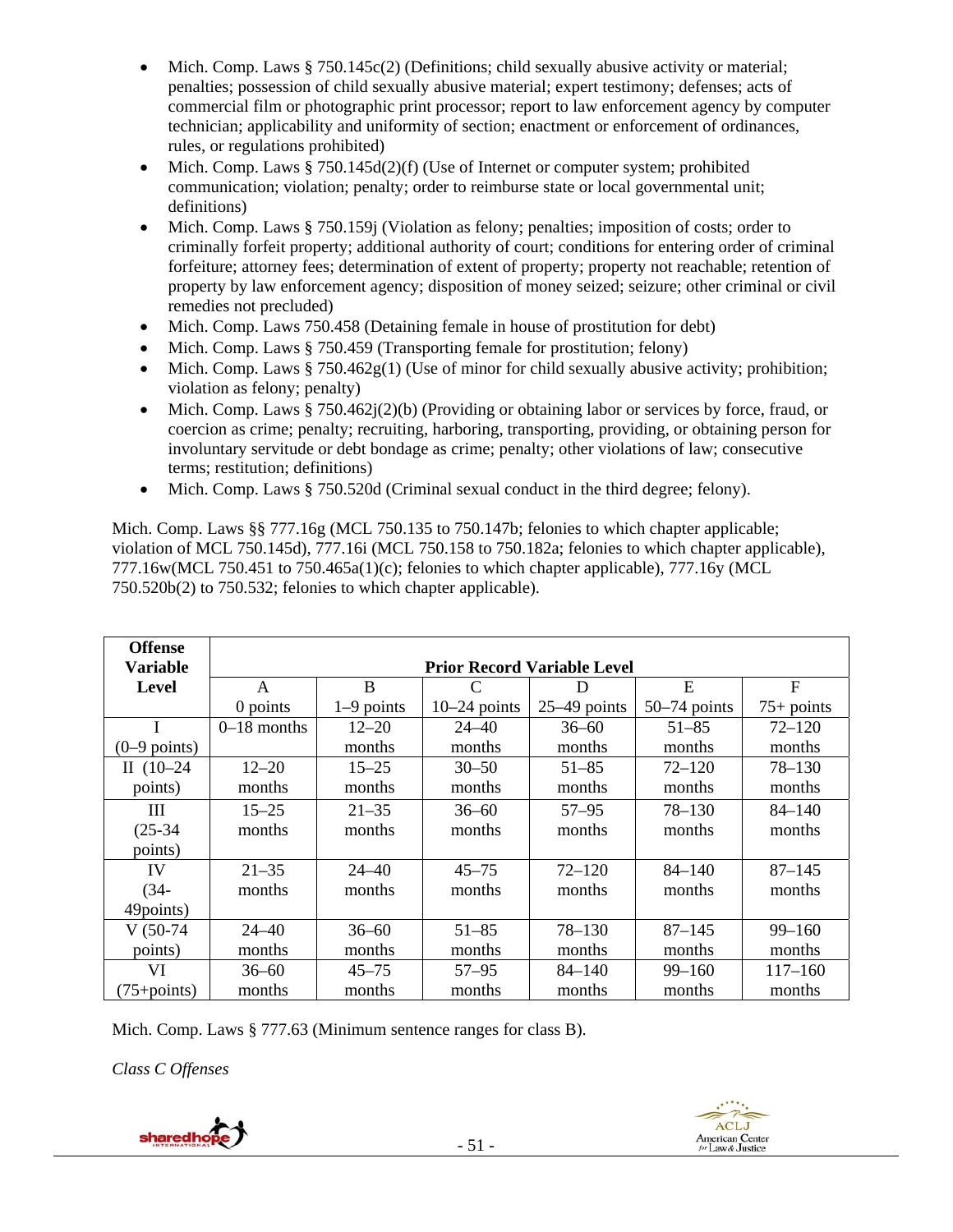Class C offenses are subject to minimum imprisonment ranges of  $0-11$  months to  $62-114$  months. Mich. Comp. Laws § 777.64 (Minimum sentence ranges for class C). The following are Class C offenses:

- Mich. Comp. Laws  $§ 750.145d(2)(e)$  (Use of Internet or computer system; prohibited communication; violation; penalty; order to reimburse state or local governmental unit; definitions)
- $\bullet$  Mich. Comp. Laws § 750.462b(2) (Forced labor or services; threat of physical harm; prohibition; violation as felony; penalty)
- $\bullet$  Mich. Comp. Laws § 750.462c(2) (Forced labor or services; physical restraint; prohibition; violation as felony; penalty)
- $\bullet$  Mich. Comp. Laws § 750.462d(2) (Forced labor or services; abuse of law or legal process; prohibition; violation as felony; penalty)
- Mich. Comp. Laws § 750.462e(2) (Forced labor or services; destroying, concealing, removing, confiscating, or possessing passport or immigration document of another person; prohibition; violation as felony; penalty)
- Mich. Comp. Laws  $§ 750.462f(2)$  (Forced labor or services; blackmail or threat of financial harm; prohibition; violation as felony; penalty)
- Mich. Comp. Laws  $§ 750.462h(3)$  (Prohibited acts; violation as felony; penalty)
- $\bullet$  Mich. Comp. Laws § 750.520c (Criminal sexual conduct in the second degree; felony).

Mich. Comp. Laws §§ 777.16g(MCL 750.135 to 750.147b; felonies to which chapter applicable; violation of MCL 750.145d), 777.16w (MCL 750.451 to 750.465a(1)(c); felonies to which chapter applicable), 777.16y (MCL 750.158 to 750.182a; felonies to which chapter applicable).

| <b>Offense</b>         |                                    |               |                |                |                |              |
|------------------------|------------------------------------|---------------|----------------|----------------|----------------|--------------|
| <b>Variable</b>        | <b>Prior Record Variable Level</b> |               |                |                |                |              |
| <b>Level</b>           | A                                  | B             | C              | D              | E              | F            |
|                        | 0 points                           | $1-9$ points  | $10-24$ points | $25-49$ points | $50-74$ points | $75+$ points |
| I                      | $0-11$ months                      | $0-17$ months | $10 - 19$      | $12 - 24$      | $19 - 38$      | $29 - 57$    |
| $(0-9 \text{ points})$ |                                    |               | months         | months         | months         | months       |
| $\rm{II}$ (            | $0-17$ months                      |               |                | $19 - 38$      | $29 - 57$      | $36 - 71$    |
| $10 - 24$              |                                    | $5-17$        | $12 - 24$      | months         | months         | months       |
| points)                |                                    | months        | months         |                |                |              |
| III(                   | $10 - 19$                          | $12 - 24$     | $19 - 38$      | $29 - 57$      | $36 - 71$      | $43 - 86$    |
| $25 - 34$              | months                             | months        | months         | months         | months         | months       |
| points)                |                                    |               |                |                |                |              |
| IV                     | $12 - 24$                          | $19 - 38$     | $29 - 57$      | $36 - 71$      | $43 - 86$      | $50 - 100$   |
| $(35-49)$              | months                             | months        | months         | months         | months         | months       |
| points)                |                                    |               |                |                |                |              |
| V(                     | $19 - 38$                          | $29 - 57$     | $36 - 71$      | $43 - 86$      | $50 - 100$     | 58-114       |
| 50-74                  | months                             | months        | months         | months         | months         | months       |
| points)                |                                    |               |                |                |                |              |
| VI(                    | $29 - 57$                          | $36 - 71$     | $43 - 86$      | $50 - 100$     | 58-114         | $62 - 114$   |
| $75+$                  | months                             | months        | months         | months         | months         | months       |
| points)                |                                    |               |                |                |                |              |

Mich. Comp. Laws § 777.64 (Minimum sentence ranges for class).

*Class D Offenses*

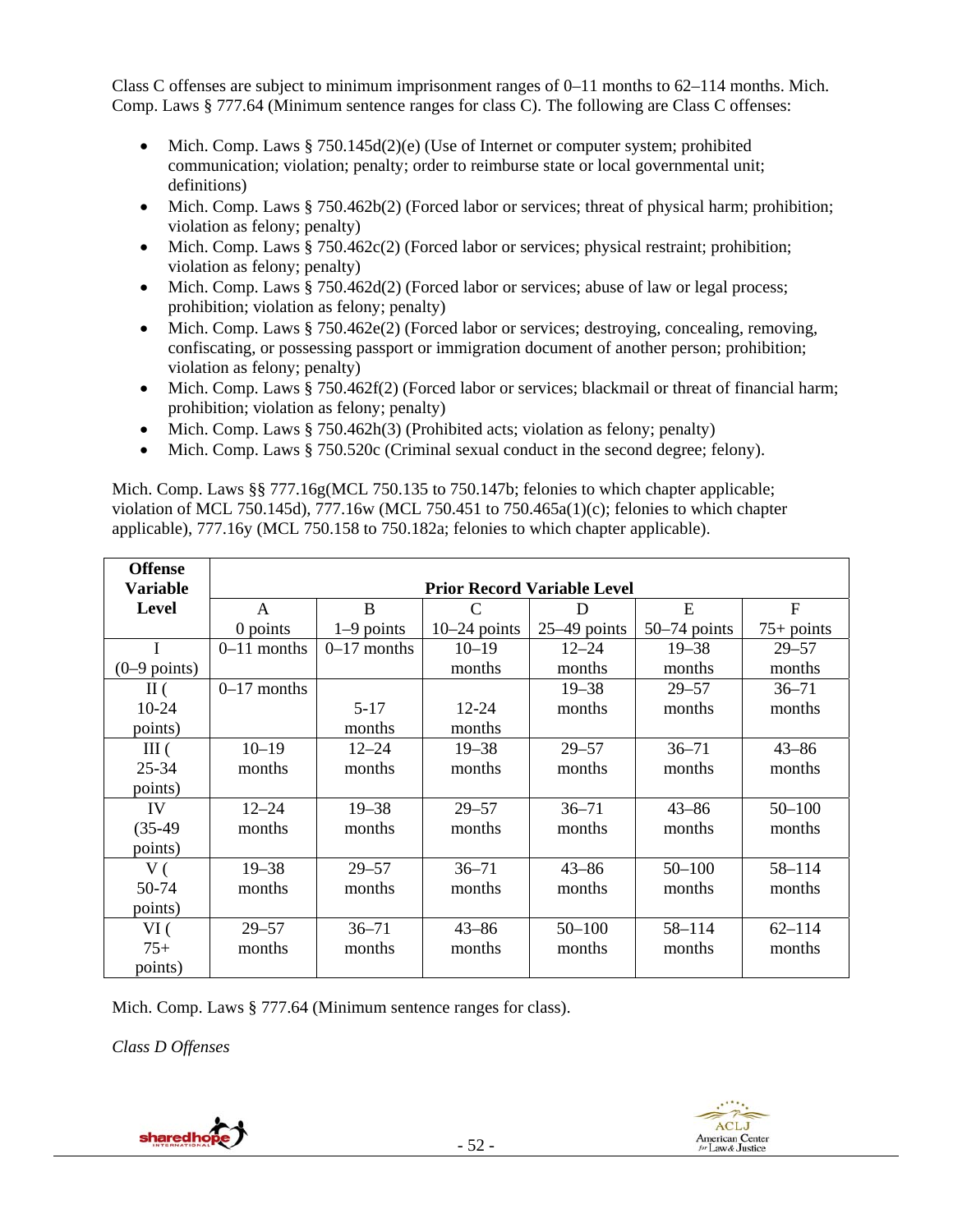Class D offenses are subject to minimum imprisonment ranges of 0–6 to 43–76 months. Mich. Comp. Laws § 777.65 (Minimum sentence ranges for class D). The following are Class D offenses:

- Mich. Comp. Laws § 750.145b (Accosting, enticing or soliciting child for immoral purpose; prior conviction; penalty)
- $\bullet$  Mich. Comp. Laws § 750.145c(3) (Definitions; child sexually abusive activity or material; penalties; possession of child sexually abusive material; expert testimony; defenses; acts of commercial film or photographic print processor; report to law enforcement agency by computer technician; applicability and uniformity of section; enactment or enforcement of ordinances, rules, or regulations prohibited)
- Mich. Comp. Laws § 750.145d(2)(d) (Use of Internet or computer system; prohibited communication; violation; penalty; order to reimburse state or local governmental unit; definitions)
- Mich. Comp. Laws  $§ 750.462b(1)$  (Forced labor or services; threat of physical harm; prohibition; violation as felony; penalty)
- Mich. Comp. Laws § 750.462c(1) (Forced labor or services; physical restraint; prohibition; violation as felony; penalty)
- $\bullet$  Mich. Comp. Laws § 750.462d(1) (Forced labor or services; abuse of law or legal process; prohibition; violation as felony; penalty)
- $\bullet$  Mich. Comp. Laws § 750.462e(1) (Forced labor or services; destroying, concealing, removing, confiscating, or possessing passport or immigration document of another person; prohibition; violation as felony; penalty)
- Mich. Comp. Laws § 750.462f(1) (Forced labor or services; blackmail or threat of financial harm; prohibition; violation as felony; penalty)
- Mich. Comp. Laws § 750. 462h(2) (Prohibited acts; violation as felony; penalty)
- Mich. Comp. Laws § 750.462j(2)(a) (Providing or obtaining labor or services by force, fraud, or coercion as crime; penalty; recruiting, harboring, transporting, providing, or obtaining person for involuntary servitude or debt bondage as crime; penalty; other violations of law; consecutive terms; restitution; definitions)
- Mich. Comp. Laws  $§ 750.520(g)(1)$  (Assault with intent to commit criminal sexual conduct; felony).

Mich. Comp. Laws §§ 777.16g (MCL 750.135 to 750.147b; felonies to which chapter applicable; violation of MCL 750.145d), 777.16w (MCL 750.451 to 750.465a(1)(c); felonies to which chapter applicable), 777.16y MCL 750.520b(2) to 750.532; felonies to which chapter applicable).

| <b>Offense</b><br><b>Variable</b> | <b>Prior Record Variable Level</b> |               |                |                |                |              |
|-----------------------------------|------------------------------------|---------------|----------------|----------------|----------------|--------------|
| Level                             | A                                  | B             | C              |                | Ε              | F            |
|                                   | $0$ points                         | $1-9$ points  | $10-24$ points | $25-49$ points | $50-74$ points | $75+$ points |
|                                   | $0-6$ months                       | $0-9$ months  | $0-11$ months  | $0-17$ months  | $5-23$ months  | $10 - 23$    |
| $(0-9$ points)                    |                                    |               |                |                |                | months       |
| $\rm{II}$ (                       | $0-9$ months                       | $0-11$ months | $0-17$ months  | $5-23$ months  | $10 - 23$      | $19 - 38$    |
| $(10-$                            |                                    |               |                |                | months         | months       |
| 24 points)                        |                                    |               |                |                |                |              |
| Ш                                 | $0-11$ months                      | $0-17$ months | $5-23$ months  | $10 - 23$      | $19 - 38$      | $29 - 57$    |
| $(25-34)$                         |                                    |               |                | months         | months         | months       |
| points)                           |                                    |               |                |                |                |              |
| IV                                | $0-17$ months                      | $5-23$ months | $10 - 23$      | $19 - 38$      | $29 - 57$      | $34 - 67$    |
| $(35-49)$                         |                                    |               | months         | months         | months         | months       |



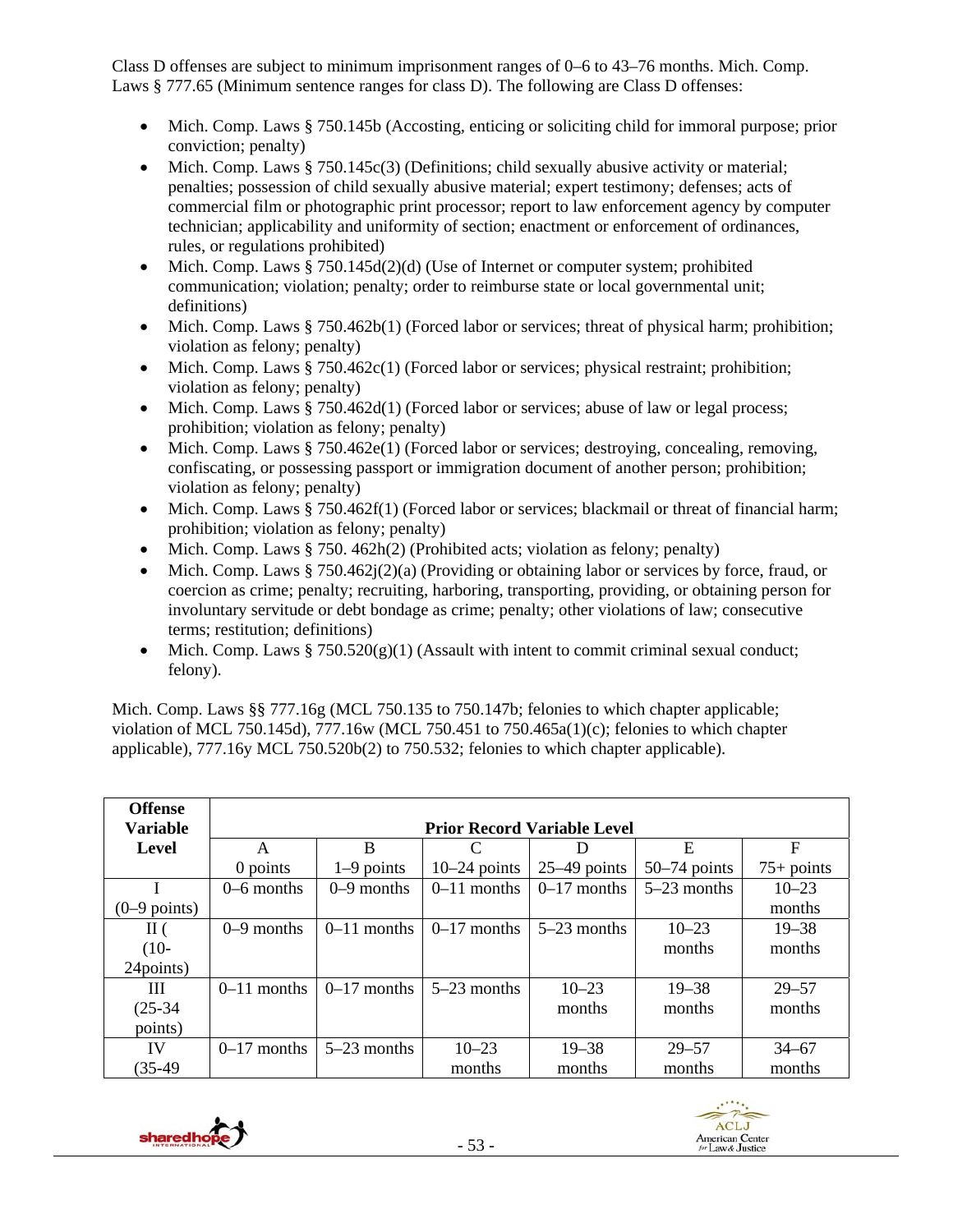| points)   |               |           |           |           |           |           |
|-----------|---------------|-----------|-----------|-----------|-----------|-----------|
|           | $5-23$ months | $10 - 23$ | $19 - 38$ | $29 - 57$ | $34 - 67$ | $38 - 76$ |
| $(50-74)$ |               | months    | months    | months    | months    | months    |
| points)   |               |           |           |           |           |           |
| $VI(75+)$ | $10 - 23$     | $19 - 38$ | $29 - 57$ | $34 - 67$ | $38 - 76$ | $43 - 76$ |
| points)   | months        | months    | months    | months    | months    | months    |
|           |               |           |           |           |           |           |
|           |               |           |           |           |           |           |

Mich. Comp. Laws § 777.65 (Minimum sentence ranges for class D).

## *Class E Offenses*

Class E offenses are subject to minimum imprisonment ranges of 0–3 months to 24–38 months. Mich. Comp. Laws § 777.66 (Minimum sentence ranges for class E). The following are Class E offenses:

- Mich. Comp. Laws § 750.452 (House of ill-fame; keeping, maintaining or operating)
- Mich. Comp. Laws  $§ 750.520(g)(2)$  (Assault with intent to commit criminal sexual conduct; felony)
- An attempt to commit any Class A, B, C, or D offense

Mich. Comp. Laws §§ 777.19(Attempt to commit offense, applicability of chapter), 777.16w (MCL 750.451 to 750.465a(1)(c); felonies to which chapter applicable), 777.16y (MCL 750.520b(2) to 750.532; felonies to which chapter applicable).

| <b>Offense</b><br><b>Variable</b> |               |               |                | <b>Prior Record Variable Level</b> |                |                |
|-----------------------------------|---------------|---------------|----------------|------------------------------------|----------------|----------------|
| <b>Level</b>                      | A             | B             | C              | D                                  | E              | $\overline{F}$ |
|                                   | $0$ points    | $1-9$ points  | $10-24$ points | $25-49$ points                     | $50-74$ points | $75+$ points   |
|                                   | $0-3$ months  | $0-6$ months  | $0-9$ months   | $5-23$ months                      | $7-23$ months  |                |
| $(0-9$ points)                    |               |               |                |                                    |                | $9 - 23$       |
|                                   |               |               |                |                                    |                | months         |
| $\mathbf{I}$                      | $0-6$ months  | $0-9$ months  | $0-11$ months  | $7-23$ months                      | $10 - 23$      | $12 - 24$      |
| $(10-24)$                         |               |               |                |                                    | months         | months         |
| points)                           |               |               |                |                                    |                |                |
| Ш                                 | $0-9$ months  | $0-11$ months | $0-17$ months  | $10 - 23$                          | $12 - 24$      | $14 - 29$      |
| $(25-34)$                         |               |               |                | months                             | months         | months         |
| points)                           |               |               |                |                                    |                |                |
| IV                                | $0-11$ months | $0-17$ months | $5-23$ months  | $12 - 24$                          | $14 - 29$      | $19 - 38$      |
| $(35-49)$                         |               |               |                | months                             | months         | months         |
| points)                           |               |               |                |                                    |                |                |
| V                                 | $0-14$ months | $5-23$ months | $7-23$ months  | $14 - 29$                          | $19 - 38$      | $22 - 38$      |
| $(50-74)$                         |               |               |                | months                             | months         | months         |
| points)                           |               |               |                |                                    |                |                |
| VI                                | $0-17$ months | $7-23$ months | $12 - 24$      | $19 - 38$                          | $22 - 38$      | $24 - 38$      |
| $(75+)$                           |               |               | months         | months                             | months         | months         |
| points)                           |               |               |                |                                    |                |                |

Mich. Comp. Laws §§ 777.66 (Minimum sentence ranges for class E).

*Class F Offenses*

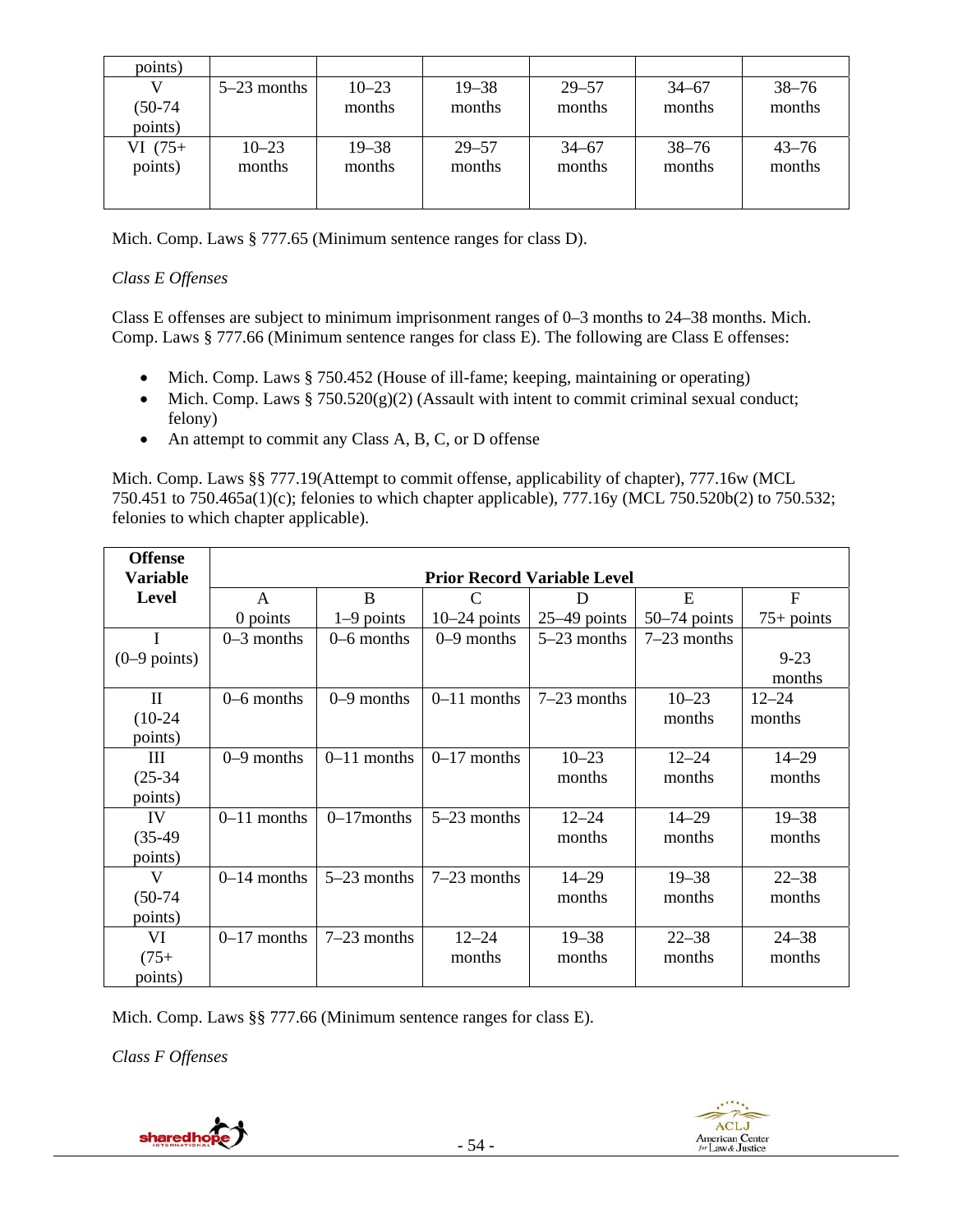Class F offenses subject to minimum imprisonment ranges of 0–3 months to 17–30 months. Mich. Comp. Laws § 777.67 (Minimum sentence ranges for class F). The following are Class F offenses:

- Mich. Comp. Laws § 750.145a (Accosting, enticing or soliciting child for immoral purpose)
- Mich. Comp. Laws § 750.145c(4)(Definitions; child sexually abusive activity or material; penalties; possessions of child sexually abusive material; expert testimony, defenses; acts of commercial film or photographic print processor; report to law enforcement agency by computer technician; applicability and uniformity of section; enactment or enforcement of ordinances, rules, or regulations prohibited)
- Mich. Comp. Laws  $§ 750.145d(2)(c)$  (Use of Internet or computer system; prohibited communication; violation; penalty; order to reimburse state or local governmental unit; definitions)

Mich. Comp. Laws § 777.16g (MCL 750.135 to 750.147b; felonies to which chapter applicable; violation of MCL 750.145d).

| <b>Offense</b><br><b>Variable</b> |               |               |                | <b>Prior Record Variable Level</b> |                |              |
|-----------------------------------|---------------|---------------|----------------|------------------------------------|----------------|--------------|
| Level                             | A             | B             | C              |                                    | E              | F            |
|                                   | 0 points      | $1-9$ points  | $10-24$ points | $25-49$ points                     | $50-74$ points | $75+$ points |
| I                                 | $0-3$ months  | $0-6$ months  | $0-9$ months   | $2-17$ months                      | $5-23$ months  | $10 - 23$    |
|                                   |               |               |                |                                    |                | months       |
| $(0-9$ points)                    |               |               |                |                                    |                |              |
| H                                 | $0-6$ months  | $0-9$ months  | $0-17$ months  | $5-23$ months                      | $10 - 23$      | $12 - 24$    |
| $(10-34)$                         |               |               |                |                                    | months         | months       |
| points)                           |               |               |                |                                    |                |              |
| III(                              | $0-9$ months  | $0-17$ months | $2-17$ months  | $10 - 23$                          | $12 - 24$      | $14 - 29$    |
| 35-74                             |               |               |                | months                             | months         | months       |
| points)                           |               |               |                |                                    |                |              |
| IV $($                            | $0-17$ months | $2-17$ months |                | $12 - 24$                          | $14 - 29$      | $17 - 30$    |
| $75+$                             |               |               | $5-23$ months  | months                             | months         | months       |
| points)                           |               |               |                |                                    |                |              |

Mich. Comp. Laws § 777.67 (Minimum sentence ranges for class F).

## *Class G Offenses*

Class G offenses subject to minimum imprisonment ranges of 0–3 months to 7–23 months. Mich. Comp. Laws § 777.68 (Minimum sentence ranges for class G). The following are Class G offenses:

- Mich. Comp. Laws  $§ 750.145d(2)(b)$  (Use of Internet or computer system; prohibited communication; violation; penalty; order to reimburse state or local governmental unit; definitions)
- Mich. Comp. Laws § 750.451 (Violation of §§ 750.448, 750.449, 750.449a, 750.450, or 750.462; prior convictions; penalty; definition)
- Mich. Comp. Laws  $\S$  750.455 (Pandering; felony)
- Mich. Comp. Laws § 750.457 (Earnings of prostitute, accepting)
- Mich. Comp. Laws § 750.520e (Criminal sexual conduct in the fourth degree; misdemeanor).